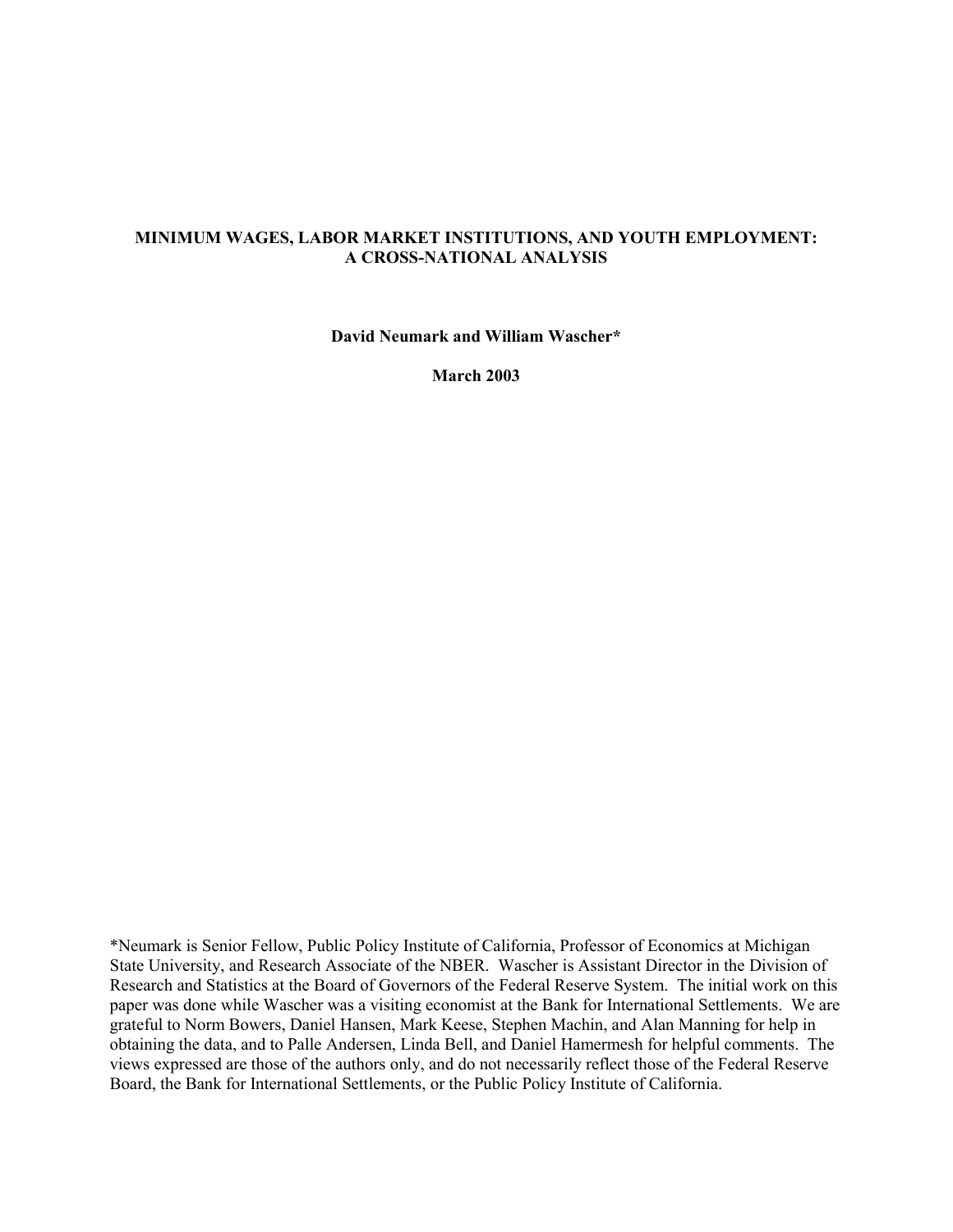#### **MINIMUM WAGES, LABOR MARKET INSTITUTIONS, AND YOUTH EMPLOYMENT: A CROSS-NATIONAL ANALYSIS**

Abstract

We estimate the employment effects of changes in national minimum wages using a pooled crosssection time-series data set comprising 17 OECD countries for the period 1975-2000, focusing on the impact of cross-country differences in minimum wage systems and in other labor market institutions and policies that may either offset or amplify the effects of minimum wages. The average minimum wage effects we estimate using this sample are consistent with the view that minimum wages cause employment losses among youths. However, the evidence also suggests that the employment effects of minimum wages vary considerably across countries. In particular, disemployment effects of minimum wages appear to be smaller in countries that have subminimum wage provisions for youths. Regarding other labor market policies and institutions, we find that more restrictive labor standards and higher union coverage strengthen the disemployment effects of minimum wages, while employment protection laws and active labor market policies designed to bring unemployed individuals into the work force help to offset these effects. Overall, the disemployment effects of minimum wages are strongest in the countries with the least regulated labor markets.

Keywords: Minimum wages, youth employment

JEL classification: J23, J38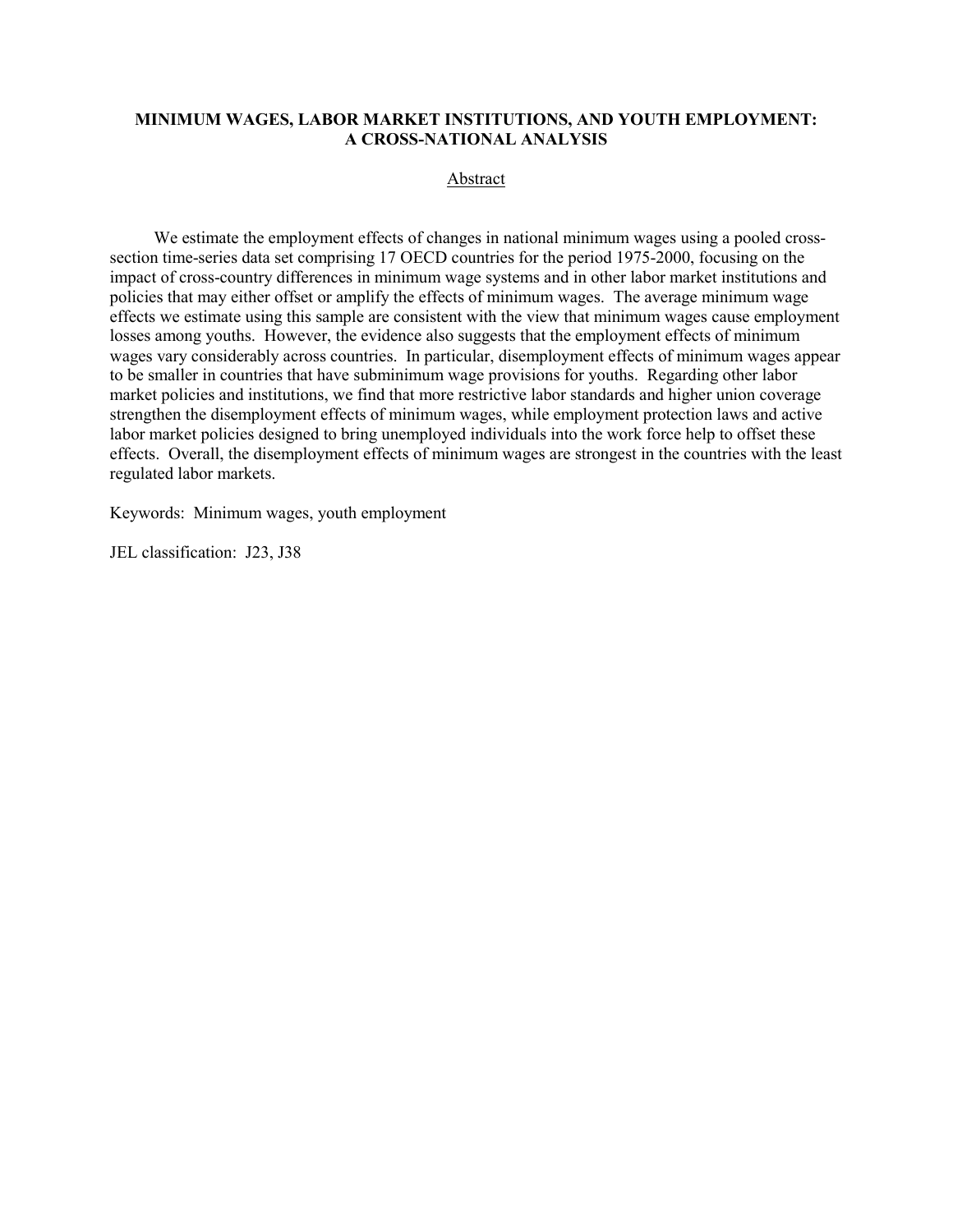#### I. Introduction

A distinguishing characteristic of the "new minimum wage research" of recent years has been a shift away from a reliance on time-series variation in minimum wages toward the use of cross-section or panel data to identify the employment effects of minimum wage laws. In earlier decades, the time-series approach dominated research on minimum wages in the U.S. and was instrumental in shaping economists' views of the economic implications of minimum wages. After a number of U.S. states raised their minimum wage levels above the national minimum, however, researchers began to examine the employment differences associated with this regional variation in wage floors. The shift toward the use of cross-section data was motivated by the recognition that there are important limitations to relying solely on the time-series evidence on minimum wage effects—namely that there have been relatively few legislated minimum wage changes for the U.S. as a whole, and that changes in the federal minimum wage often coincided with other events, such as recessions, that were also likely to affect youth employment.

Another potential advantage of using cross-section or panel data to study minimum wage effects is that such data may provide potentially valuable information on how the effects of minimum wages interact with other labor market policies that may or may not be directly associated with the minimum wage. Evidence on the value of youth subminimum wage laws in reducing the disemployment effects of minimum wages is one area that has been addressed using panel data (Neumark and Wascher, 1992). But it is not difficult to think of other labor market policies or institutions that might exacerbate or reduce minimum wage effects, including policies not formally related to the minimum wage.

In this paper, we attempt to address empirically the question of how other labor market policies and institutions influence the effects of minimum wages by exploiting cross-national variation in the minimum wage. In particular, we estimate the effects of minimum wages on youth employment rates using a pooled cross-section time-series data set comprising 17 OECD countries for the period 1975-2000. The countries in our study have strikingly different patterns of minimum wage changes over time, which helps to separate the influences of minimum wages from other macroeconomic events affecting employment in multiple countries. In addition, the level of the minimum wage differs considerably across countries, with wage floors substantially higher in many European countries than in North America; this difference is often asserted to be one reason for the high rates of structural unemployment in Europe. Most importantly for our study, we have supplemented the country-level data on employment and minimum wages with information on cross-country differences in minimum wage systems and on other labor market institutions and policies. Our study is thus in the spirit suggested by Hamermesh (2002), who argues that minimum wage research is an area in which international data are particularly valuable, so long as one takes into account the international variation in labor market policies or institutions that might affect estimates relying on crosscountry variation in minimum wages.

1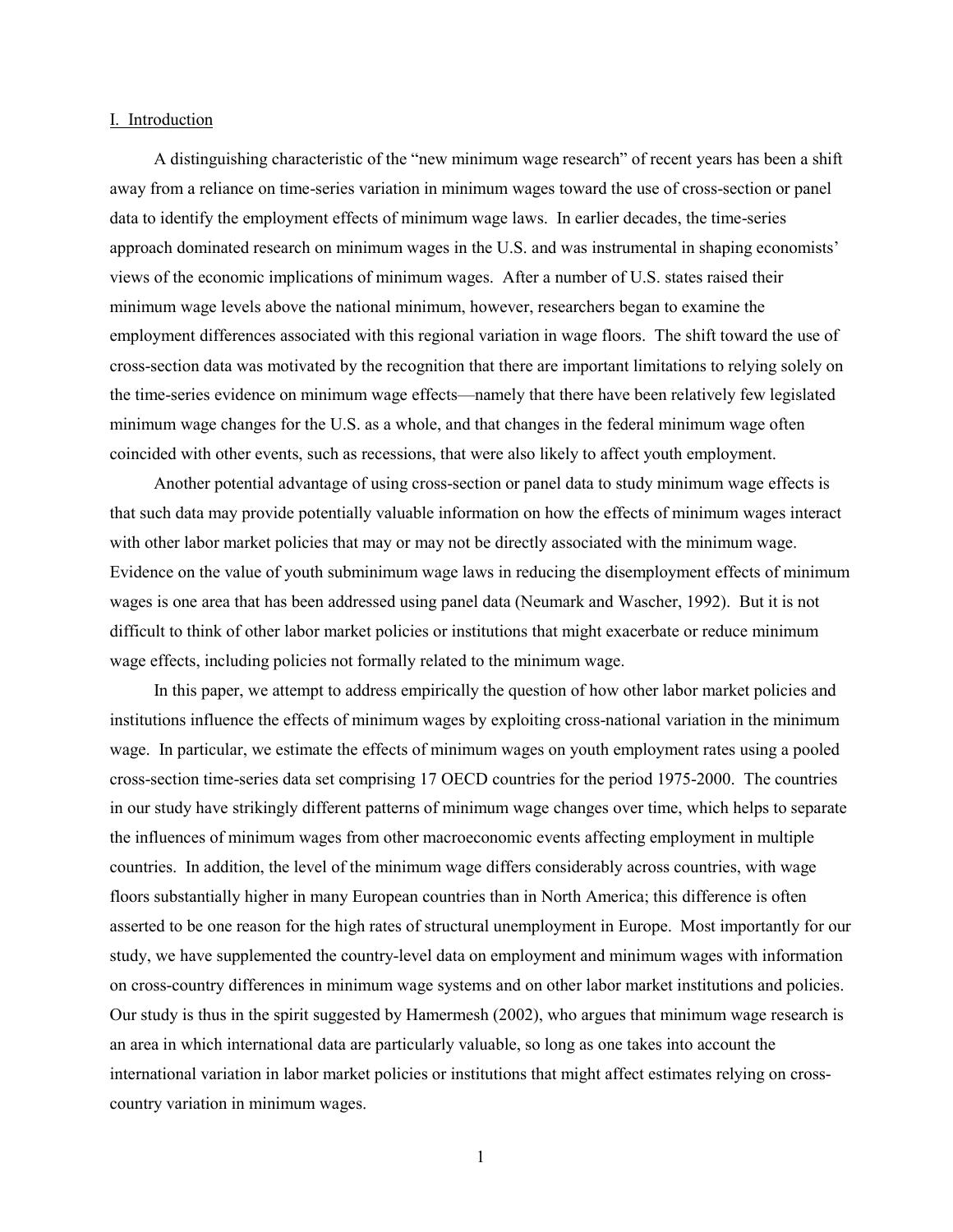#### II. Previous Estimates of Minimum Wage Effects Using International Data

As indicated above, much of the new minimum wage research has attempted to exploit the additional cross-sectional variation in the U.S. produced by the increases in state-specific minimum wage rates in the late 1980s and early 1990s. The specific consequences of this approach for estimates of employment elasticities are summarized in Card and Krueger (1995) and in Neumark and Wascher (1996). However, the bottom line is that this new strain of research led to a substantially wider range of elasticity estimates than was reported in the earlier time-series literature, prompting some economists to question the consensus view that minimum wages reduce employment among lower-skilled workers.

Following on the results for the U.S., there also has been a renewed interest in reassessing the effects of minimum wages in European (and other) countries. This interest undoubtedly stems to some extent from the challenge presented to the conventional wisdom in the U.S. by the wider range of estimates reported in the recent literature. But, in addition, the increasing integration of European labor markets associated with the expansion of the European Community and, more recently, the European Monetary Union, has drawn attention to the potential impact of differing degrees of labor market rigidity across countries—the minimum wage being one possible source of such rigidity—in the context of increasing factor mobility and a unified monetary policy.

As in the U.S., the results reported for individual European countries differ considerably across studies. The variability in reported results is probably most striking for France, where it is often argued that high minimum wage levels are the main cause of high unemployment rates among youths. For example, Bazen and Skourias (1997) conclude that the large increase in the minimum wage in France in 1981 (and subsequent smaller increases) reduced youth employment rates in the early 1980s. Similarly, Abowd, et al. (1997), using longitudinal data, find negative effects on youth employment probabilities from real minimum wage increases in France (and in the U.S.) during the 1980s. However, Dolado, et al. (1996) and Machin and Manning (1997), who use regional variation in average wages to identify minimum wage effects, find little evidence of a negative impact on employment from the wage floor during that period. Among other industrialized countries (including some outside of Europe) for which researchers have attempted to estimate the effects of minimum wages on employment, differing results are also evident in studies of the U.K. (see, for example, Minford and Ashton (1996) vs. Machin and Manning (1994, 1996)), the Netherlands (Van Soest (1994) vs. Dolado, et al. (1996)), New Zealand (Maloney (1995) vs. Mare (1995) and Chapple (1997)), and Portgual (Pereira (forthcoming) vs. Portugal and Cardoso (2002)). In

2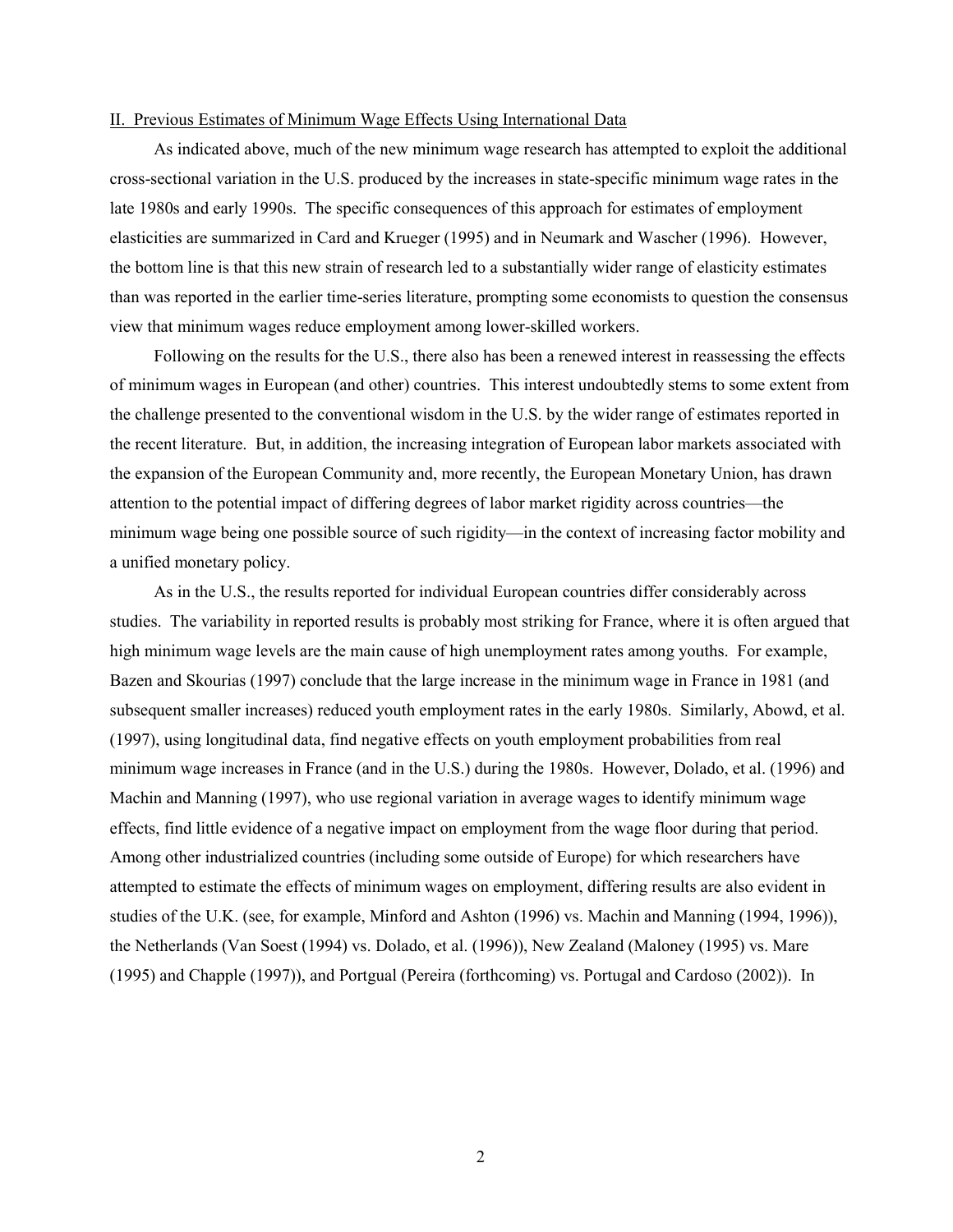contrast, consistently negative employment effects have been reported for Canada (e.g., Baker, et al. ([1](#page-4-0)999)) and Spain (Dolado, et al. (1996); Dolado, et al. (1997)).<sup>1</sup>

Surprisingly, there have been few studies that use the variation in minimum wages and employment rates across countries to estimate minimum wage effects, which is the methodology we adopt in this paper. Indeed, the only one of which we know is a recent OECD study (1998), which estimates pooled time-series cross-section regressions for a set of seven OECD countries. The results in that study show negative and statistically significant minimum wage effects on the employment rates of teenagers across a variety of specifications. The authors also report consistently negative point estimates of the minimum wage employment elasticity for 20-24 year-olds, although these tend not to be statistically significant. Although these results are based on the experience of a fairly limited set of countries, the OECD study tentatively concludes from this evidence that minimum wages have a "negative effect on teenage employment" (p. 47).

There is, however, a growing body of literature that uses cross-country comparisons to investigate labor market policies more generally. Perhaps the most widely known are the studies that examine the effect of job security regulations on employment and unemployment (e.g., Lazear (1990), OECD (1999) and Di Tella and MacCulloch (1999)); some of these studies have tended to find a negative impact of these regulations on labor markets, while others report little or no effect. In addition, broader studies of labor market rigidities and unemployment have been published by Nickell (1997), Siebert (1997), and Blanchard and Wolfers (2000), again with varying conclusions.<sup>2</sup>

Critics of the cross-country approach to studying the effects of labor market policies on employment outcomes point to concerns about the ability to separate the impact of specific labor market policies on employment from the consequences of other economic shocks or policies, as well as to concerns that policy differences across countries interact in ways that make inferring the effect of any particular policy problematic. We attempt to address these concerns in several ways. First, we employ the ratio of the minimum wage to the average wage as our minimum wage variable; this form of the variable mitigates potential biases arising from a correlation between the minimum wage and economic events that affect wage levels more generally. Of course, specifying the minimum wage variable in this way potentially leads to a bias associated with a correlation between overall wage levels and economic conditions, and thus we focus on specifications that include fixed country effects, which should mitigate biases stemming from persistent differences in employment and wages that are associated with long-standing characteristics of a country's labor market (other than the minimum wage); we also include the adult unemployment rate as a control for general labor market conditions in each country. Third, we include country-specific time trends

<span id="page-4-1"></span>l

<span id="page-4-0"></span> $1$  The age groups vary slightly in these studies, but generally cover some subset of workers between the ages of 15 and 24.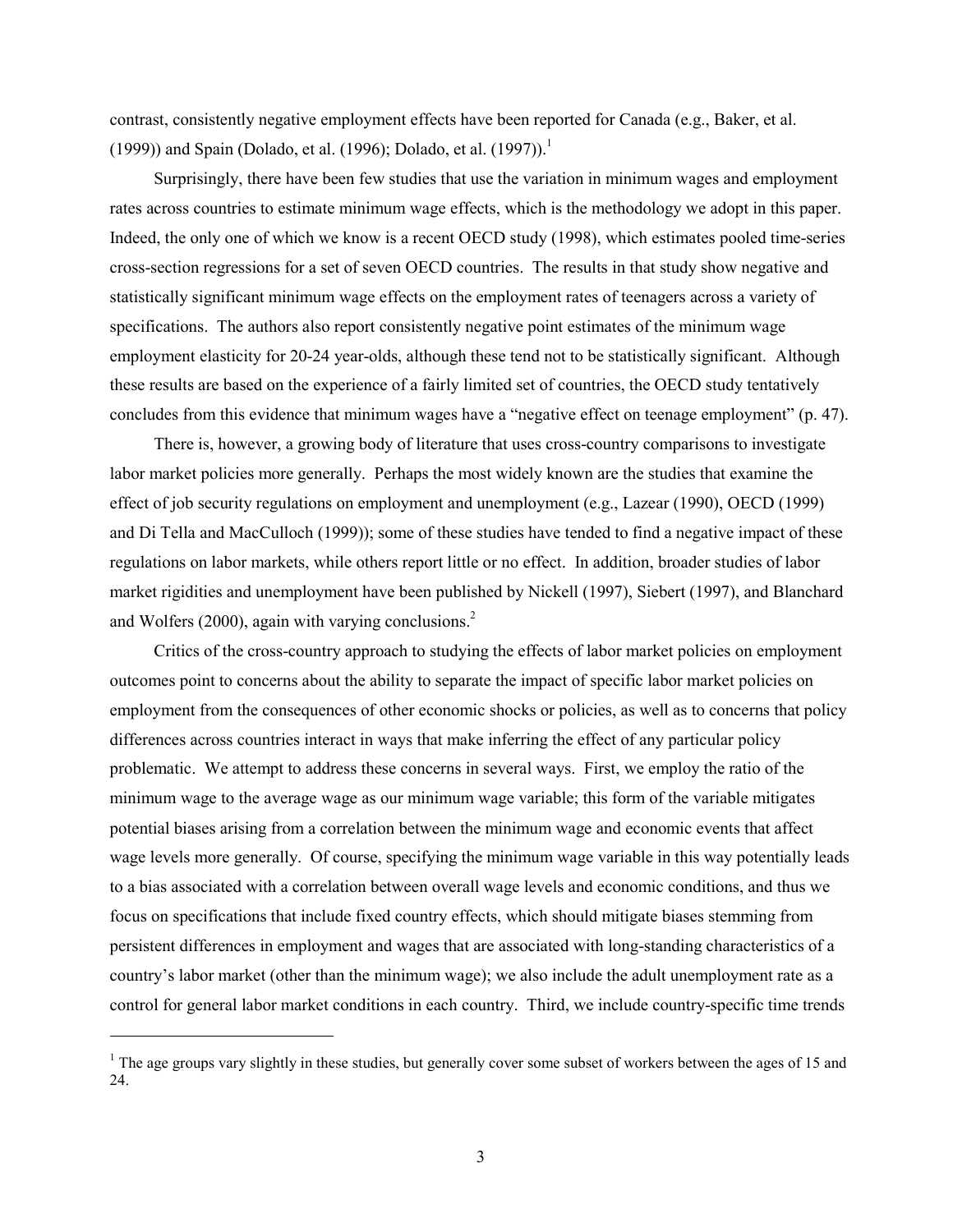in most specifications in order to control for incremental changes in employment rates associated with longer-term developments in labor force participation or labor demand that are unrelated to changes in a country's minimum wage laws. Finally, we estimate empirical specifications that permit the effect of minimum wages to differ with the types of policies and institutions present in each country. Such specifications are informative about how minimum wages interact with other labor market policies and institutions that vary across countries.

#### III. Data

l

The data we use in this study are drawn primarily from two sources. The majority of data on population, unemployment rates, and employment rates are taken from OECD published sources, including *Labour Force Statistics* and the annual *Employment Outlook* reports. In particular, we use information on employment and unemployment rates for youths, the unemployment rate for prime-age adults (as a business cycle control), and the relative cohort size of the youth population (as a supply-side control) for each country in our sample. For most countries, the overall youth age group is defined as ages 15 through 24 (or for teenagers, 15 to 19); the exceptions are Italy, where this population begins at age 14, and the U.S., the U.K., Norway, Spain, and Sweden, where the relevant age groups start at age 16. The prime-age adult age group refers to individuals aged 25 to 54 in most countries; the only exception is Italy, where the relevant age group is 25 to 59. For simplicity, we refer to the 15-24 year-olds as "youths," the 15-19 year-olds as "teenagers," and the 25-54 year-olds as "adults."

Data on minimum wages are available from the OECD for countries where a national minimum wage is set by statute or by national collective bargaining agreement.<sup>[3](#page-5-0)</sup> For countries where no national minimum exists, but where industry- or occupation-specific minimums are set by legislation or collective bargaining agreements, we use summary estimates constructed by Dolado, et al. (1996). In all cases, the minimum wage measure is defined as the ratio of the nominal value of the minimum wage to an average wage.<sup>[4](#page-5-1)</sup> This is one of the standard indicators used in the literature on minimum wages and is intended to measure the extent to which the minimum wage cuts into the wage distribution, and to capture variation in the relative prices of less-skilled and more-skilled labor induced by minimum wages. In addition, even in countries for which there is a national minimum wage level, that level is sometimes superceded by specific laws applicable to workers in particular geographic regions or industries or by federal-level exclusions that apply to specific types of workers. We collected this information from various OECD reports, the European

 $2^2$  For an analysis of the role of cross-country variation in labor market policies and institutions in a different context, see Blau and Kahn's (1996) research on differences in wage distributions across countries.

<span id="page-5-1"></span><span id="page-5-0"></span><sup>&</sup>lt;sup>3</sup> These countries include Australia, Belgium, Canada, France, Greece, Japan, Luxembourg, the Netherlands, New Zealand, Portugal, Spain, and the U.S. Following recent enactment of new national minimum wage legislation in Ireland and the U.K., the OECD has also begun to report minimum wage levels for these countries.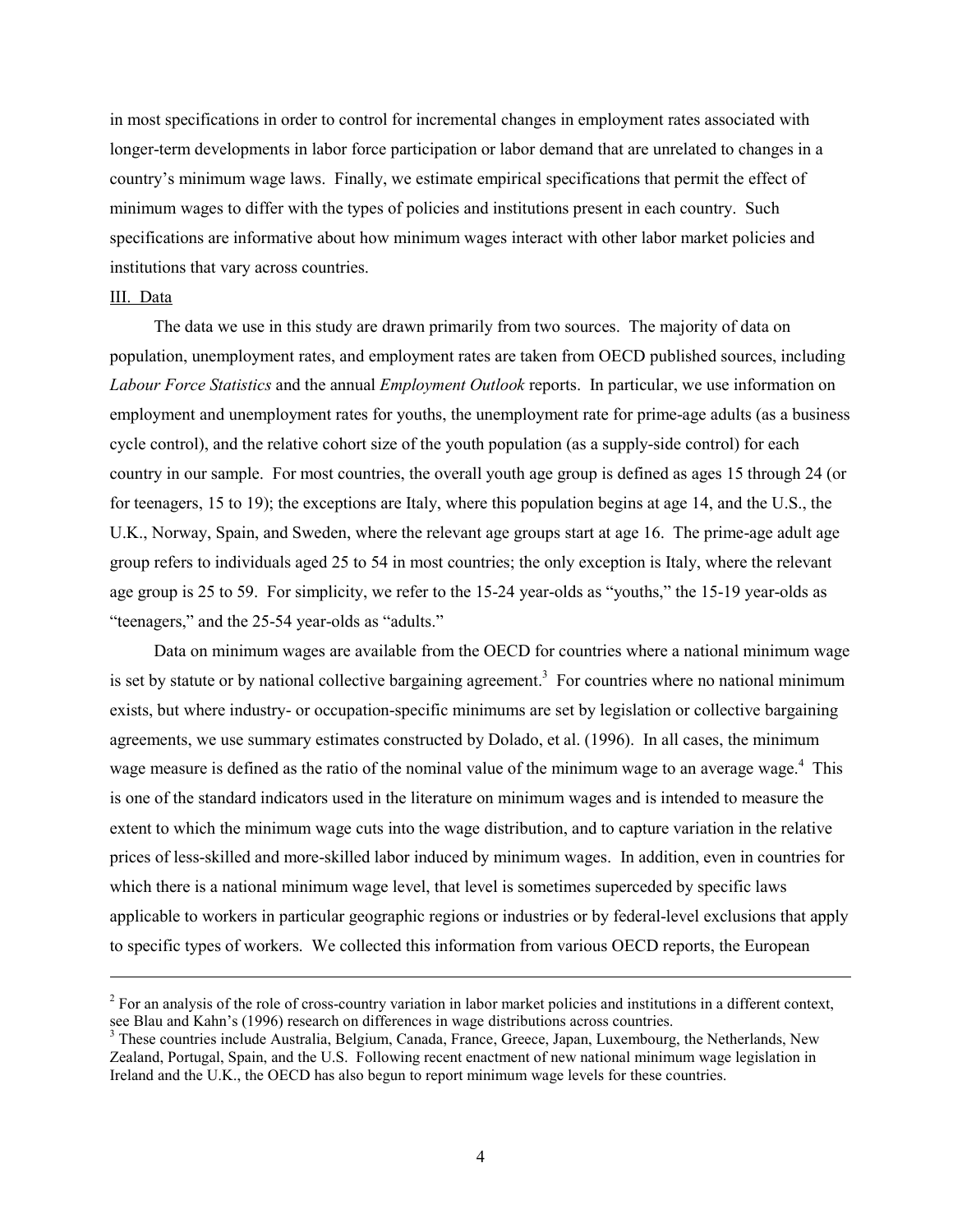Commission (1998), the U.K. Low Pay Commission Report (2001), and the U.S. Department of State (2001). Key characteristics of minimum wage laws in each country are described in more detail in the appendix.

Finally, we also have gathered some information on other labor market policies in effect in OECD countries. Much of this information is cross-sectional and refers to policies in effect in the late 1980s or early 1990s. For example, we use three indicators of such policies assembled by the OECD (1994, 1996). The first is an indicator of labor standards in existence in 1993. This measure is constructed as the sum of the OECD's assessment of the stringency of regulations in three areas: working time, fixed-term contracts, and employees' representation rights.<sup>[5](#page-6-0)</sup> The second indicator, which refers to 1989, is derived from rankings of the strength of the legal system regulating hiring and firing. The third indicator is a measure of the extent to which countries use active labor market policies to promote employment. This measure is defined as the percent of GDP spent by the public sector in 1995 on three types of labor market programs: public employment services, labor market training, and employment subsidies. In addition, we use two variables for which time-series observations are available: a measure of the gross benefit replacement rate for unemployment insurance developed by the OECD and estimates of union density calculated by Nickell and Nunziata (2001).

In general, our sample is limited to those countries for which the OECD publishes time-series data on labor market activity for most or all of the period dating back to the mid-1970s and for which we could obtain information on minimum wages. For recent years, we have data on the 20 major industrialized countries listed in Table 1. However, we were unable to obtain a sufficient time-series history of minimum wages for Finland, Ireland, and Norway, and so these countries are dropped from much of the analysis. IV. Empirical Analysis

Although we do not present an explicit theoretical model in this paper, our empirical analysis can be viewed as a test of the model of policy complementarities in the labor market developed by Coe and Snower (1997). In this model, policies or institutions that influence the search behavior of the unemployed, barriers to job creation, and the bargaining power of workers and employers can have complementary effects on unemployment such that the effects of enacting of a job-reducing policy could be magnified or reduced depending on the restrictiveness of the existing labor market environment. Coe and Snower present an example in which the effects of the minimum wage on unemployment are influenced by job security legislation, unemployment benefits, job creation measures, and policies influencing the bargaining

l

<sup>&</sup>lt;sup>4</sup> In the case of OECD data, the average wage is a median wage. Dolado, et al. use a mean wage in constructing their indices.

<span id="page-6-0"></span> $<sup>5</sup>$  The OECD also includes indicators of the bite of minimum wages and employment protection in the summary index.</sup> However, because of our interest in estimating the effects of these policies directly, we dropped those components and recalculated the index.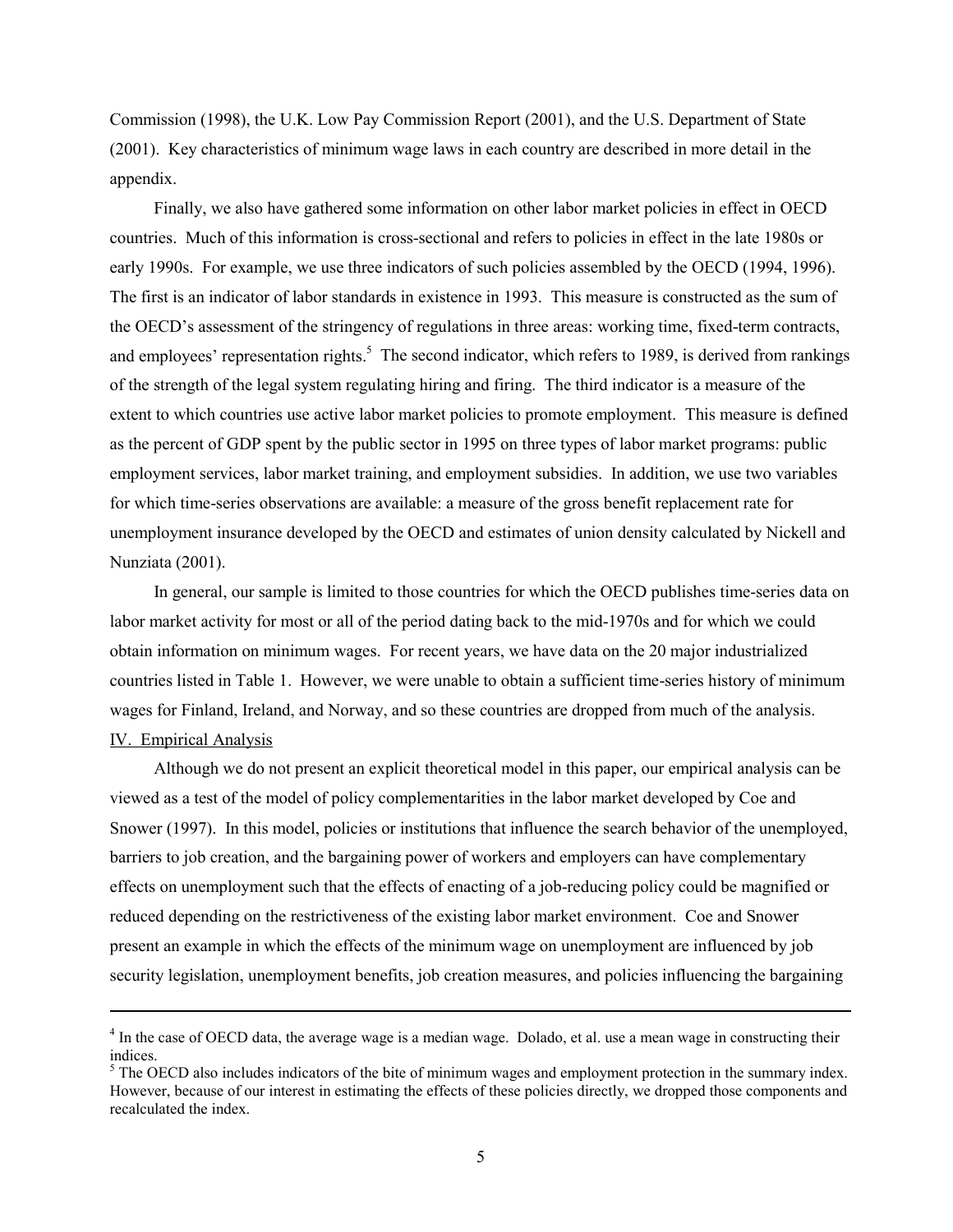power of incumbent workers. Most notably, in their model, stricter job security measures, more generous unemployment benefits, and greater bargaining strength for incumbent employees tend to exacerbate the negative employment effects from an increase in the minimum wage, while policies designed to increase rates of job creation tend to mitigate those effects.

#### *Preliminary Data Analysis*

l

The first two columns of Table 1 display the minimum wage ratios in 1976 and 2000, ordered by the relative value of the wage floor in 2000.<sup>6</sup> As can be seen in the second column, there is substantial variation in the bite of minimum wages across countries, with the level of the minimum ranging from more than 70 percent of the average wage in Italy to only 32 percent in Spain. As is often noted, the higher minimum wage levels are almost universally found in continental Europe. Indeed, Australia is the only non-European country with a minimum wage ratio above 50 percent in 2000. In contrast, the other Anglo countries and Japan are towards the bottom of the distribution, with minimum wage ratios typically at about 45 percent or below in 2000.

A comparison of the first and second columns also indicates that some countries have experienced substantial changes in relative minimum wages over the past 25 years, which, in most cases, have reduced the level of the minimum wage relative to an average wage. Of the 17 countries for which figures are available in both years, 14 experienced a reduction in the minimum wage ratio over that period, and only Luxembourg saw a meaningful increase in the minimum wage. Particularly notable are the declines for the Netherlands, where the government implemented a cut in the nominal minimum wage in 1984 (and a freeze through the remainder of the 1980s), and for some Southern European countries (Greece and Spain), where nominal minimum wage increases significantly lagged behind the overall pace of wage growth. In addition, the U.K. abolished its system of Wage Councils in August 1993 and did not introduce a national minimum wage until April 1999. Thus, although the entry for the U.K. in the second column of Table 1 refers to the minimum wage ratio in 2000, only data for the U.K. through 1992 are included in the analysis.<sup>7</sup>

The remaining columns of the table summarize some other characteristics of minimum wage provisions in these countries as of the early 1990s. In particular, the third column shows how minimum wages are determined in each country, while the fourth column indicates the level of disaggregation in the process. Except for France and Australia, the countries with relatively high minimum wage ratios are those

<span id="page-7-0"></span> $6$  Where information was not available for 2000, we have indicated in parentheses the year for which we report this ratio.

<span id="page-7-1"></span><sup>&</sup>lt;sup>7</sup> We excluded the U.K. observations with values of zero for the minimum wage for two reasons. First, the implied minimum wage change would be very large relative to the other minimum wage variation in our sample, and thus the employment changes in this single episode would tend to have an inordinate effect on the overall coefficient estimate. Second, and more important, even when the minimum wage is eliminated, there is surely a floor well above zero (e.g., the value of leisure) below which wages would not fall, implying that using a zero value for the minimum wage for these observations could result in a gross misspecification of the model.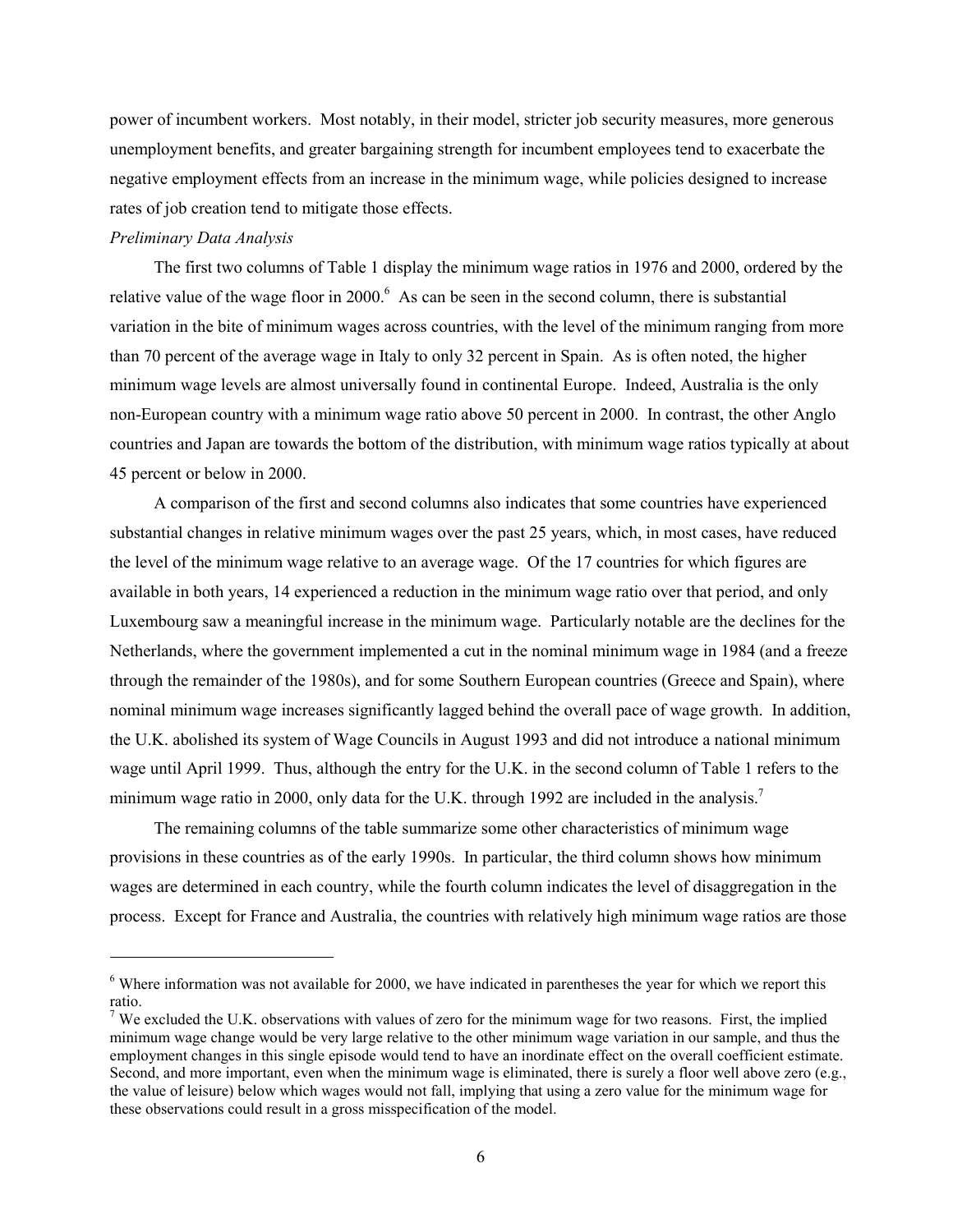that tend to allow unions to play an active role in negotiating the appropriate level of minimum wages, while the countries with low ratios tend to be those where the wage floor is set by statute. In addition, there are differences in the extent to which minimum wage levels vary across industries or geographic regions, particularly in those countries where the wage floor is determined through the collective bargaining process.

The last column of the table displays information on the existence of a minimum wage level for youths that is below the level applied to adults. Most countries have some form of youth subminimum, although it often is quite limited in terms of age or is applicable only for youths with short tenure. Because we were unable to compile sufficient time-series information to construct minimum wage ratios explicitly for youths, the ratios we use in our subsequent analysis are measured as the adult minimum relative to an average wage for the entire working population. This procedure may introduce some error into our wage ratio for some countries, an issue to which we will return later in the paper when we incorporate information on youth subminimum provisions into our analysis.

In Table 2, we report the information for minimum wage ratios in 1986 and 2000, along with data on employment-to-population ratios and unemployment rates for 15-24 year-olds. It is difficult to see an unambiguous pattern in the cross-section data. In some countries with high minimum wage ratios (e.g., Italy and France), youth labor market conditions appear to be relatively poor, while in others (e.g., Germany and Denmark), employment rates look relatively high and unemployment rates low. Similarly, among those countries with low minimum wage ratios, there are countries with favorable youth labor market conditions (e.g., the U.S.) and those with poor youth labor market conditions (e.g., Spain). Nevertheless, as shown in the second to last row, there is a negative correlation between the minimum wage ratio and the youth employment-to-population ratio in both 1986 and 2000, and a small positive correlation between the minimum wage ratio and the youth unemployment rate in each year.<sup>8</sup> In addition, as can be seen in the last row of Table 2, the raw correlation between the change in minimum wages and the change in employment rates between 1986 and 2000 is –0.46 (and statistically significant at the 10% level), while the correlation between changes in minimum wages and changes in unemployment rates is 0.50 (and statistically significant at the 5% level).

#### *Basic Regression Results*

 $\overline{\phantom{a}}$ 

The correlations shown in Table 2 are intended only to be descriptive. Minimum wages obviously were not the only factor affecting youth labor markets over this period, and in Table 3, we extend the

<span id="page-8-0"></span><sup>&</sup>lt;sup>8</sup> As has often been noted, the predictions of various economic theories about the labor market effects of minimum wages pertain more to employment than to unemployment, because of the ambiguous effects of labor force participation decisions on the latter. This is particularly true in the case of youths, for whom unemployment and nonparticipation in the labor force are typically not distinct states. Thus, in the remainder of the paper, we focus our analysis on the implications of minimum wages for employment-to-population ratios and drop references to youth or teenage unemployment rates.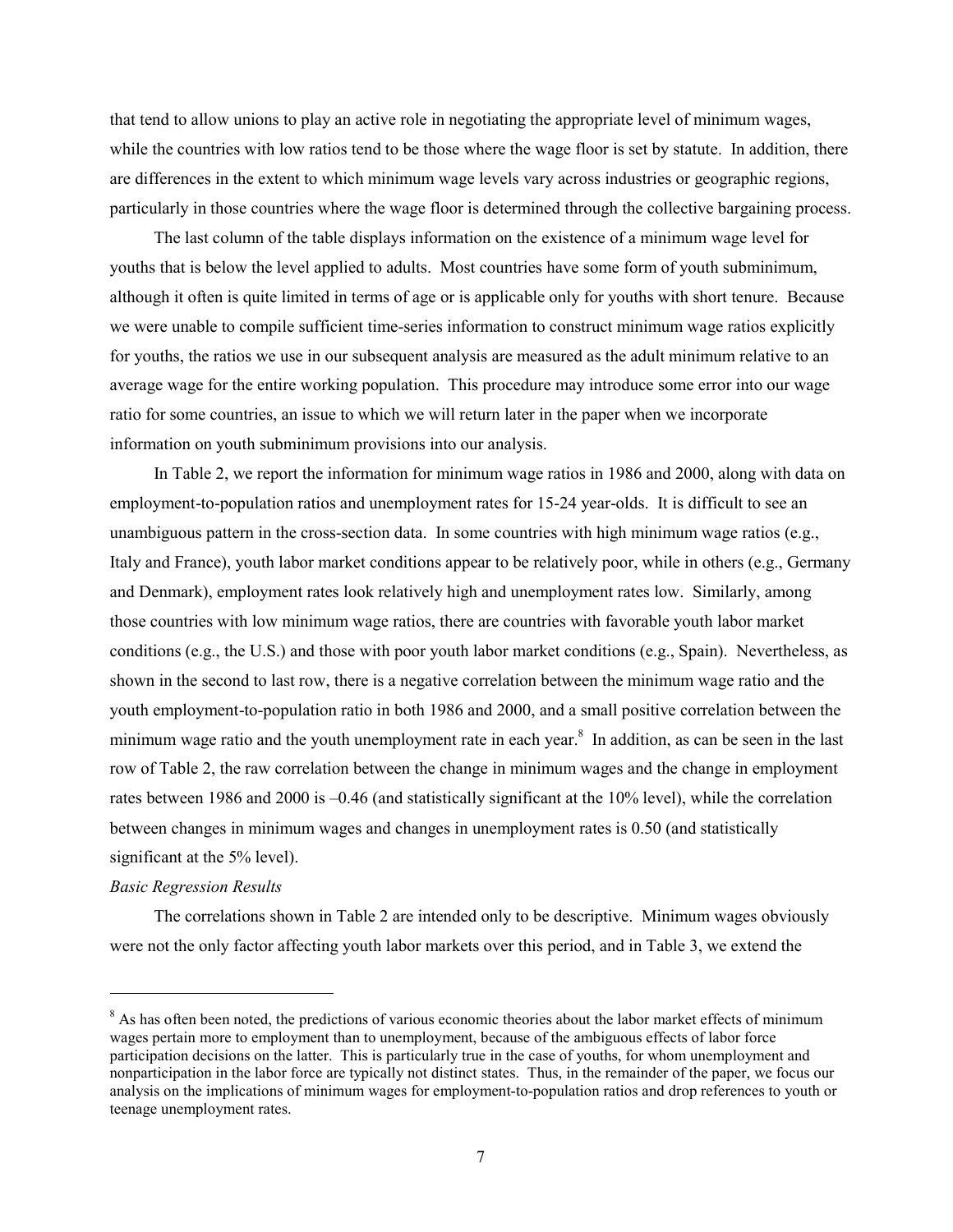analysis to control for the influence of events that affect labor markets more generally, including business cycle movements, demographic changes, and other government policies. We implement this procedure in a panel-data regression context, relating the minimum wage to youth employment rates using data pooled across both countries and years. In addition to the adult unemployment rate, which is included to control for aggregate economic conditions, we introduce as a supply-side control the ratio of the youth population to the adult population (referred to as relative cohort size in the table).

The model we estimate is of the form:

 $\overline{\phantom{a}}$ 

 $E_{it} = \alpha_i + \lambda_t + \delta_i t + \beta MW_{it} + X_{it} \Gamma + \nu_{it}, \quad i=1,...,I; t=1,...,T_i$ .

In this specification,  $E_{it}$  is the employment-to-population ratio for youths,  $MW_{it}$  is the ratio of the minimum wage to the average wage, and the vector  $X_{it}$  includes the unemployment rate for adults and the relative size of the youth cohort; i indexes countries and t indexes years. In addition, in some specifications we include fixed country effects  $(\alpha_i)$ , year effects  $(\lambda_t)$ , separate time trend variables for each country  $(\delta_i t)$ , and/or a lagged dependent variable. The sample period for the regression is 1976 to 2000 where possible; countries for which we had to use shorter samples are listed in the notes to the table.

In previous studies of the U.S. and Canada, the evidence suggested that the employment effects of minimum wages take at least a year to be fully reflected in the data, presumably because of the time it takes employers to adjust factor inputs to changes in factor prices (Neumark and Wascher, 1992; Baker, et al., 1999). One might think that this adjustment process would be even slower in European countries, where legal restrictions on dismissals are generally stricter than in the U.S. Reflecting these considerations, we use one lag of the minimum wage ratio in the results presented in the tables. This specification—together with the inclusion of fixed effects—also has the advantage of reducing the potential endogeneity of the minimum wage variable arising from correlations of either the minimum wage or the average wage with overall labor market conditions or productivity.<sup>[9](#page-9-0)</sup>

Panel A of Table 3 presents results for the 15-24 year-old age group. The first column of the table reports estimates for specifications that exclude fixed country effects, year effects, and country-specific time trends. In general, these results tend to confirm the negative simple correlation between minimum wages and youth employment rates reported in Table 2. The coefficient on the minimum wage variable is negative and statistically significant, and the estimated elasticity (shown in the bottom row of the panel and evaluated at sample means) is -0.22, in the general range of the elasticities often reported for the U.S. In addition, the adult unemployment rate has a strong negative relationship with youth employment rates, with

<span id="page-9-0"></span><sup>&</sup>lt;sup>9</sup> The results were qualitatively similar in specifications that used the contemporaneous minimum wage ratio or both the contemporaneous and lagged minimum wage ratio, as well as when we also included lags of the adult unemployment rate and the relative cohort size variable.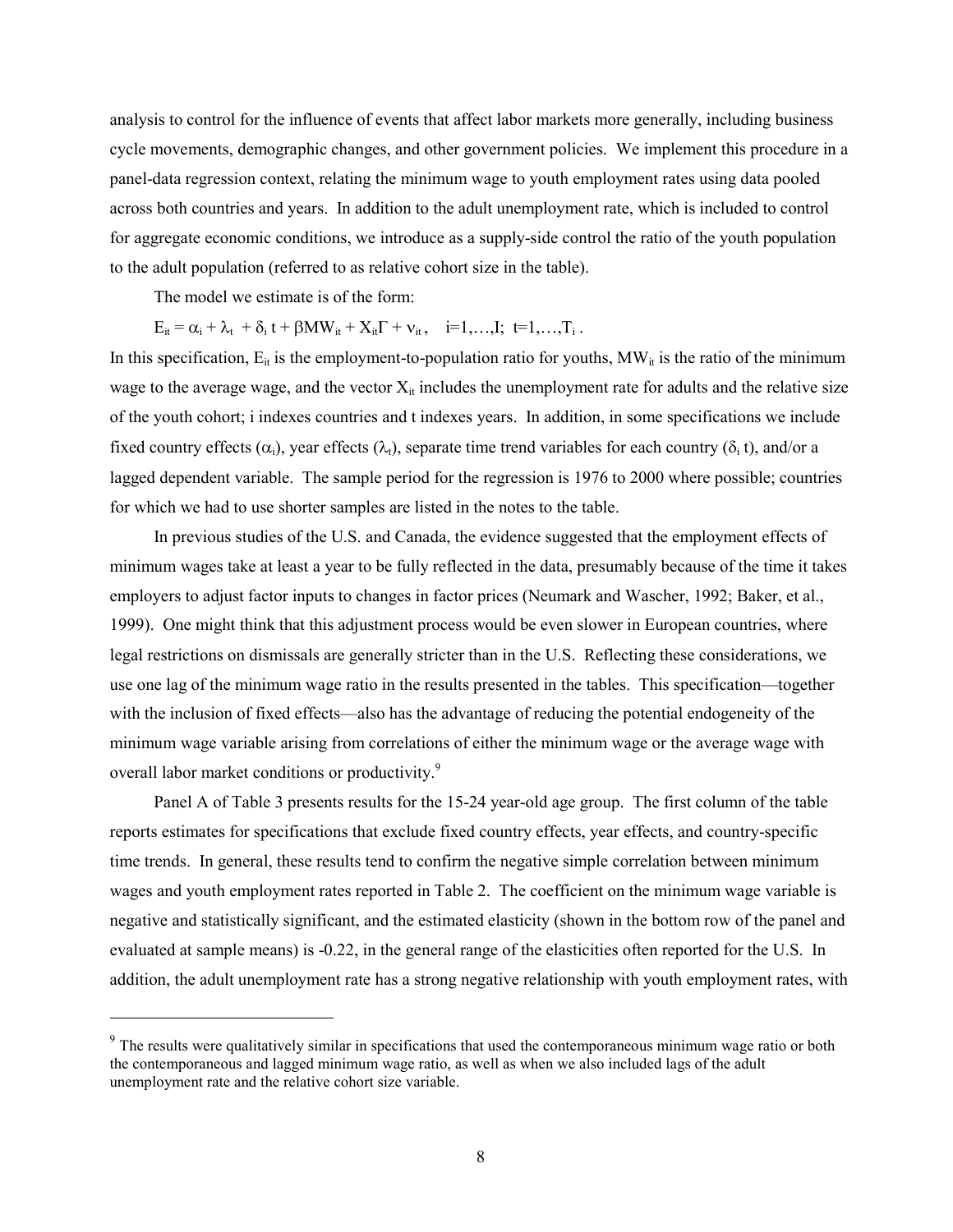the size of the coefficient suggesting that changes in general labor market conditions are amplified in the labor market for young workers. The coefficient on the relative size of the youth cohort in column (1) indicates a positive effect of that variable on youth employment rates, in contrast to the negative effect that would be predicted in this reduced-form specification (and which occurs in later specifications) if the greater supply of youths resulted in lower wages for lower-skilled workers.<sup>10</sup>

In column (2) of the table, we add in fixed country effects to capture other persistent country-specific factors that may influence youth employment rates independently of general labor market conditions (as captured in the adult unemployment rate). Examples of such factors might include government policies such as youth employment programs—as well as cultural or other institutional differences across countries that lead to cross-sectional variation in the propensity of youths to work. A drawback of introducing fixed country effects is that they eliminate some of the cross-sectional variation in minimum wages that helps to identify the effects of wage floors on employment. However, Table 2 clearly indicates that there are some large differences in employment rates across countries that seem unrelated to differences in minimum wage levels, and Hausman/Sargan tests strongly reject the hypothesis that the fixed country effects can be omitted from the specification. As can be seen in column (2), adding in the fixed country effects reduces the size of the estimated minimum wage effect to -0.14, as well as its statistical significance; the estimated elasticity in this case is -0.15.

Columns (3) and (4) add in year effects and country-specific time trends, respectively. Year effects control for global shocks or policies that might influence youth employment rates in all countries, while country-specific trends are intended to capture factors that might influence employment trends within a country. Both of these additional sets of controls tend to make the coefficient on the minimum wage ratio more negative, and in both cases the Hausman/Sargan test rejects omitting them from the specification.<sup>11</sup> Thus, in column (5), we report estimates from a specification that includes all three sets of controls (country effects, year effects, and country-specific time trends). In this specification, the coefficient on the minimum wage ratio drops back to  $-0.15$ , with an estimated elasticity of  $-0.16$ . We continue to include the full set of controls in most of the analysis that follows, although we would note that such a specification is unfortunately vague about the origin of cross-section variation in the data and so may be too stringent. Nonetheless, it is encouraging that these baseline estimates do not appear to be especially sensitive to the inclusion or exclusion of the various controls.

As a final specification check, we estimate a dynamic version of the model shown in column (5) by including the lagged youth employment rate in the model. In such a specification, the inclusion of the

 $\overline{\phantom{a}}$ 

<span id="page-10-0"></span><sup>&</sup>lt;sup>10</sup> See Korenman and Neumark (2000) for an analysis of cohort size effects using data for OECD countries.

<span id="page-10-1"></span> $11$  These tests also reject omitting year effects or time trends in the presence of the other set of controls.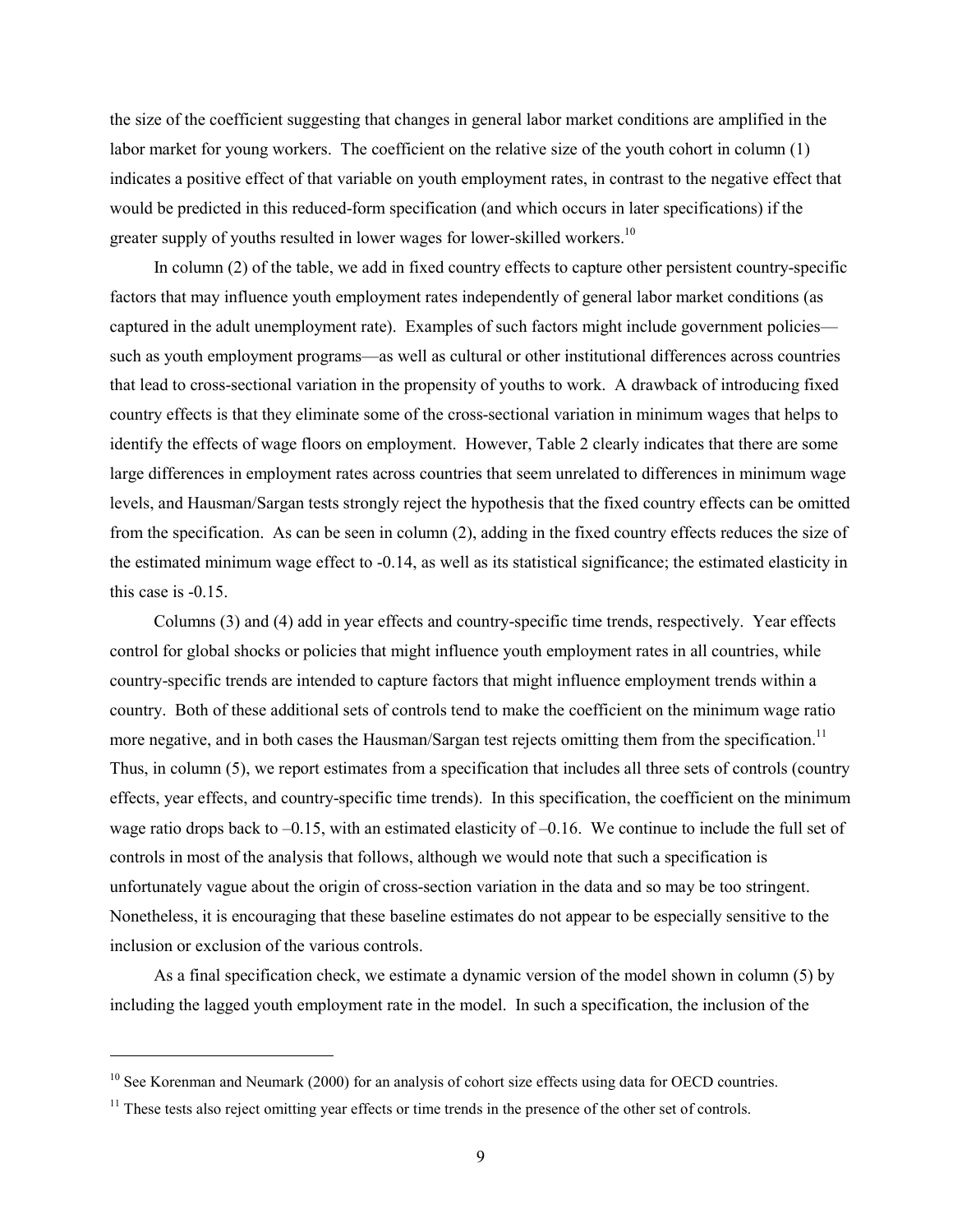lagged dependent variable can be thought of as incorporating a sluggish response of employment to changes in the fundamental determinants of labor demand or as helping to account for omitted variables that evolve slowly and are not already captured by the other control variables in the model. Nickell (1981) has shown that including the lagged employment rate introduces a bias in standard panel estimation techniques. Although the length of our panel (up to 25 years) suggests that the size of this bias may be relatively small, we nonetheless employ the Generalized Method of Moments (GMM) technique developed by Arellano and Bond (1991) to estimate the dynamic model. As shown in column (6), the estimated minimum wage elasticity from this specification falls slightly to  $-0.13$ , but remains statistically significant.<sup>12</sup>

Panel B of the table presents results obtained when we restrict the population under consideration to teenagers aged 15 to 19. It is often argued that employment effects should be larger for teenagers because this group includes a higher concentration of workers whose market wage would be below the legislated minimum wage. On the other hand, theoretical implications and empirical results for teenagers may be more ambiguous because of interactions between minimum wages, employment, and schooling (Neumark and Wascher, 1996). As can be seen in columns (1)-(3), the disemployment elasticities are slightly smaller for teenagers than for the youth population as a whole in the specifications that exclude country-specific time trends. When the country-specific trends (and other controls) are included, however, the estimated elasticity for teenagers rises to around -0.25, about 1/3 higher than for the 15-24 year old population.<sup>13</sup> Similarly, in the dynamic version of the model, the estimated elasticity for teenagers (-0.18) is somewhat larger than for the youth group as a whole.

In cross-country studies, it is difficult to completely account for country-specific characteristics that might complicate the interpretation of the parameters of interest. With that caveat, our sense is that, on balance, the results from the basic specification and its variants provide support for the view that, on average, minimum wages tend to reduce youth employment in the  $17$  countries we analyze.<sup>14</sup> In the following sections, we examine whether other aspects of minimum wage systems in each country or the presence of other labor market policies or institutions influence the employment effects of the minimum wage.

 $\overline{a}$ 

<span id="page-11-0"></span> $12$  The inclusion of the lagged employment rate can also be interpreted as helping to distinguish between the short-run and long-run effects of the minimum wage on employment. Representing the coefficient on the lagged dependent variable as  $\rho$  (=0.42),  $\beta$  = -0.12 is the short-run coefficient under such an interpretation, while the long-run coefficient is calculated as  $(\beta/(1-\rho)) = -0.21$ .<br><sup>13</sup> Again, Hausman/Sargan tests reject the omission of the controls.

<span id="page-11-1"></span>

<span id="page-11-2"></span> $^{14}$  In a similar cross-country study focusing on the impact of unions on youth employment rates, Kahn (2000) finds that a more pronounced union presence is associated with higher relative wages and lower employment rates for youths. Taken together, the results in our paper and in Kahn suggest that imposed higher wage floors are detrimental to youth labor market performance.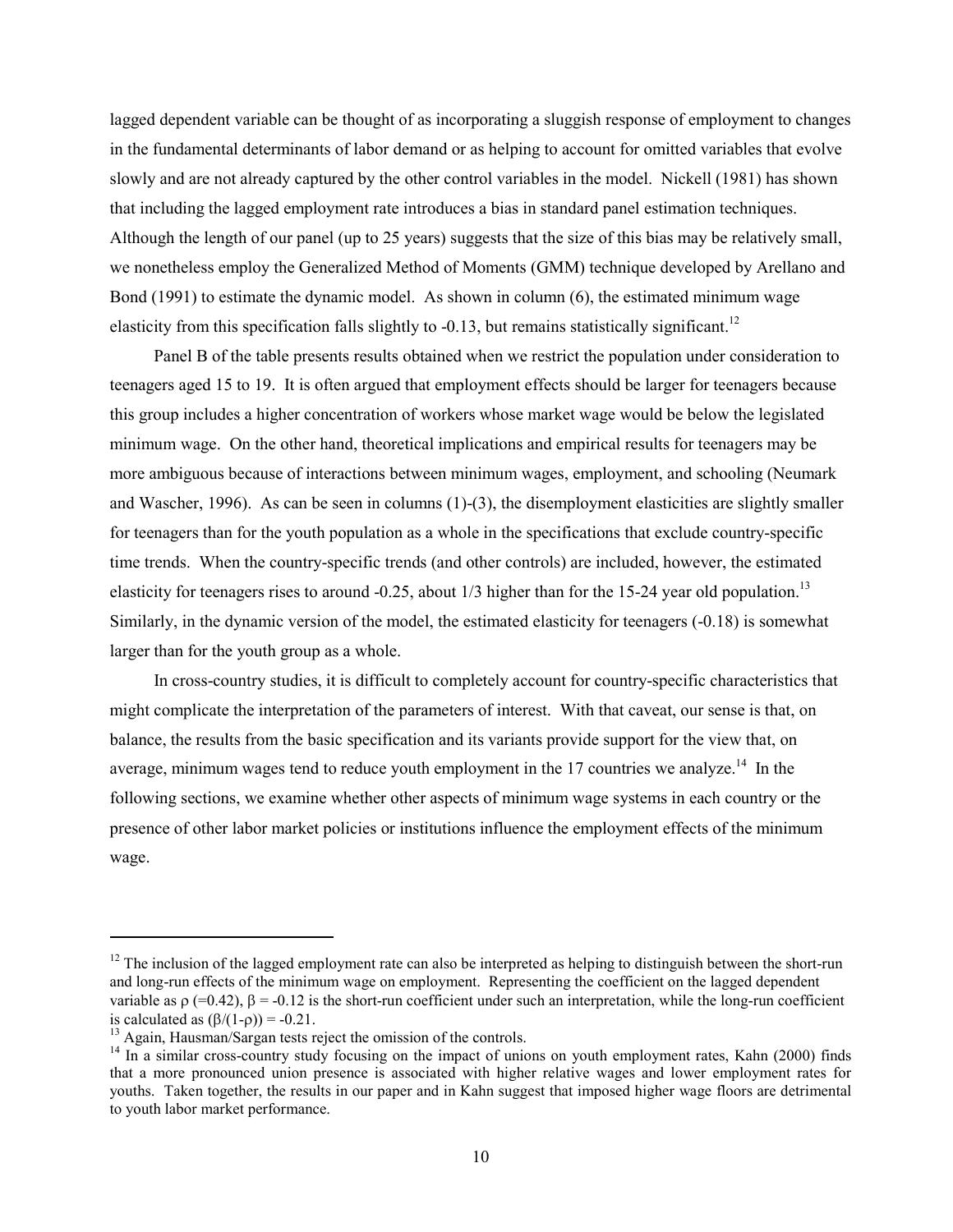#### *The Sensitivity of the Estimates to Other Characteristics of Minimum Wage Systems*

As indicated in Table 1, there are differences in minimum wage systems across countries that extend beyond the wage floor itself. We have singled out three particular areas where minimum wage policies might be expected to influence the employment effects of a wage floor. The first of these is the process by which minimum wages are determined. In some countries minimum wage levels are set by statute, while in other countries they are the product of a collective bargaining process, with unions, employers, and the government all participating in the negotiations.<sup>15</sup> It seems possible that the method used to set minimum wages might influence the extent to which a wage floor affects labor markets, although the direction of this influence is not obvious. For example, if unions and employers have a better sense of what constitutes a relevant market wage for unskilled labor and use that information in deciding on the appropriate level of the minimum wage, taking account of potential adverse employment effects, then one might expect the minimum wage to have a weaker distortionary effect on the labor market. In contrast, if the presence of unions in the negotiating process simply results in a higher minimum wage than would otherwise be set (say, for example, because unions view a higher minimum as raising the demand for their more-skilled members), then countries using a collective bargaining approach might see greater disemployment effects than countries with legislated minimums.

Second, minimum wage policies differ across countries in the extent to which wage floors vary across regions or industries.<sup>16</sup> Such variation might also influence the impact of minimum wages on labor markets, although the direction of the effect could again be in either direction. On the one hand, regional or industry variation in minimum wages implies greater flexibility in the process, which could be used to set more appropriate minimum wage levels for specific subgroups of workers. If the alternative were a national minimum wage that was appropriate in only a few cases (i.e., industries or regions) and too high in most others, this added flexibility would reduce any disemployment effects. If, however, the alternative was a low national minimum wage, or if the variation represented a tendency for some regions or industries to set high minimum wage levels regardless of the relative productivity of the applicable subgroup, then the added dispersion might be associated with a greater bite from minimum wages than indicated by our national measure.

l

<span id="page-12-0"></span><sup>&</sup>lt;sup>15</sup> The U.K., where minimum wages were set by Wage Councils prior to 1993, is included in the group of countries using a collective bargaining approach. As indicated in Dolado, et al. (1996), the Wage Councils "consisted of an equal number of employer and worker representatives, plus a maximum of three independent members (nominated by the government of the day) who had the casting vote if an agreement was not reached" (p. 353).

<span id="page-12-1"></span> $16$  Some judgment was necessary to classify the countries into two distinct groups; see Table 1 for our classification. As significant regional variation in the U.S. exists only in the second half of our sample, we also used a classification in which we coded the U.S. as having a national minimum wage. This change had little effect on the results.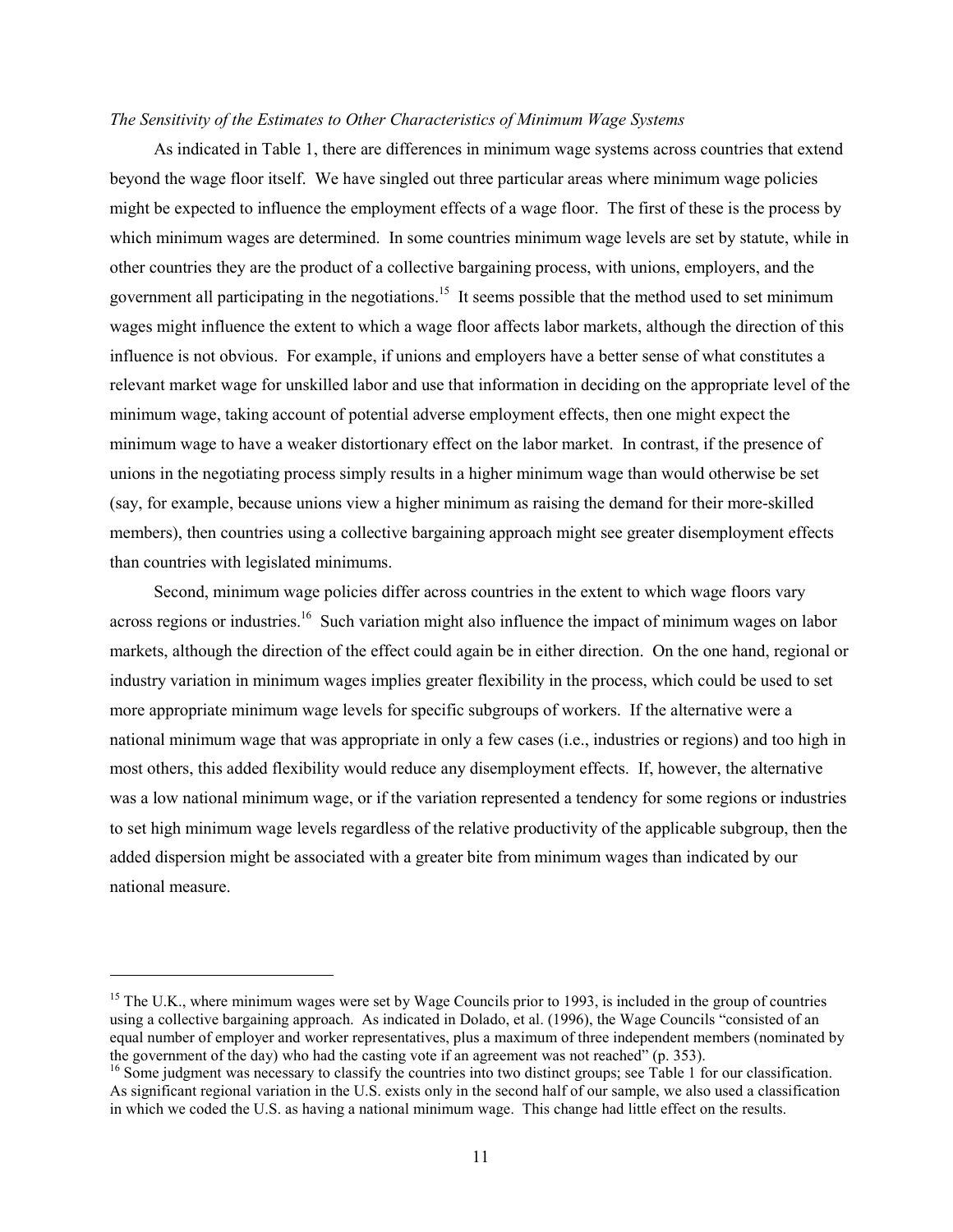<span id="page-13-2"></span>Third, countries differ in the degree to which the minimum wage for youths is lower than that for adult workers.<sup>17</sup> In contrast to the other characteristics we consider, the presence of a youth subminimum should unambiguously reduce the disemployment effect of the minimum wage as we measure it. As we noted earlier, constraints on the availability of data have led us to use an adult minimum wage, despite our focus on the youth labor market. Thus, for countries in which a youth subminimum is important, we have potentially overstated the extent to which the minimum cuts into the wage distribution. Moreover, if a youth subminimum leads employers to substitute youths for low-skilled adults, any negative impacts of raising the national minimum might be even more difficult to distinguish because of a potentially offsetting positive impact on youth employment.<sup>[18](#page-13-1)</sup>

In Table 4, we attempt to assess the importance of these institutional differences in minimum wage systems by permitting the coefficient on the minimum wage variable to differ with these three characteristics of minimum wage setting. These estimates are based on the same specifications as in Table 3, in that they include the adult unemployment rate, the relative cohort size variable, and some set of additional controls. As a starting point, the specifications shown in the first column for each age group ((1) and (4)) exclude country fixed effects, but allow the average employment rate (conditional on the other controls) to vary across the three classifications by adding dummy variables for the features of minimum wage systems. This allows us to estimate whether these features of minimum wage systems are associated with differences in average employment rates across countries and to test whether the inclusion of these additional characteristics of country-specific minimum wage laws obviates the need to include the fixed country effects.<sup>19</sup> In these specifications, the coefficient estimates show that countries with subnational minimum wage levels and youth subminimums tend to have higher employment rates than do other countries; in contrast, there is no statistically significant difference in average employment rates in countries distinguished by the process used to set the minimum wage (statute vs. collectively bargained). The effect of the minimum wage on employment remains negative and statistically significant for the youth group as a whole, but is essentially zero for teenagers. However, these results should not be interpreted too literally, given that tests of whether including the additional characteristics of minimum wage systems adequately captures the cross-country variation in employment rates reject the exclusion of the country effects for both youths and teenagers.

 $\overline{a}$ 

<span id="page-13-0"></span> $17$  This classification is also subject to some discretion. Countries for which we classified youth subminimum wages as important in our sample include Australia, Belgium, Denmark, Luxembourg, the Netherlands, New Zealand, Portugal, Spain, Sweden, and the U.K. Countries that we classified as having no or limited youth subminimum provisions include Canada, France, Germany, Greece, Italy, Japan, and the U.S.

<span id="page-13-1"></span><sup>&</sup>lt;sup>18</sup> Such an effect could be particularly important if the youth subminimum is low enough to be essentially non-binding.<br><sup>19</sup> Including country-specific time trends without fixed country effects would appear to impose the observations across countries can only diverge over time because of the time trends. However, the dummy variables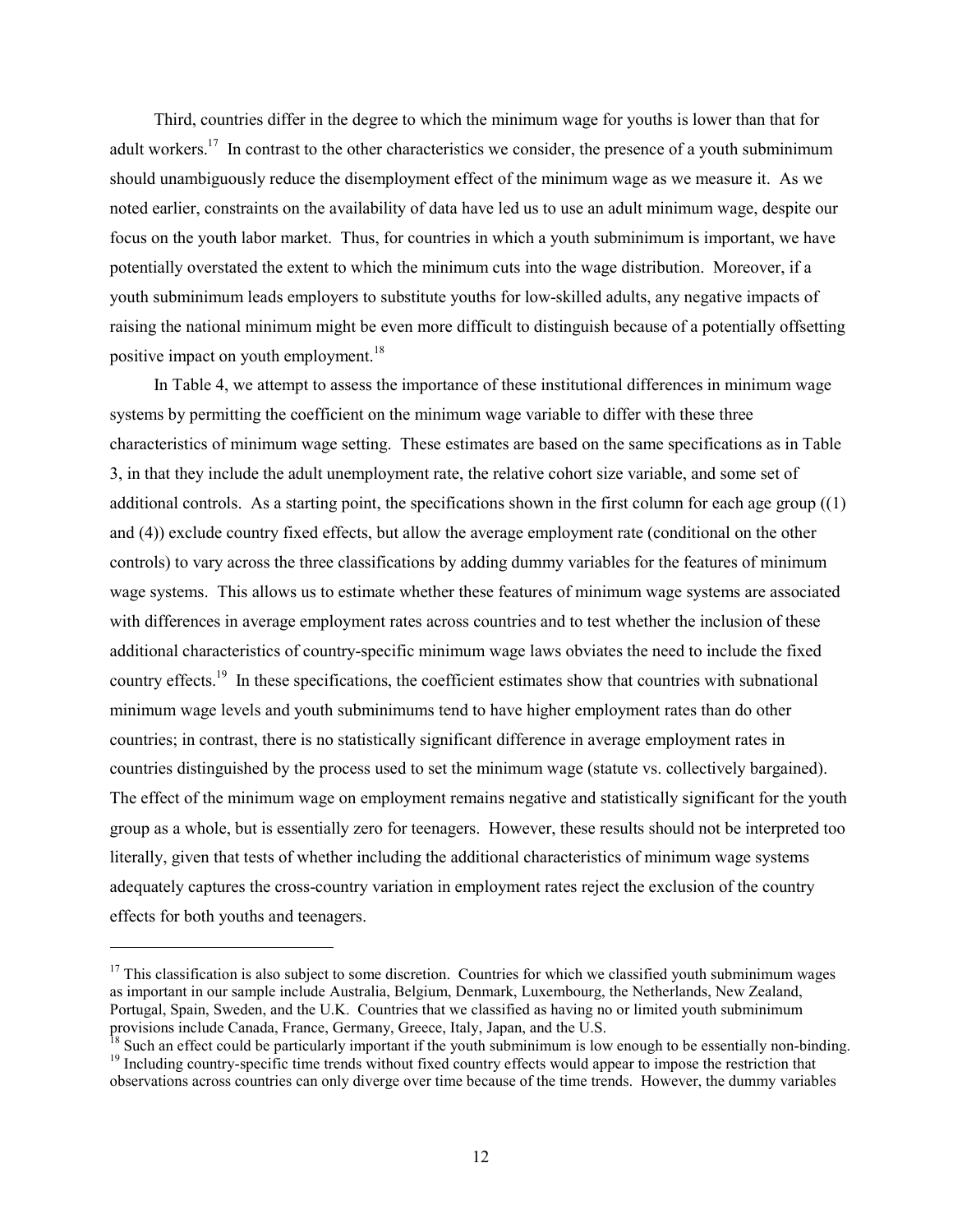In the remaining columns of the table, therefore, we include fixed country effects, and proceed to the central question of estimating how the effects of the minimum wage on employment differ with the country-specific characteristics of minimum wage systems. Columns (2) and (5) present the standard fixed effects specification that includes year effects and country-specific time trends, while columns (3) and (6) report coefficients from the dynamic employment model estimated using GMM. Turning first to how minimum wages are set, the results for both youths and teenagers indicate that countries where the minimum wage is determined through the collective bargaining process tend to exhibit a smaller negative impact of minimum wages, although the coefficient on the minimum wage interacted with the collective bargaining dummy is statistically significant only at the 10% level for youths and is well short of standard significance levels for teenagers. In contrast, the coefficients on the indicator of subnational variation in the minimum wage indicate that the presence of industry or geographic wage floors tends to increase the disemployment effects of the minimum wage, which might suggest that such variation is primarily used to raise the overall level of the minimum wage to levels where disemployment effects set in, rather than to target minimum wages to relative productivity levels in particular industries or to living costs in particular regions. However, the standard errors surrounding these estimates are also relatively large. Finally, the presence of a youth subminimum consistently reduces the negative consequences of the minimum wage, with especially large effects evident for teenagers. These results are consistent with our suspicion that by using the adult minimum wage in constructing the minimum wage ratio, we overstated the relevant (or "effective") minimum wage for the age groups under study in some countries. In addition, the positive coefficient on the youth subminimum dummy may be an indication that such provisions lead employers to substitute lower-cost youths for low-skilled adult workers who are subject to the full minimum wage.

These results must be interpreted cautiously. They do not necessarily mean, for example, that in a country with a national minimum wage there are no disemployment effects of minimum wages. As Table 1 indicates, countries differ simultaneously in terms of how minimum wages are set, whether the wage floors are national or subnational in scope, and whether the law allows for youth subminimum wage rates. Furthermore, along these and other dimensions each country is to some extent unique, and a disaggregated approach that tries to fully account for this uniqueness would take us back to individual country studies, entailing some potential gains but also the loss of the cross-national variation. Nonetheless, we believe these estimates are informative regarding some of the institutional features of minimum wage systems that are more or less likely to cause minimum wage increases to be associated with declines in youth employment.

l

for features of minimum wage systems allow some intercept differences among countries, and the idea underlying this specification (which is tested) is that these dummy variables adequately capture the fixed differences across countries.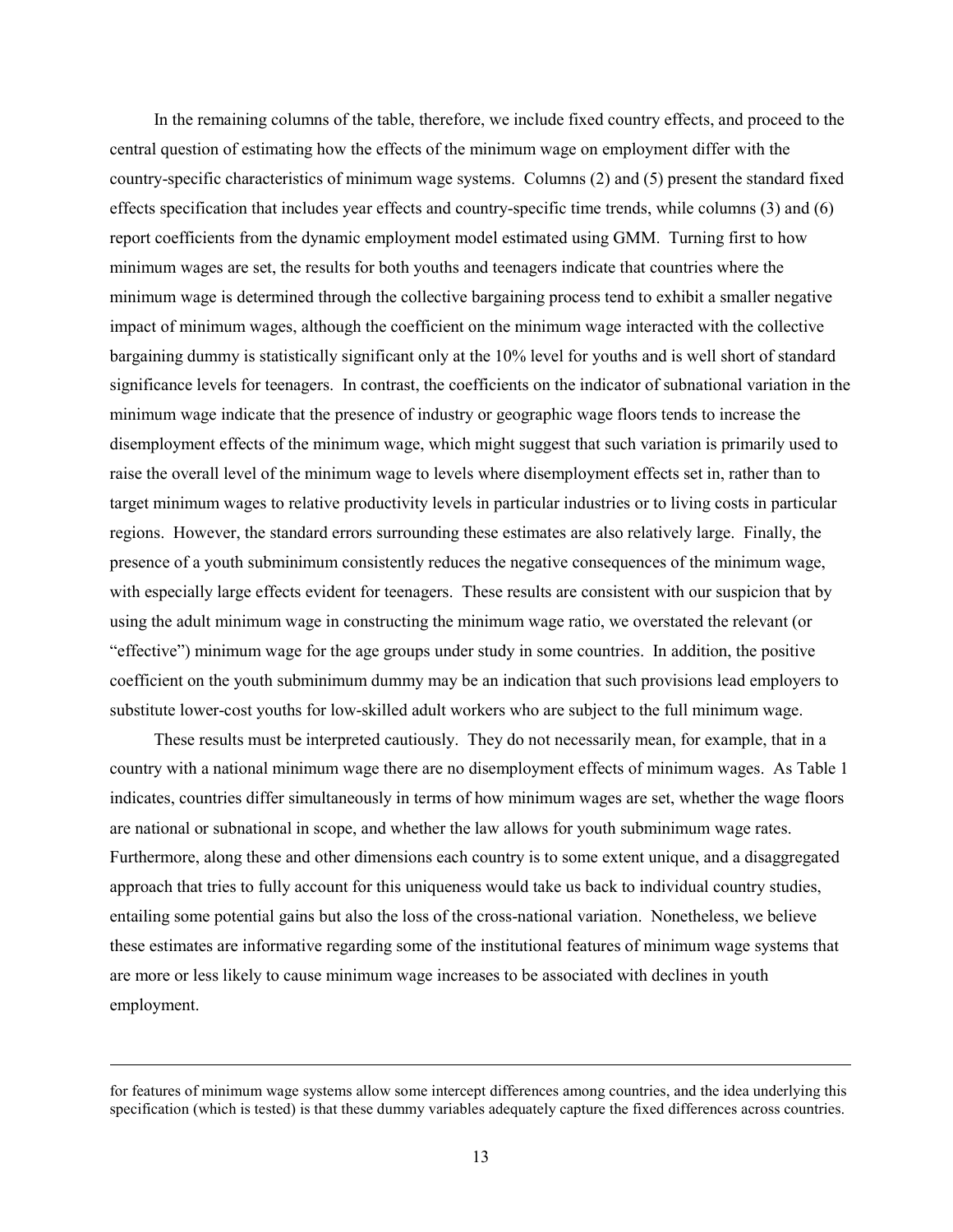#### *The Sensitivity of Minimum Wage Effects to Other Labor Market Policies and Institutions*

Another dimension along which differences across countries might influence the effects of the minimum wage on youth labor markets is variation in other labor market policies and institutions. For example, a country raising its minimum wage in the presence of other labor market rigidities, such as restrictions on adjusting hours or using flexible contracts, might experience larger disemployment effects than a country where employers have alternatives to adjusting employment levels. In contrast, if a country couples an increase in the minimum wage with policies designed to bring unemployed individuals back into the work force, the disemployment effects of minimum wages might be hidden by an increase in the use of such active labor market policies. $20$ 

In Table 5, we report indices developed by the OECD as indicators of the importance of other such labor market policies and institutions in the countries in our sample. The first is a labor standards index, which is constructed from OECD characterizations of the rigidity of labor standards in three areas: legislated working time rules, the ability of employers to use flexible employment contracts, and workers' representation rights. In particular, each category is assigned a value from 0 to 2 (with 0 meaning that government regulations are light and 2 meaning that regulations are strict), and the values are summed to form the index. Thus, high values of the index (such as those in Greece and Sweden) indicate the presence of substantial rigidities associated with labor standards, whereas low values (e.g., the U.K. and the U.S.) are suggestive of more flexibility.

The second measure we use provides information on employment protection regulations across countries. This index, which also was constructed by the OECD, is based on rankings of countries according to the "strength of the legal framework governing hiring and firing" (Nickell, 1997, p. 60), and covers: regular procedural inconveniences (in terms of the types of procedures that need to be followed to dismiss an employee and the delay associated with following such procedures), notice and severance pay requirements for no-fault dismissals, and the difficulty of dismissal (e.g., what constitutes an unfair dismissal, how long after a dismissal an appeal can be made, and the penalties associated with an unfair dismissal ruling).<sup>21</sup> Paralleling the labor standards index, high values are associated with countries having a high degree of employee protection, while low values indicate relative ease in dismissing employees. In Coe and Snower (1997), more restrictive job security measures reduce employment levels and exacerbate the negative employment effects of minimum wages. However, the theoretical literature is not in

 $\overline{a}$ 

<span id="page-15-0"></span><sup>&</sup>lt;sup>20</sup> In that case, any disemployment effects of the minimum wage might appear as higher government spending rather than lower employment rates.<br><sup>21</sup> See Chapter 6 of OECD (1994) for details. Nickell (1997) has also used these two measures of labor market

<span id="page-15-1"></span>rigidities.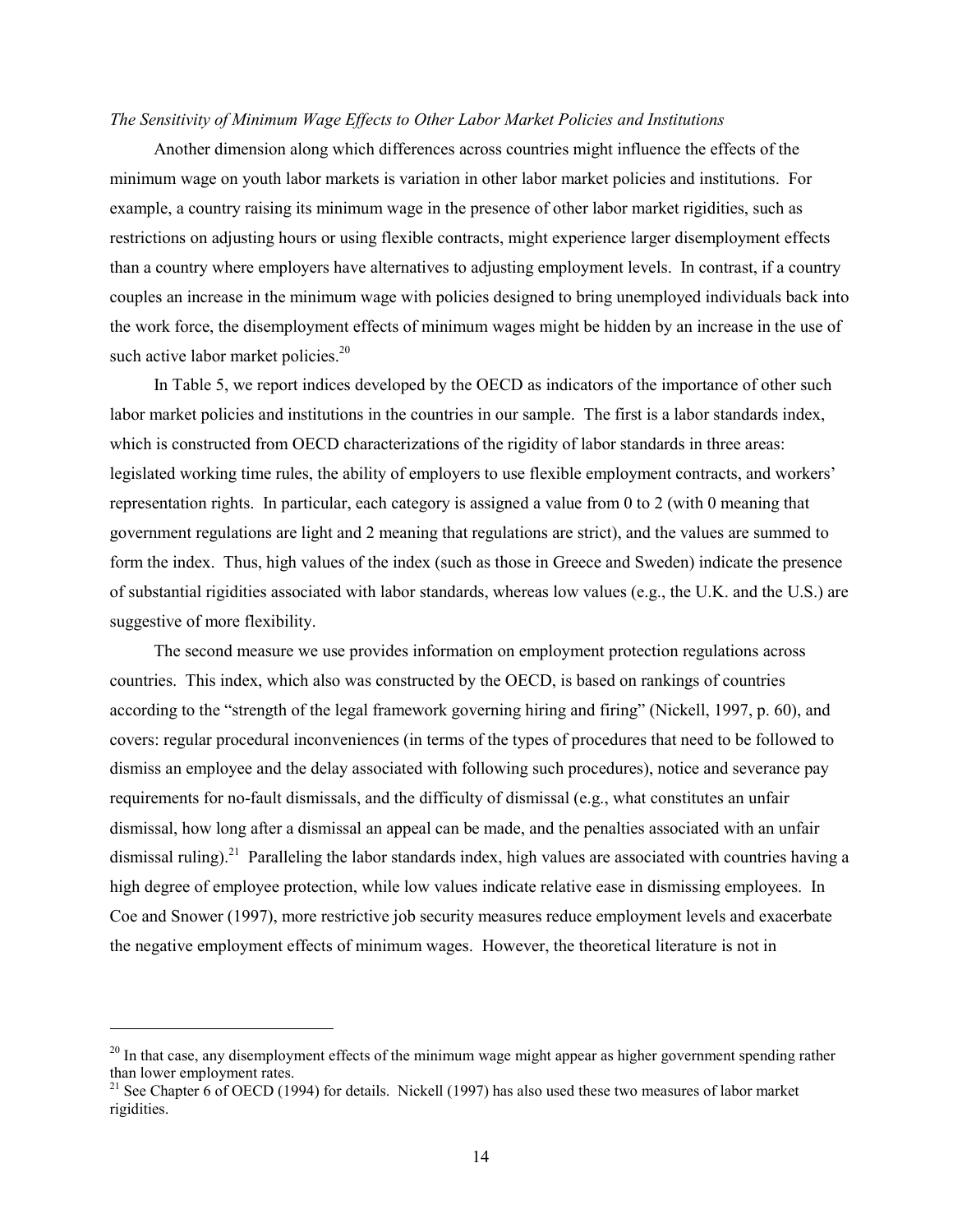agreement on this point, and empirical estimates of the effect of employment protection on employment rates range from zero to a sizable negative effect.<sup>22</sup>

A third measure we consider is the extent to which the public sector in each country uses active labor market policies to bring unemployed individuals into the work force. Such policies could include public employment services (e.g., job search assistance), labor market training programs, or employment creation programs, either in the form of subsidies to private employers or direct job creation. This variable is defined as the level of public expenditures on such programs in 1995 as a percent of GDP, so that a higher value indicates a greater commitment on the part of a particular country to such policies and institutions.

The indicators of these labor market policies and institutions are cross-sectional in nature, and as can be seen in the bottom row of Table 5, all are positively correlated with the level of relative minimum wages across countries. However, we also considered two measures for which time-varying data were available. The first of these measures is union coverage, which is taken from Nickell and Nunziata (2001) and defined as the percentage of wage and salary workers who are members of a union. On the one hand, the employment security provided by unions might be expected to shift the employment losses resulting from a higher minimum wage onto non-covered workers, who are more likely to be young. On the other hand, the presence of unions might also raise wages above the minimum for competing low-skilled workers, thus mitigating the relative wage changes and disemployment effects that might arise from a higher minimum wage. The second variable is a measure of the generosity of unemployment insurance programs, defined as the average gross benefit replacement rate (as a percent of earnings) and constructed by the OECD. In the Coe and Snower model of policy complementarities, more generous unemployment insurance reduces the number of active job searchers in the economy, which exacerbates the negative employment effects of a higher minimum wage by counteracting any positive labor supply response. As shown in the bottom panel, the means of these indicators are also positively correlated with the average minimum wage ratio, although somewhat less so than the three cross-sectional variables.

In Table 6, we present results from specifications that include these other labor market policy/institution variables[.23](#page-16-1) As before, the specifications are similar to those in Table 3 and include the adult unemployment rate, the relative cohort size variable, and the other sets of controls. As in Table 4, the first column for each age group excludes the fixed country effects and instead adds the policy variables to the model as a means of controlling for other factors that are both correlated with minimum wages and could potentially affect youth employment rates, without necessarily stripping out the between-country covariation between minimum wages and youth employment. In these specifications, the overall

<span id="page-16-1"></span>l

<span id="page-16-0"></span><sup>&</sup>lt;sup>22</sup> See, for example, Bentolila and Bertola (1990), Bertola (1990), Lazear (1990), and Scarpetta (1996).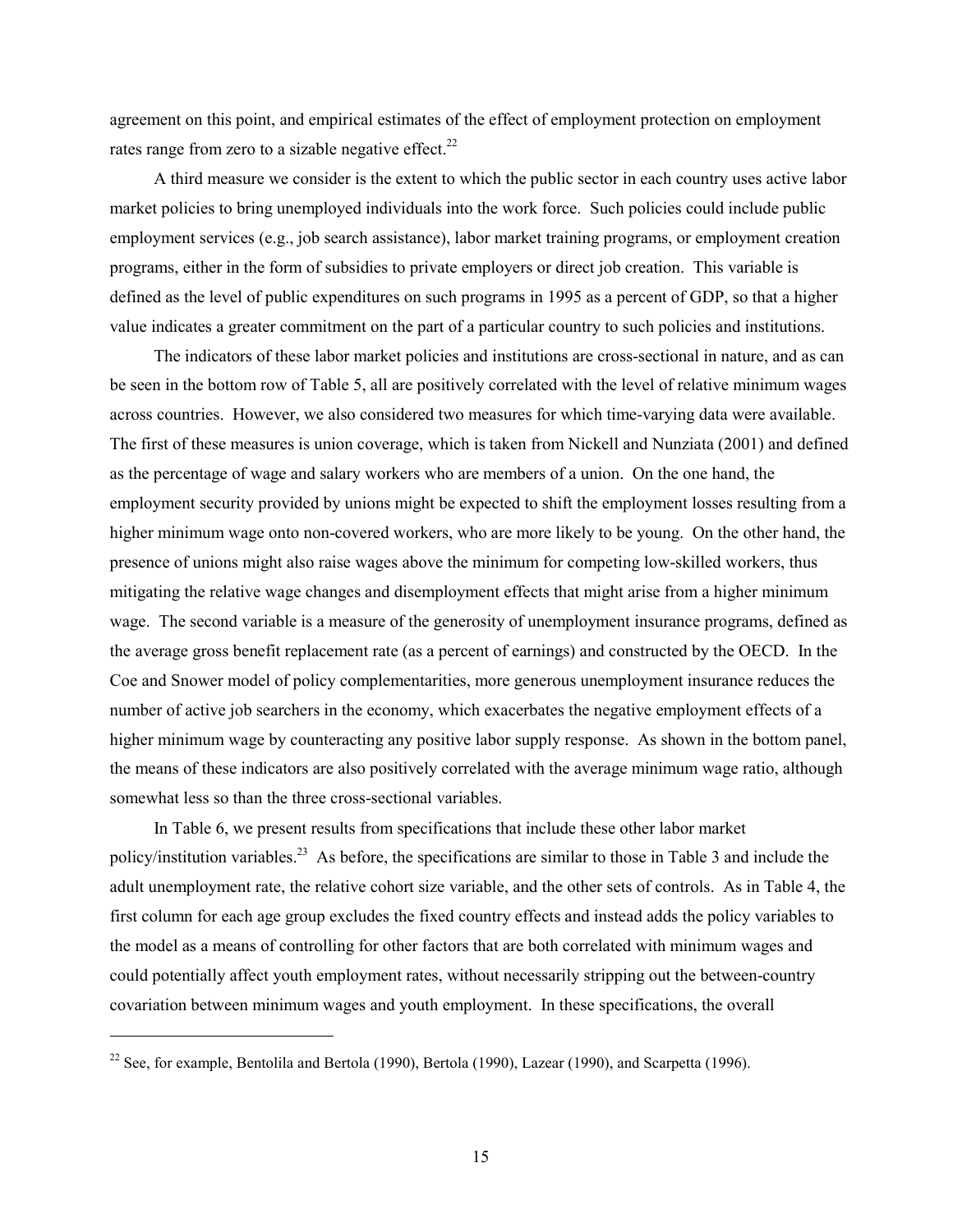<span id="page-17-1"></span>coefficients on the minimum wage ratio are negative and significant. The point estimates, at –0.30 for all youths and –0.39 for teenagers, are somewhat larger (in absolute value) than those reported in column (1) of Table 3, indicating that the magnitudes of the estimated disemployment effects in those earlier specifications were held down by the omission of information on labor market policies and institutions.

Regarding the estimated effects of the labor market policy variables on employment, for the youth group as a whole (column (1)), countries with more restrictive labor standards (in terms of working time, flexible employment contracts, and worker representation rights) and with more generous unemployment insurance benefits tend to have lower employment rates than other countries. Unemployment insurance also has a depressing effect on teen employment rates (column (4)), but more restrictive labor standards appear to be of little relevance for the employment probabilities of this younger age group. In contrast, active labor market policies and stronger employment protection legislation are associated with higher employment rates in these specifications. The positive coefficient on active labor market policies is perhaps not surprising given the stated purpose of such policies. However, the estimated positive effect from employment protection legislation contrasts with the usual finding in the literature. Finally, union density is estimated to have essentially no effect on the employment rate for the youth group as a whole, but a positive effect on the employment of teenagers.

As in Table 4, however, we can reject the hypothesis that the inclusion of these additional labor market policy variables adequately captures the fixed cross-country variation in employment rates. Thus, we focus on the estimates in the remaining columns  $((2), (3), (5),$  and  $(6)$ ), in which we replace the crosssectional indicators of other labor market policies and institutions with the fixed country effects.<sup>24</sup> As in previous tables, the overall effect of the minimum wage becomes smaller when fixed effects are included, dropping to the low end of the estimates reported in Table 3. However, the more important findings concern the influence of variations in these labor market policies on the size of the disemployment effects from minimum wages; these are shown by the coefficients in the bottom half of the table. In these specifications there is strong evidence of interactions between the effects of minimum wage laws and the presence of other labor market policies.<sup>25</sup>

In most cases, the signs of the coefficients are the same as the estimated effects of the policy variables on employment from the specifications that exclude the fixed effects, a results that seems

 $\overline{a}$ 

<sup>&</sup>lt;sup>23</sup> These regressions exclude Luxembourg because of a lack of data on other labor market policies and institutions for that country. However, excluding Luxembourg from the specifications in Table 3 had no material effect on those results.<br><sup>24</sup> The UI replacement rate and union density vary over time and thus are included in these specifications.<br><sup>25</sup> For the results reported in this table, the policy variables were differenced from their mean valu

<span id="page-17-0"></span>

their standard deviations prior to estimation (and prior to forming the interactions). Thus, the coefficients on these policy variables can be interpreted as the effect of a one standard deviation change in the associated labor market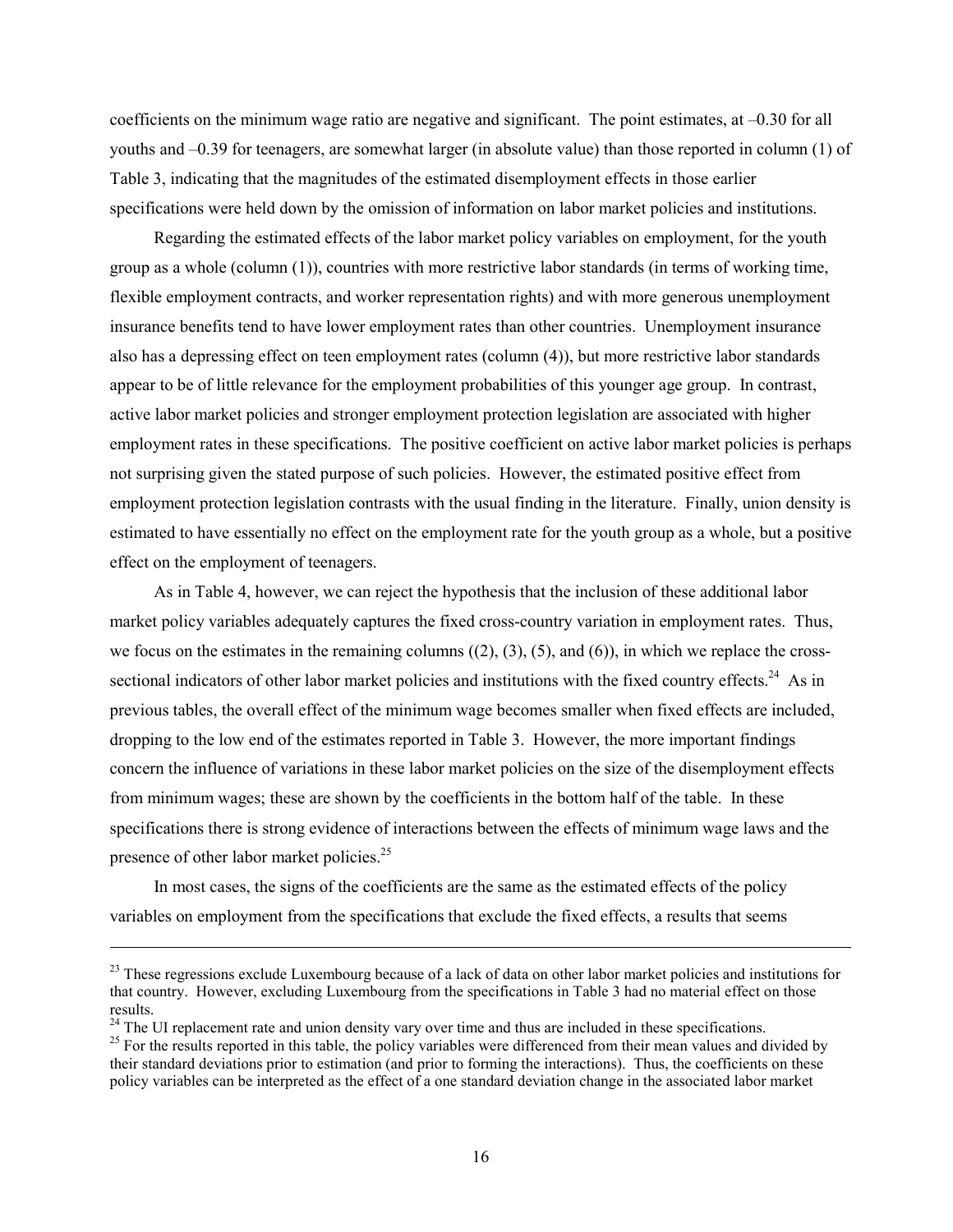<span id="page-18-0"></span>consistent with Coe and Snower's hypothesis that labor market policy variables are likely to have complementary effects. In particular, more restrictive labor standards tend to exacerbate the disemployment effects of minimum wages, consistent with the notion that such standards force more of the adjustment to a higher minimum to occur through the employment channel. In contrast, stricter employment protection regulations are estimated to offset the negative employment consequences of a wage floor, perhaps because it is more costly to dismiss workers in countries with such regulations. The fixed-effects specifications also provide evidence that the presence of more active labor market policies or institutions tends to reduce the size of the minimum wage effect, perhaps because they absorb some of the workers displaced from private-sector jobs by a higher wage floor. Alternatively, active labor market policies (e.g., training) may provide the means for low-skilled workers to raise their productivity to a level permitting employment at the minimum wage. UI replacement rates do not seem do have any measurable impact on the disemployment effects of minimum wages, despite evidence that they reduce employment levels more generally. In contrast, in some specifications higher union coverage leads to a more negative estimate of the minimum wage coefficient, a finding consistent with Coe and Snower's hypothesis that the effect of the minimum wage on employment may be magnified by an increase in the bargaining power of incumbent workers.

#### *Differences in Minimum Wage Effects Across Countries*

 $\overline{a}$ 

Although we have focused thus far on the signs of the coefficients on the interactions between the labor market policy and institution variables and the minimum wage ratio, the magnitudes of the estimated coefficients are sufficiently large to suggest that minimum wage effects may vary considerably across countries. This point is illustrated in Table 7, in which we report the variation in minimum wage effects across sets of countries differentiated by the importance of the labor market policies and institutions included in the regressions shown in Table 6. In particular, we have grouped the countries in our sample into four distinct categories: countries with restrictive labor standards and high levels of both employment protection laws and active labor market policies (e.g., Germany and Italy); countries with restrictive labor standards and low levels of employment protection laws and active policies (e.g., Netherlands and Greece); countries with less restrictive labor standards but high levels of employment projection laws and active policies (e.g., Belgium and Portugal); and countries with less restrictive labor standards and low levels of employment protection laws and active policies (e.g., the U.S. and U.K.).<sup>26</sup>

policies index, while the minimum wage coefficient can be interpreted as the effect of the minimum wage for a hypothetical country with each policy variable equal to its sample average.<br><sup>26</sup> We consider employment protection and active labor market policies together because their estimated interactions

with the minimum wage in the employment regressions in Table 6 were of the same sign. The classification of countries by the two rows in Table 7 is based on whether the rank of the country in terms of the labor standards index in Table 5 is less than or greater than 8 (the median rank), and the average ranks of the employment protection and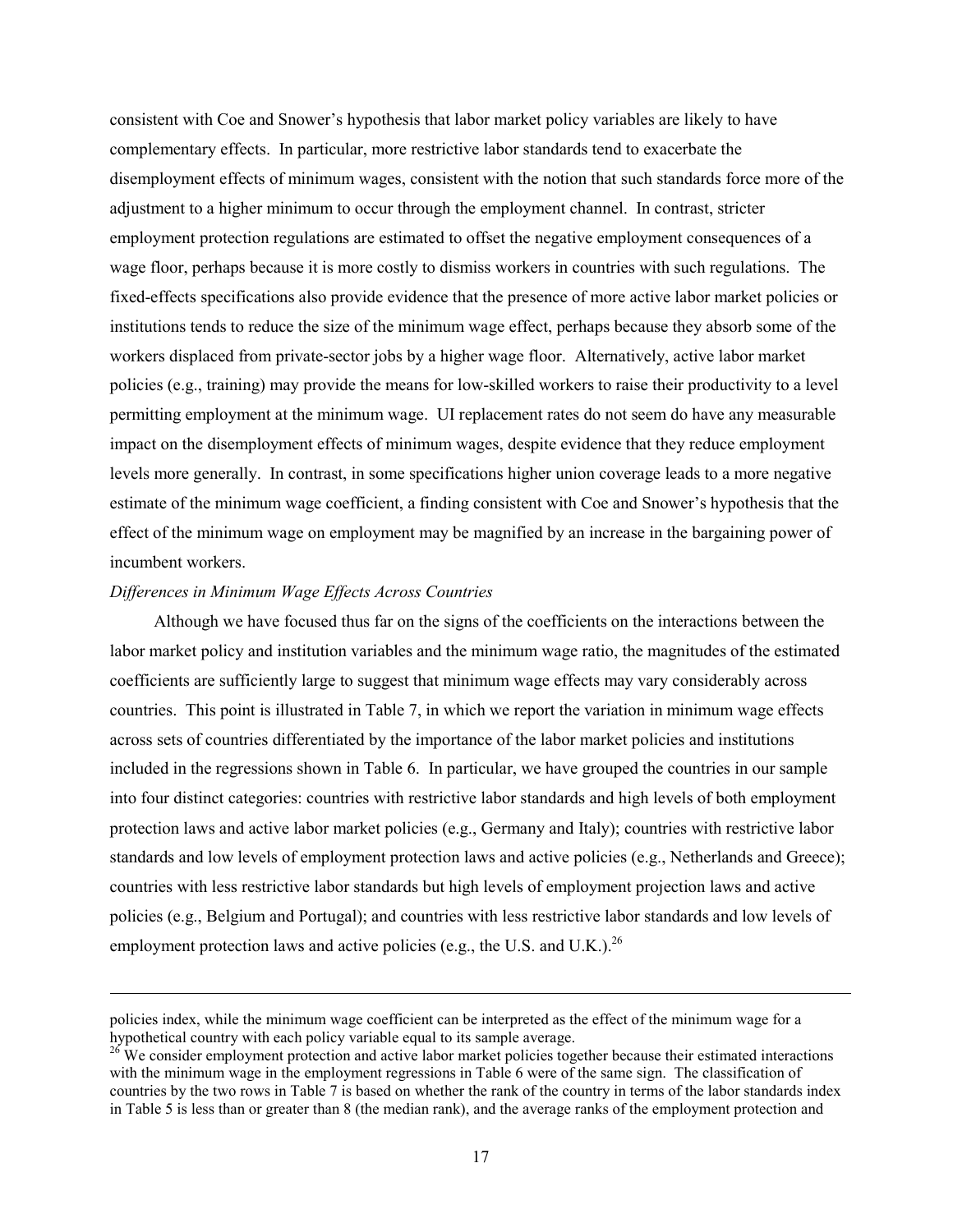In each panel of the table we first report the implied effect for each country based on the coefficients in column (3) or (6) of Table 6 and that country's values for each of the policy variables. Below the country-specific estimates, we present implied average effects using the coefficients in Table 6 and the average value of each policy variable for the countries in that panel. We also present an estimate of the average minimum wage effect for each set of countries based on the dynamic specification shown in column (6) of Table 3, but allowing the minimum wage effect to differ across the sets of countries in each panel. [27](#page-19-0) 

Focusing initially on the upper-left panel, countries with restrictive labor standards and generous levels of employment protection laws and active labor market policies tend to exhibit a small positive minimum wage effect for youth employment and a small negative effect for teenagers. Looking back to Table 6, these small net effects of minimum wages stem from the offsetting impacts of labor standards, employment protection, and active labor market policies on the overall minimum wage coefficient. The directly estimated effects are positive (and statistically significant for youths). As indicated in the bottomleft panel, the implied coefficients become even more positive for the set of countries with less restrictive labor standards and high average values for the employment protection and active labor market policies indices, consistent with the result in Table 6 that restrictive labor standards are associated with more adverse effects of minimum wages. However, these higher implied coefficient values are not statistically significant and are not matched by more positive direct estimates of minimum wage effects for this set of countries.

In contrast, for the panels on the right-hand side of the table, which show sets of countries with low levels of employment protection and active labor market policies, the minimum wage effects are predominantly negative, reflecting the finding in Table 6 that countries with weaker employment protection and active labor market policies face more adverse consequences from minimum wages. For the set of countries that also have restrictive labor standards (the upper-right panel), the average implied effect is in the –0.2 to –0.4 range, although the estimates of the minimum wage effect are only statistically significant for youths.

For the set of countries that also have less restrictive labor standards (the lower-right panel), the minimum wage effects are consistently negative and nearly always statistically significant. Note that going from the upper-right to the lower-right panel should, all else the same, moderate the disemployment effects of minimum wages, as the results in Table 6 indicate that lower labor standards are associated with less

l

active labor market policies indices are used in the same way to classify countries by the two columns in Table 7. (The ranks for each country are reported in parentheses in Table 7.)<br><sup>27</sup> For all of the estimates shown in Table 7, the specification includes fixed country effects, year effects, time trends,

<span id="page-19-0"></span>and the control variables shown in column (6) of Table 3. The models are estimated using the Arellano-Bond GMM technique.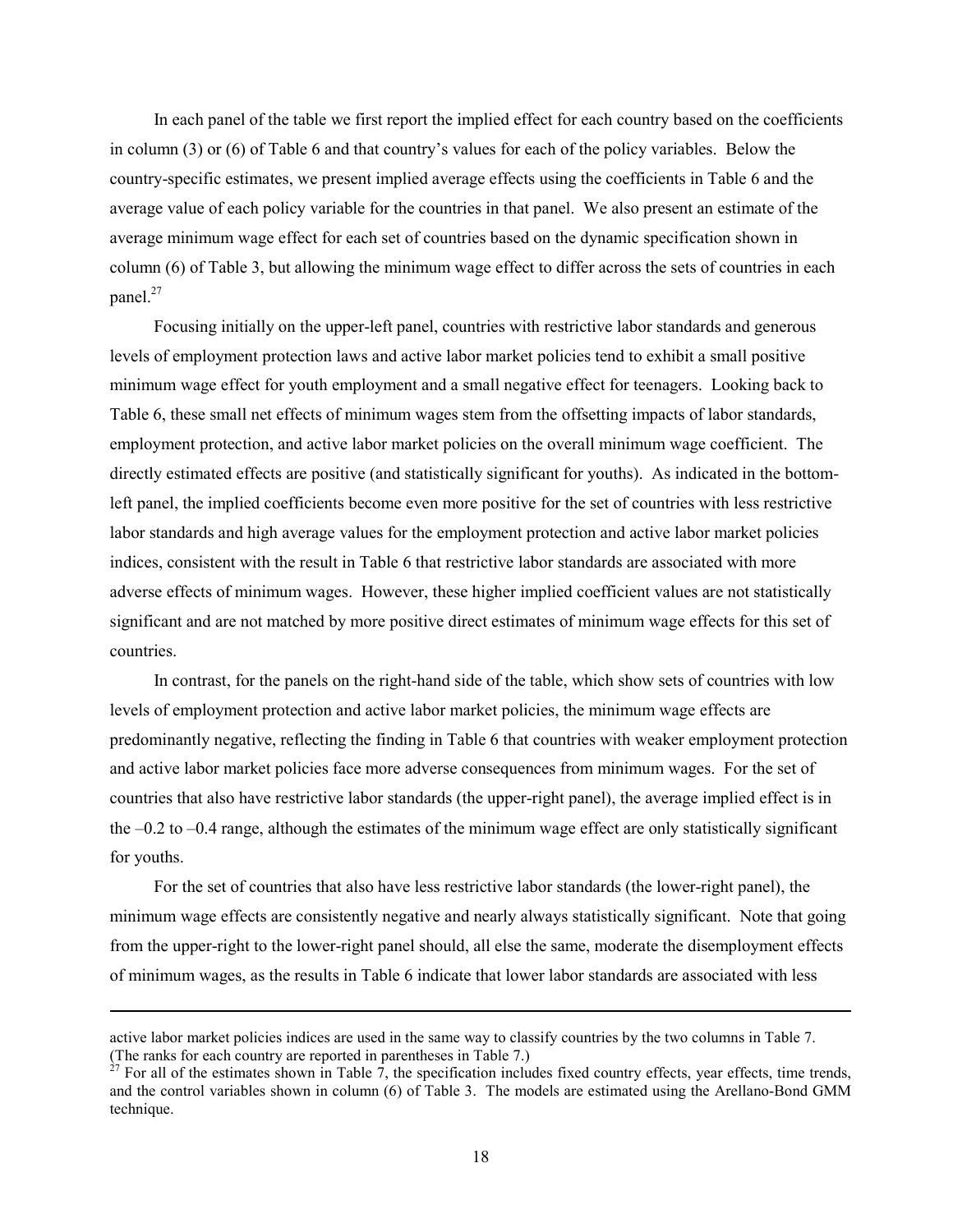adverse minimum wage effects. But all else is not the same, as the countries in the lower-right panel also have less stringent employment protection and weaker active labor market policies than those in the upperright panel; this is indicated by the rankings of the countries displayed to the right of each country's name. The most direct implication of the results reported in Table 7 is that the neoclassical disemployment effects of minimum wages are most apparent for the countries with the least regulated labor markets.

We hasten to emphasize that we do not regard the specifications used in Tables 6 and 7 as necessarily providing reliable estimates of minimum wage effects for each country, but rather as providing some indication of how the magnitudes of minimum wage effects vary with other labor market policies and institutions. In particular, the measures of the regulatory environment in each country are rough and incomplete, and thus they probably should be interpreted as ordinal rankings of the various labor market policies rather than as explicit estimates of the exact degree of the strength of labor market regulations. Nonetheless, the evidence indicates that the interactions of minimum wages with other labor market policies and institutions are sufficiently strong so that results for one country should not blindly be applied to other countries, especially when considering countries with substantially different policies and institutions regulating labor markets.

#### V. Conclusions

We have attempted to exploit the substantial differences across countries in minimum wage laws and other labor market policies and institutions to obtain new estimates of the employment effects of the minimum wage. Although reference is often made to the importance of such differences in explaining labor market outcomes across countries, there have been relatively few studies that attempt to test such propositions directly. Using a panel data approach similar to recent studies that exploit regional or industry differences within a country, we investigate the role that minimum wages play in determining youth employment rates in 17 industrialized countries, and how labor market policies and institutions influence minimum wage effects.

In general, our results provide evidence that minimum wages tend to reduce employment rates among the youth population. A clear negative correlation between the level of the minimum wage and youth employment-to-population ratios appears both in the raw data, and in time-series cross-section regressions relating employment rates to minimum wages, with controls for overall economic conditions and crosscountry variation in labor market policies and institutions. The disemployment effects also appear in models that control for country-specific factors (including country-specific time trends), indicating that the results are not solely driven by cross-country differences in minimum wage levels and youth employment rates.

The evidence also suggests that the impact of minimum wages differs substantially across the countries in our sample. In attempting to identify the sources of such differences, we have focused on two specific areas that might be expected to lead to some variation in the employment effects of minimum

19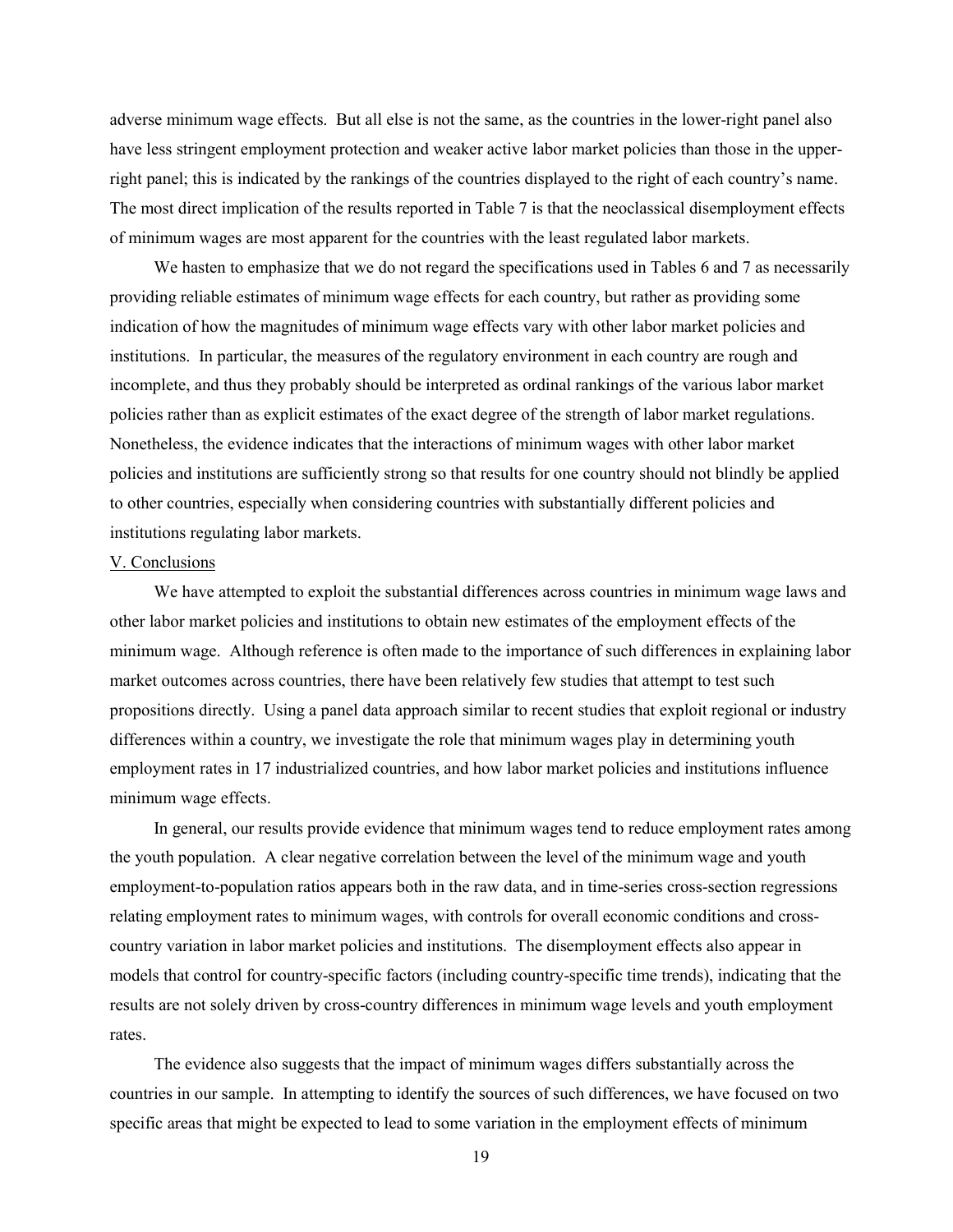wages. The first is the role played by other cross-country differences in minimum wage systems. We find, in this regard, that the negative relationship across countries between youth employment and minimum wages is smaller when the wage floor is set by the collective bargaining process and that the presence of a youth subminimum wage tends to reduce the negative impact of the overall minimum wage on teen employment. In contrast, countries with substantial regional or industry variation in minimum wage rates tend to exhibit larger negative minimum wage effects on youth employment rates.

The second source of variability we consider—and on which we focus more attention—is the presence of other labor market policies or institutions that theory suggests could either exacerbate or mitigate the effects of minimum wage laws. Our results suggest that such policies potentially can have important influences on the size of the disemployment effects stemming from wage floors. In particular, our estimates indicate that the presence of rigid labor standards tends to exacerbate the effects of the minimum wage on employment, while stronger employment protection policies or greater use of active labor market policies to reduce unemployment tend to offset the minimum wage effect. On net, however, the results indicate quite strongly that in the least regulated labor markets in the sample—namely the U.S., U.K., Canada, and Japan—minimum wages reduce employment. These findings thus highlight the importance of accounting for institutional and other policy-related differences when using data for different countries to study the effects of economic policies such as the minimum wage, and, from a policy perspective, when predicting the effects of changes in the minimum wage for particular countries.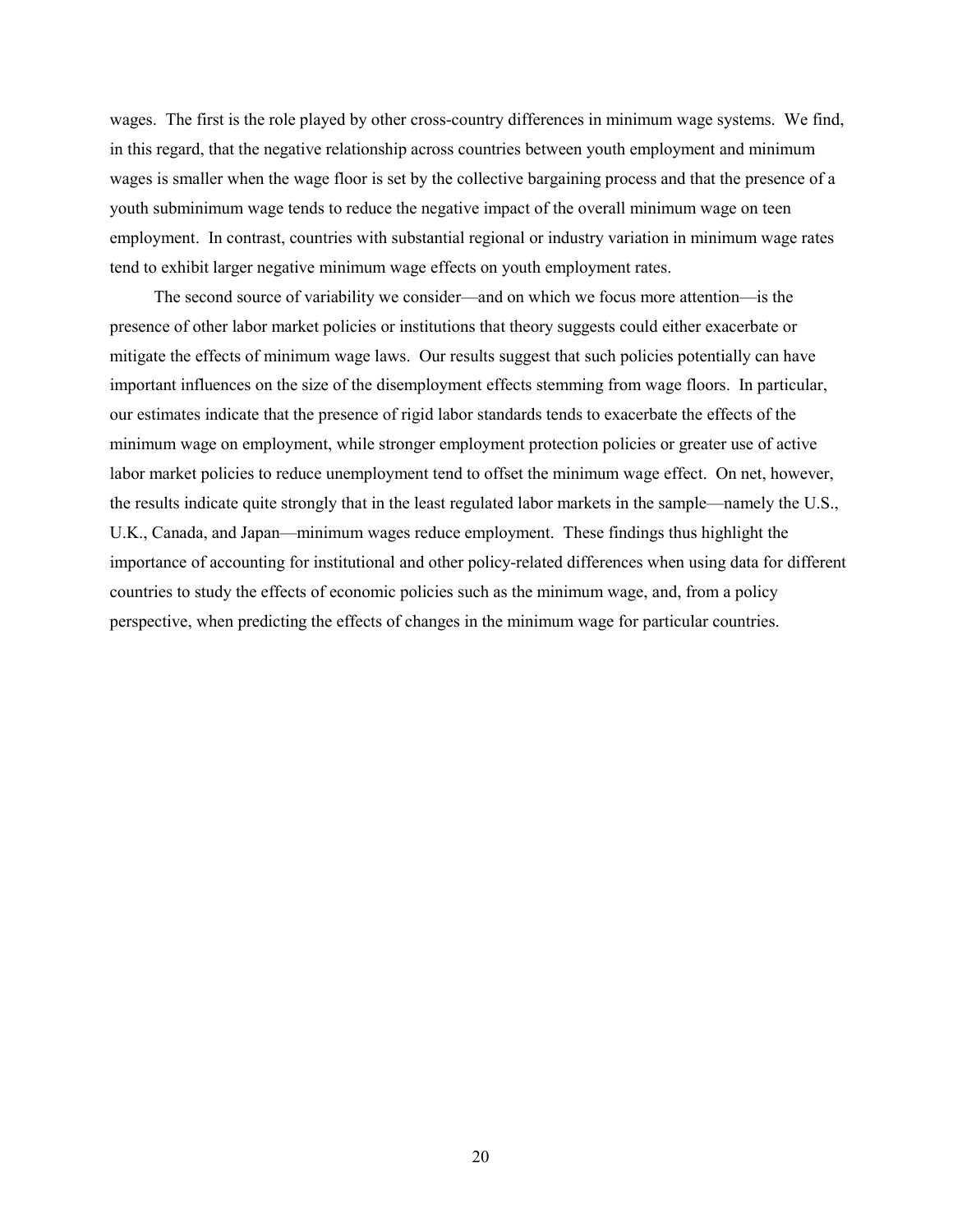## **Appendix:**

### **Definitions of the Minimum Wage Variable and Other Information on Minimum Wage Systems**

### **Australia**

*Definition of minimum wage variable:* The federal minimum weekly wage divided by the median gross weekly earnings of full-time workers. Prior to 1997, the federal minimum is extrapolated based on Metal Industry Award C14 wages and National Wage Case decisions. Source: OECD Minimum Wage Database.

*Method of setting:* An independent Commission (Australian Industrial Relations Commission or AIRC) is responsible for setting the federal minimum wage via an annual *Safety Net Review*. Although some statelevel legislation also exists, the federal minimum wage is applicable to the majority of Australian workers.

*Other provisions:* Minimum wages may differ by industry and occupation if the AIRC approves applications to vary minimum award rates from the federal level. There is also a youth subminimum, with rates ranging from 40% to 85% of the adult minimum depending on age.

## **Belgium**

*Definition of minimum wage variable:* The minimum monthly wage for workers aged 21 and over divided by the median gross monthly earnings of full-time workers. Source: OECD Minimum Wage Database.

*Method of setting:* The private-sector minimum wage (*Revenue Minimum Mensuel Moyen Garanti*) is set via a biennial national collective bargaining agreement between social partners (employers and unions) within the Conseil National du Travail. This minimum wage is then made mandatory for the entire private sector by royal decree. Between collective bargaining agreements, the minimum wage is indexed to the consumer price index, with a formula that adjusts up the minimum two months following a cumulative 2 percent increase in the CPI.

*Other provisions:* The laws provide for a subminimum wage for employees less than 21 years of age. This subminimum wage is 70% of the adult minimum for employees aged 16 or under, with the proportion rising by 6 percentage points for each extra year of age.

## **Canada**

*Definition of minimum wage variable:* Weighted average of provincial hourly minimum wage levels (weighted by the size of the labor force in each province) divided by median gross hourly earnings of fulltime workers. Source: OECD Minimum Wage Database.

*Method of setting:* Minimum wages are set separately in each province and territory either by minimum wage boards or by the Lieutenant-Governor in Council.

*Other provisions:* In most provinces, a single minimum wage applies to workers aged 16 and over. An exception is Ontario, which allows a slightly lower minimum wage rate to be paid to students under 18 years of age.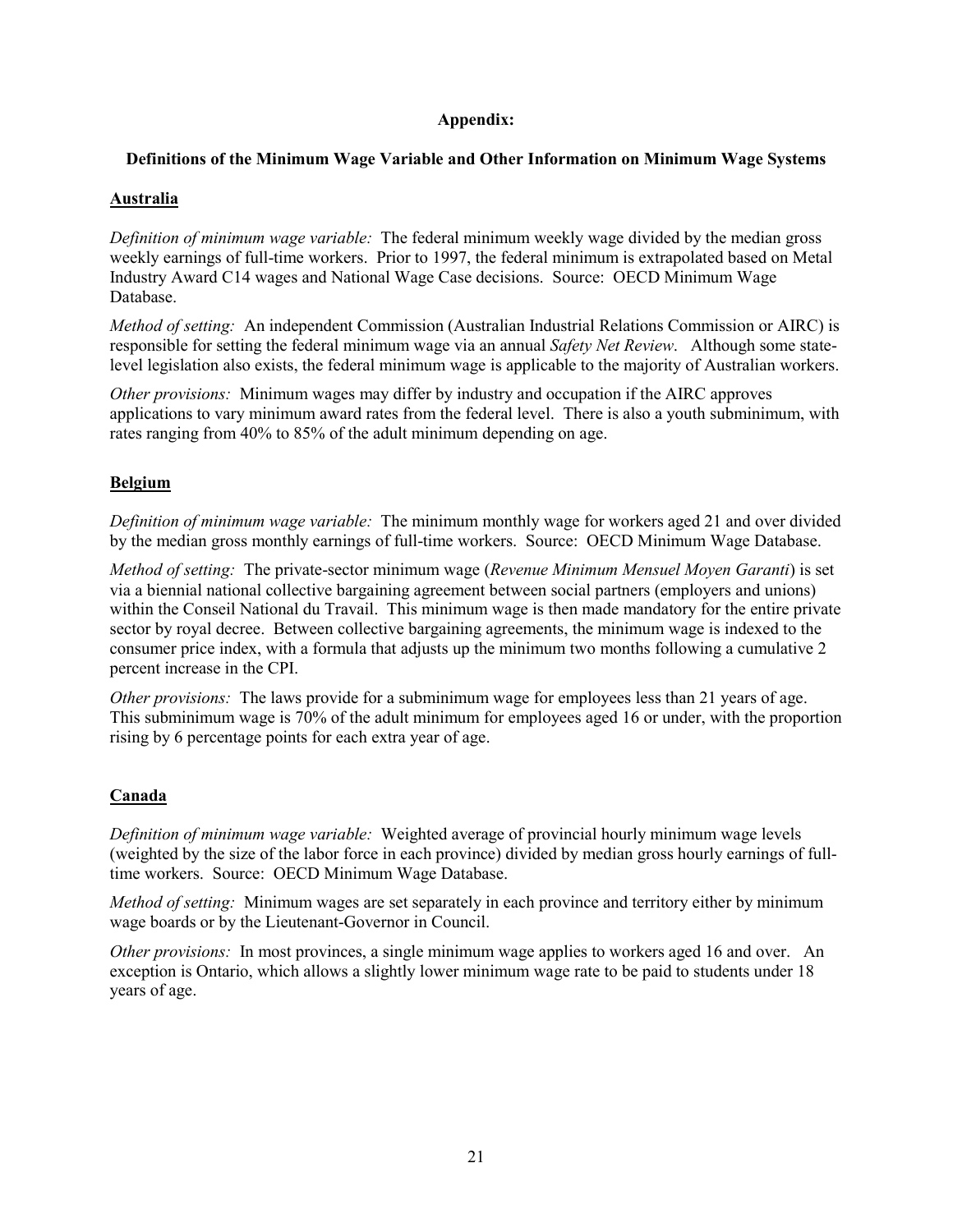## **Denmark**

*Definition of minimum wage variable:* The average hourly minimum wage divided by an average hourly wage. Source: Dolado, et al. (1996).

*Method of setting:* There is no legally-mandated national minimum wage. Instead, minimum hourly wage rates are set via centralized industry-level collective bargaining agreements, which may be supplemented by agreements at the plant level.

*Other provisions:* Minimum wages may vary considerably at the industry level. In addition, workers under 18 years of age are generally subject to a lower minimum wage.

## **Finland**

*Definition of minimum wage variable:* Average monthly minimum wage divided by an average monthly wage. Source: Dolado, et al. (1996).

*Method of setting:* There is no legislated national minimum wage. Instead, minimum wage rates are set via centralized industry-level collective bargaining agreements. The law requires all employers including nonunion employers—to pay the minimum rates contained in these collective bargaining agreements.

*Other provisions:* Minimum wages may vary considerably at the industry level.

### **France**

*Definition of minimum wage variable:* Gross annual equivalent of the annual minimum wage divided by median gross annual earnings of full-time workers in the private and semi-private sector. Source: OECD Minimum Wage Database.

*Method of setting:* The minimum wage (S*alaire Minimum Interprofessional de Croissance*, or *SMIC*) is set by the government. Administrative procedures are used to adjust the *SMIC* each July to reflect both consumer price increases and real wage increases in the hourly wages of manual workers. In addition, the government has sometimes enacted additional increases in the minimum wage.

*Other provisions:* Limited youth subminimum wage rates are applicable to workers under the age of 18. Specifically, workers aged 16 can be paid 80% of the adult minimum, while workers aged 17 can be paid 90% of the adult minimum for six months.

### **Germany**

*Definition of minimum wage variable:* Average monthly minimum wage divided by an average monthly wage. Source: Dolado, et al. (1996).

*Method of setting:* There is no legislated national minimum wage. Instead, minimum wage rates are set via industry-specific collective bargaining agreements. These agreements can be extended to all employers in the industry if the workforce of the employers directly affected by the agreement comprises at least 50% of the total workforce in that industry. In addition, the government may call for a Hauptausschuβ commission—consisting of the government, employers, and employees—to set minimum wage levels in industries where unions represent only a minority of employees.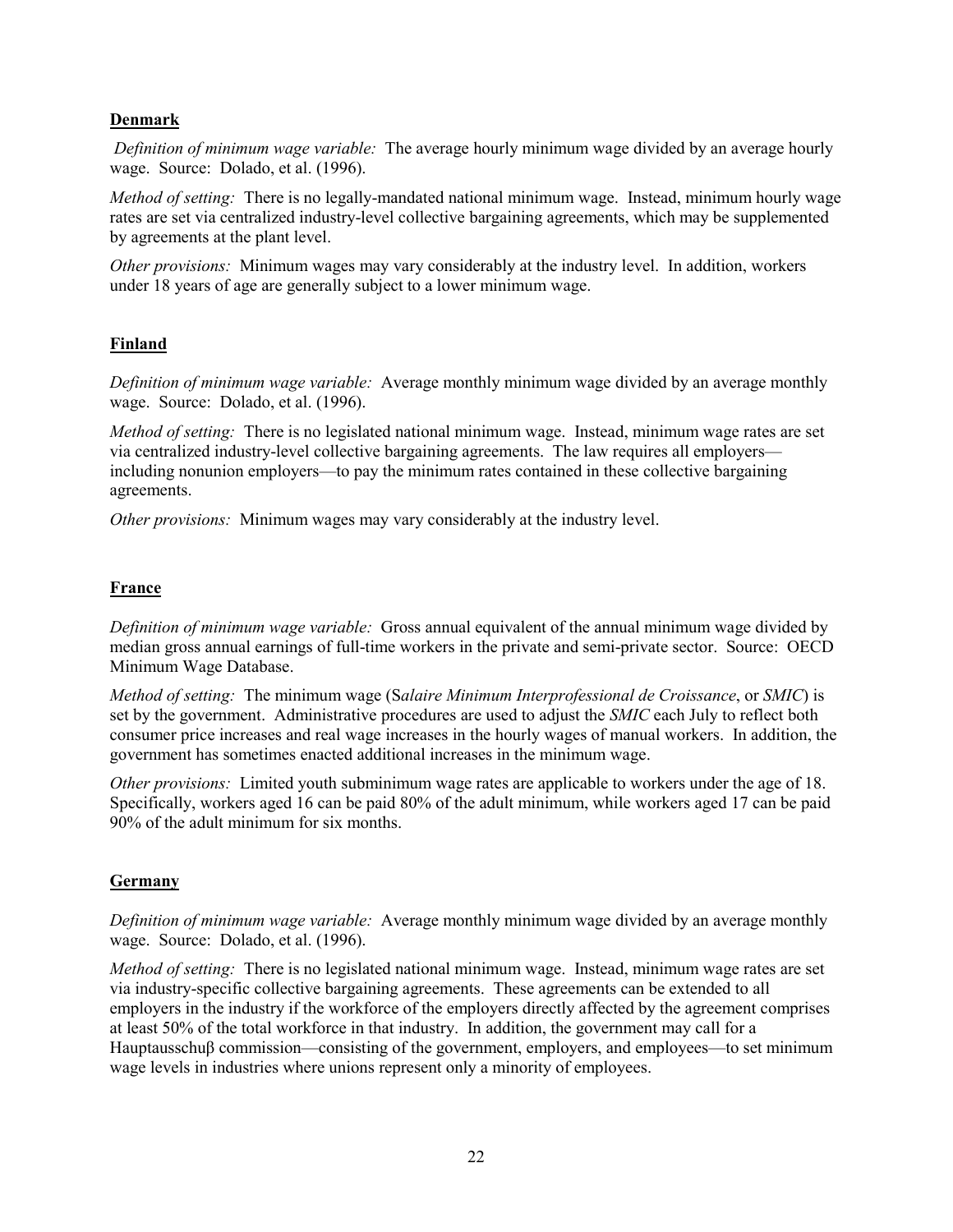*Other provisions:* Minimum wages may vary considerably at the industry level. Some industry agreements include youth subminimum wage rates.

## **Greece**

*Definition of minimum wage variable:* Minimum daily wage for an unqualified single worker with no work experience (converted to an hourly rate by assuming an 8 hour work day) divided by the mean hourly wage in manufacturing. Source: OECD Minimum Wage Database.

*Method of setting:* The national minimum wage level is negotiated annually by representatives of the General Confederation of Greek Workers and the main employer organizations (facilitated by arbitration if necessary). The negotiated level is routinely ratified by the Ministry of Labor and is applicable to all workers.

*Other provisions:* The minimum wage varies slightly by tenure and by marital status.

## **Ireland**

*Definition of minimum wage variable:* Minimum gross hourly wage divided by median weekly earnings of full-time employees (converted to an hourly rate). Source: OECD Minimum Wage Database.

*Method of setting:* The government enacted a national minimum wage in April 2000. This minimum wage is reviewed annually by the independent Low Pay Commission, which then recommends an increase for consideration by the government. Prior to that legislation, statutory minimum wages were set by Joint Labour Committees in a limited number of low-wage industries. These Labour Committees consisted of equal numbers of representatives of employers and workers appointed by the Labour Court and a chairman appointed by the Minister for Enterprise, Trade, and Employment.

*Other provisions:* Under current law, workers under the age of 18 can be paid 70% of the adult minimum wage.

## **Italy**

*Definition of minimum wage variable:* Average minimum monthly wage divided by an average wage. Source: Dolado, et al. (1996).

*Method of setting:* There is no legislated national minimum wage. Instead, minimum wage rates typically are set via industry-specific national collective bargaining agreements, which then are applicable to all workers in the industry.

*Other provisions:* Minimum wages may vary considerably at the industry level. Some industry agreements include youth subminimum wage rates.

## **Japan**

*Definition of minimum wage variable:* Weighted average of prefectural hourly minimum wage levels (weighted by the size of the labor force in each prefect) divided by median gross monthly earnings (converted to hourly basis using average monthly hours worked). Source: OECD Minimum Wage Database.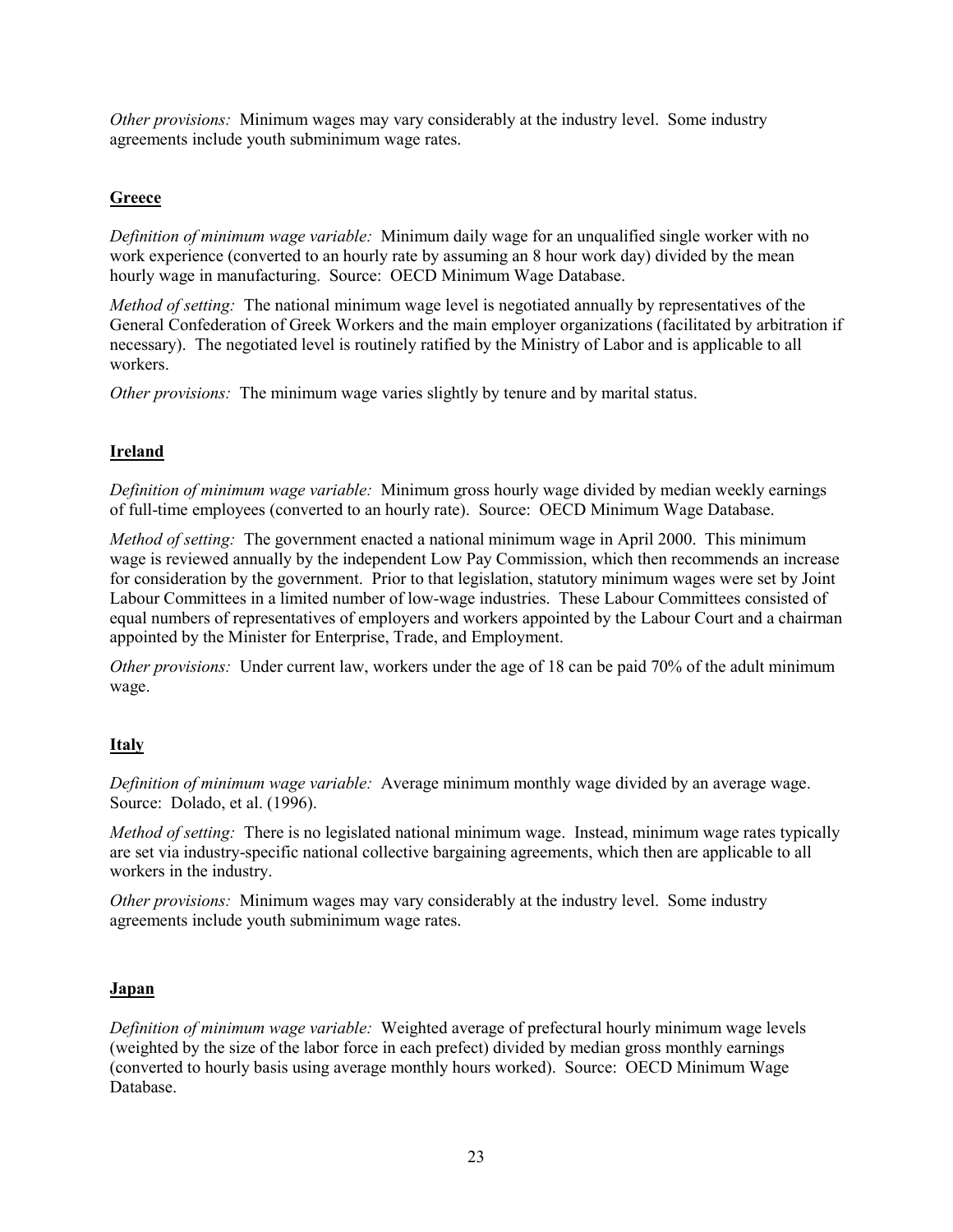*Method of setting:* Minimum wages are set by prefecture, typically by the Labor Minister or by the Chief of the Prefectural Labor Standards Office based on advice from the Central Council on Minimum Wages.

*Other provisions:* None.

## **Luxembourg**

*Definition of minimum wage variable:* Minimum monthly wage divided by median gross annual earnings of full-time workers (divided by 12). Source: OECD Minimum Wage Database.

*Method of setting:* The minimum wage (*Salaire Social Minimum*) is set by law and is automatically updated by the change in the cost of living index. In addition, the government is required to reevaluate the real value of the minimum every two years, and if deemed necessary, to propose a new level. In practice, these adjustments have been based on the change in the average real hourly wage over the preceding two years.

*Other provisions:* The laws provide for a subminimum wage for employees less than 18 years of age. This subminimum wage is 80% of the adult minimum for employees aged 17, 70% for those aged 16, and 40% for those aged 15.

## **Netherlands**

*Definition of minimum wage variable:* Minimum weekly earnings for persons aged 23 to 64 divided by median gross annual earnings of full-time employees (divided by 52). Source: OECD Minimum Wage Database.

*Method of setting:* The minimum wage (*Minimumloon*) is set by law and is normally updated in January and July of each year based on the average increase in wages negotiated in the private sector. The government may choose to suspend or alter the increase if the unemployment rate is above a certain level.

*Other provisions:* The laws provide for a subminimum wage for employees less than 23 years of age. This subminimum wage ranges from 85% of the adult minimum for employees aged 22 to 30% for those less than 17.

### **New Zealand**

*Definition of minimum wage variable:* Minimum weekly wage for workers aged 20 and over divided by median usual weekly earnings of full-time employees. Source: OECD Minimum Wage Database.

*Method of setting:* The minimum wage is set by the government based on an annual review by the Ministry of Enterprise and Commerce.

*Other provisions:* Prior to 2000, workers under the age of 20 could be paid 60% of the adult minimum wage. In 2000, new legislation restricted applicability of the subminimum wage to those workers under age 18.

### **Norway**

*Definition of minimum wage variable:* Average minimum hourly wage divided by an average wage. Source: Dolado, et al. (1996).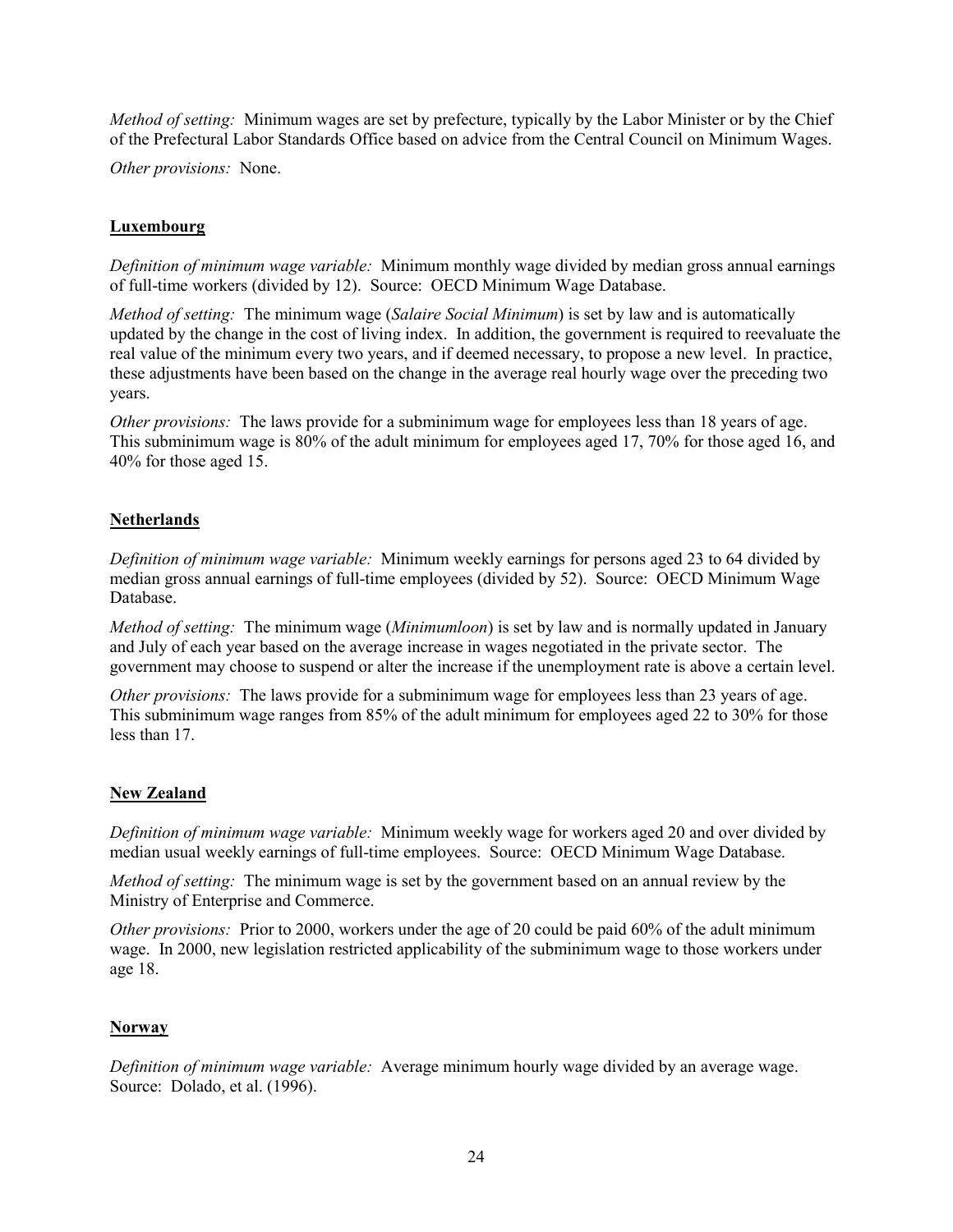*Method of setting:* There is no legislated national minimum wage. Instead, minimum wage rates typically are set via industry-specific national collective bargaining agreements, which can then be extended to cover all workers in the industry.

*Other provisions:* Minimum wages may vary considerably at the industry level.

## **Portugal**

*Definition of minimum wage variable:* Minimum monthly wage for nonagricultural workers aged 20 and over divided by median gross annual earnings of full-time workers (divided by 12). Source: OECD Minimum Wage Database.

*Method of setting:* The minimum wage (*Salário Minimo Nacional*) is set annually by the government after consultation with the Permanent Commission for Social Cooperation.

*Other provisions:* Under current law, workers under the age of 18 can be paid 75% of the adult minimum wage. Prior to 1987, workers aged 18 and 19 were also eligible for subminimum wage rates.

## **Spain**

*Definition of minimum wage variable:* Minimum monthly wage for workers aged 18 and over divided by median gross annual earnings of full-time workers (divided by 12). Source: OECD Minimum Wage Database.

*Method of setting:* The minimum wage (*Salario Minimo Interprofesional*) is set annually by government decree, with the amount of any increase determined by the Council of Ministers.

*Other provisions:* Under current law, all workers aged 16 and over are subject to the adult minimum wage. Prior to 1999, workers under the age of 18 could be paid less than the adult minimum wage.

## **Sweden**

*Definition of minimum wage variable:* The average hourly minimum wage divided by an average hourly wage. Source: Dolado, et al. (1996).

*Method of setting:* There is no legislated national minimum wage. Instead, minimum wage rates typically are set via industry-specific national collective bargaining agreements, which then are applicable to all workers in the industry.

*Other provisions:* Private sector agreements typically specify separate minimum wage rates for adult workers (ages 24 and above) and youths.

## **United Kingdom**

*Definition of minimum wage variable:* Beginning in 1999, national hourly minimum wage divided by median hourly earnings of full-time adult employees. Source: OECD Minimum Wage Database. Prior to 1993, the average minimum wage in Wages Council sectors divided by an average wage. Source: Dolado, et al. (1996). There was no minimum wage from August 1993 through March 1999.

*Method of setting:* Under current law, minimum wage levels are reviewed regularly based on recommendations from the independent Low Pay Commission. Prior to 1993, minimum wages were set in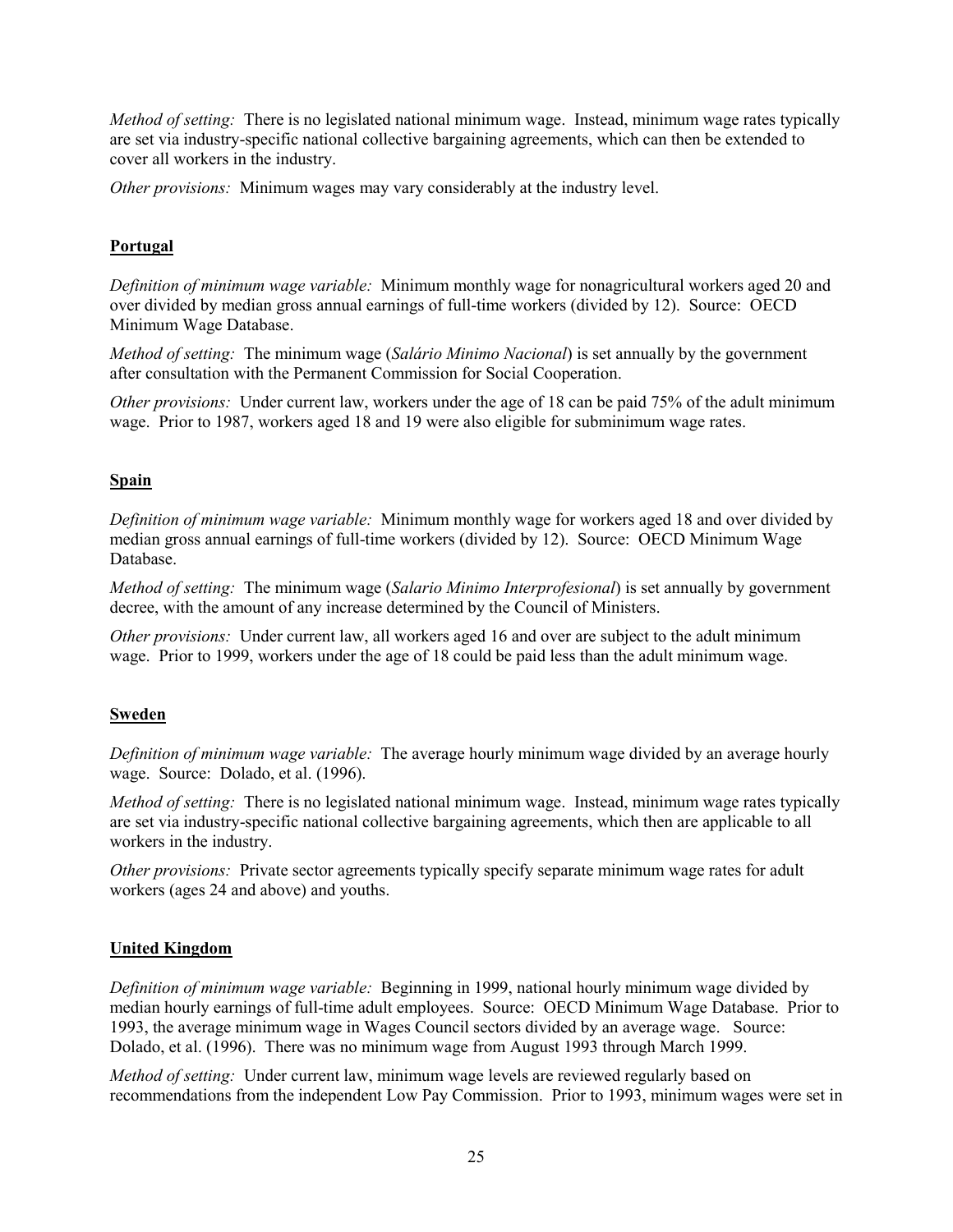certain industries by Wage Councils, which were originally set up to protect low-wage workers who were not covered by collective bargaining agreements.

*Other provisions:* Under current law, workers aged 18 to 21 may be paid about 85% percent of the current adult minimum wage; workers under age 18 are exempt from the minimum wage. Prior to 1993, minimum wage rates differed substantially by industry, age, and region. Beginning in 1986, all workers under age 21 were exempt from minimum wage laws.

## **United States**

*Definition of minimum wage variable:* Federal minimum hourly wage divided by median usual weekly earnings of full-time employees (converted to an hourly rate by assuming a 40 hour full-time workweek). Source: OECD Minimum Wage Database.

*Method of setting:* The national minimum wage level is set by the government and can only be updated by legislative action.

*Other provisions:* States have the ability to set a minimum wage above the federal level. Subminimum wage rates may be paid to selected full-time students and newly-hired youths (for 90 days).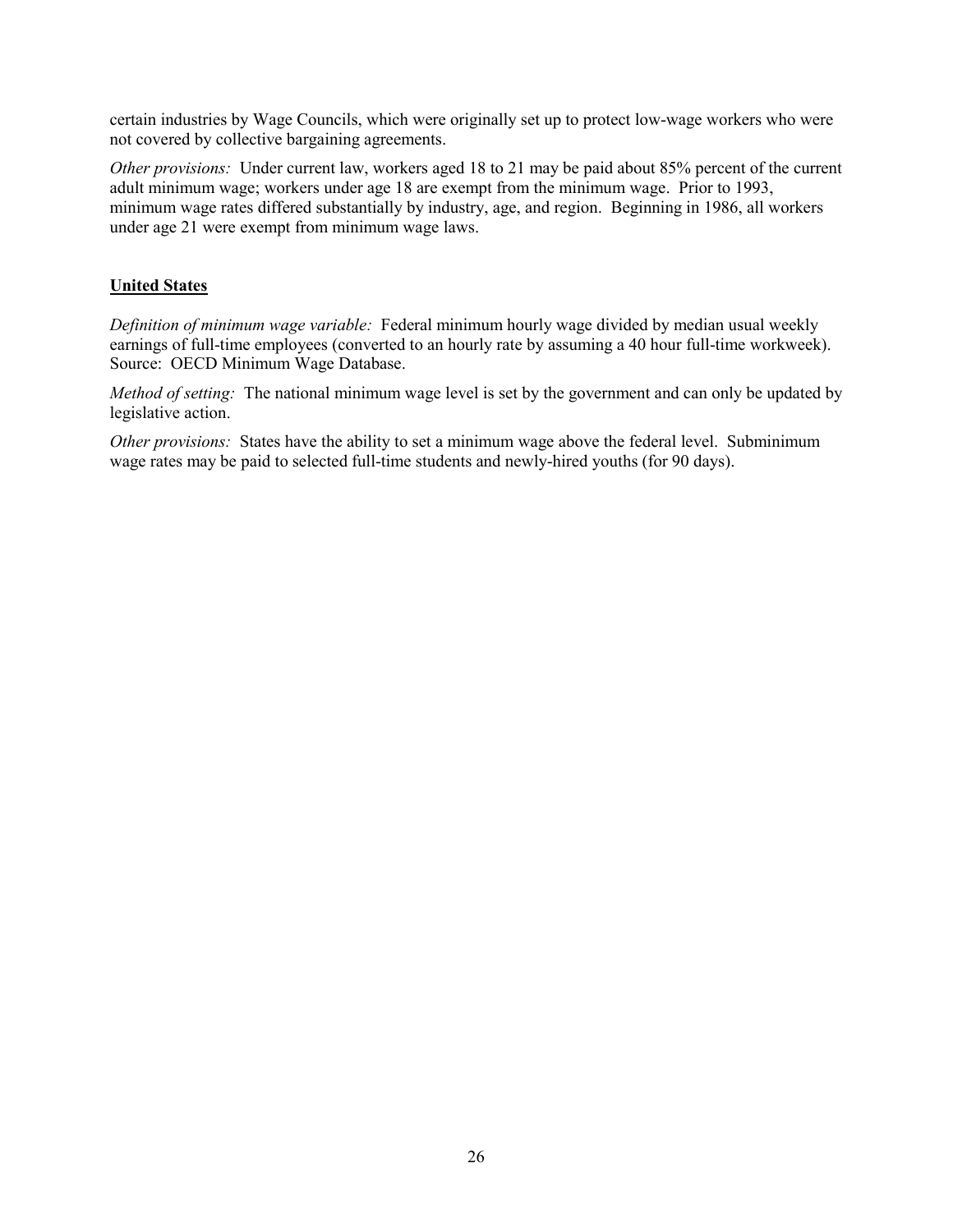#### **References**

Abowd, John, Francis Kramarz, Thomas Lemieux, and David Margolis. 1997. "Minimum Wages and Youth Employment in France and the United States." National Bureau of Economic Research, Working Paper No. 6111.

Arellano, Manuel, and Stephen Bond. 1991. "Some Tests of Specification for Panel Data: Monte-Carlo Evidence and an Application to Employment Equations." *The Review of Economic Studies*, Vol. 58, No. 2, pp. 277-97.

Baker, Michael, Dwayne Benjamin, and Shuchita Stanger. 1999. "The Highs and Lows of the Minimum Wage Effect: A Time Series-Cross Section Study of the Canadian Law." *Journal of Labor Economics*, Vol. 17, No. 2, pp. 318-50.

Bazen, Stephen, and Nicolas Skourias. 1997. "Is There a Negative Effect of Minimum Wages in France?" *European Economic Review*, Vol. 41, No. 3-5, pp. 723-32.

Bentolila, Samuel, and Giuseppe Bertola. 1990. "Firing Costs and Labour Demand: How Bad is Eurosclerosis?" *The Review of Economic Studies*, Vol. 57, No. 3, pp. 381-402.

Bertola, Giuseppe. 1990. "Job Security, Employment and Wages." *European Economic Review*, Vol. 34, No. 4, pp. 851-79.

Blanchard, Olivier, and Justin Wolfers. 2000. "The Role of Shocks and Institutions in the Rise of European Unemployment: the Aggregate Evidence." *The Economic Journal*, Vol. 110, No. 3, pp. C1-C33.

Blau, Francine D., and Lawrence M. Kahn. 1996. "International Differences in Male Wage Inequality: Institutions versus Market Forces." *Journal of Political Economy*, Vol. 104, No. 4, pp. 791- 837.

Card, David, and Alan Krueger. 1995. *Myth and Measurement: The New Economics of the Minimum Wage*. Princeton, NJ: Princeton University Press.

Chapple, S. 1997. "Do Minimum Wages Have an Adverse Impact on Employment? Evidence from New Zealand." *Labour Market Bulletin*, Vol. 2, pp. 25-50.

Coe, David T., and Dennis J. Snower. 1997. "Policy Complementarities: The Case for Fundamental Labor Market Reform." *IMF Staff Papers*, Vol. 44, No. 1, pp. 1-35.

Di Tella, Rafael, and Robert MacCulloch. Forthcoming. "The Consequences of Labour Market Flexibility: Panel Evidence Based on Survey Data." *European Economic Review*.

Dolado, Juan, Francis Kramarz, Stephen Machin, Alan Manning, David Margolis, and Coen Teulings. 1996. "The Economic Impact of Minimum Wages in Europe." *Economic Policy*, Vol. 23 (October), pp. 319-70.

Dolado, Juan, Florentino Felgueroso, and Jan Jimeno. 1997. "The Effects of Minimum Bargained Wages on Earnings: Evidence from Spain. *European Economic Review*, Vol. 41, No. 3-5, pp. 713-21.

European Commission. 1998. *Minimum Wages in 1997—A Comparative Study*. Luxembourg: Office for Official Publications of the European Communities.

Hamermesh, Daniel. 2002. "International Labor Economics." *Journal of Labor Economics*, Vol. 20, No. 4, pp. 709-32.

Kahn, Lawrence M. 2000. "Wage Inequality, Collective Bargaining, and Relative Employment from 1985 to 1994: Evidence from Fifteen OECD Countries." *The Review of Economics and Statistics*, Vol. 82, No. 4, pp. 564-79.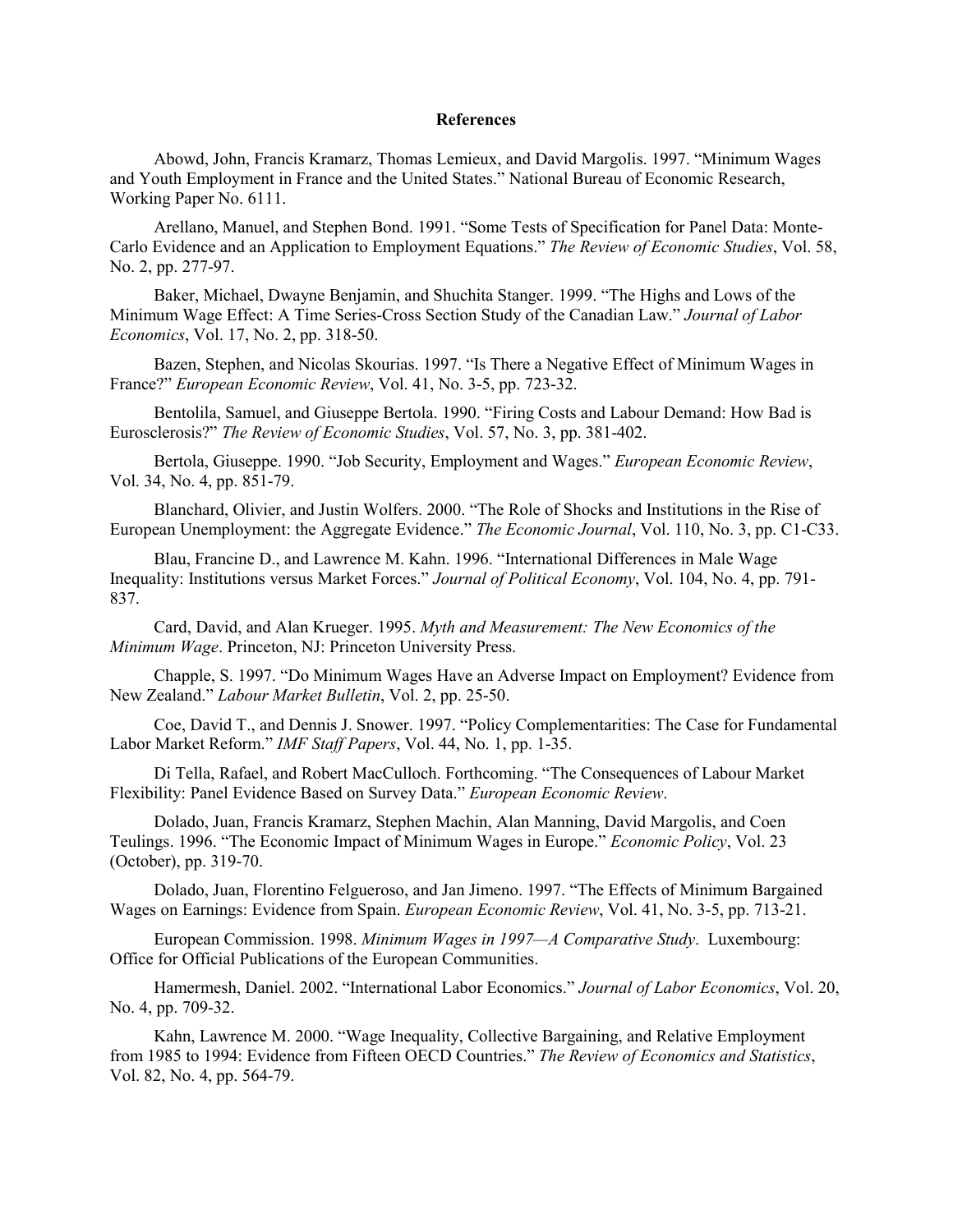Korenman, Sanders, and David Neumark. 2000. "Cohort Crowding and Youth Labor Markets: A Cross-National Analysis." In David Blanchflower and Richard Freeman, eds., *Youth Employment and Unemployment in Advanced Countries*. Chicago: University of Chicago Press, pp. 57-105.

Lazear, Edward P. 1990. "Job Security Provisions and Employment." *The Quarterly Journal of Economics*, Vol. 105, No. 3, pp. 699-726.

Machin, Stephen, and Alan Manning. 1994. "The Effects of Minimum Wages on Wage Dispersion and Employment: Evidence from the U.K. Wage Councils." *Industrial and Labor Relations Review*, Vol. 47, No. 2, pp. 319-29.

Machin, Stephen, and Alan Manning. 1996. "Employment and the Introduction of a Minimum Wage in Britain." *The Economic Journal*, Vol. 106, No. 436, pp. 667-76.

Machin, Stephen, and Alan Manning. 1997. "Minimum Wages and Economic Outcomes in Europe." *European Economic Review*, Vol. 41, No. 3-5, pp. 733-42.

Maloney, T. 1995. "Does the Adult Minimum Wage Affect Employment and Unemployment in New Zealand?" *New Zealand Economic Papers*, Vol. 1, pp. 1-19.

Mare, D. 1995. "Comments on Maloney." Unpublished paper, New Zealand Department of Labour.

Minford, P., and P. Ashton. 1996. "Minimum Wages: A Macroeconomic Assessment." Unpublished paper, University of Liverpool.

Neumark, David, and William Wascher. 1992. "Employment Effects of Minimum and Subminimum Wages: Panel Data on State Minimum Wage Laws." *Industrial and Labor Relations Review*, Vol. 46, No. 1, pp. 55-81.

Neumark, David, and William Wascher. 1996. "Reconciling the Evidence on Employment Effects of Minimum Wages: A Review of Our Research Findings." In Marvin Kosters, ed., *The Effects of Minimum Wages on Employment*. Washington, DC: American Enterprise Institute, pp. 55-86.

Nickell, Stephen. 1981. "Biases in Dynamic Models with Fixed Effects." *Econometrica*, Vol. 49, No. 6, pp. 1417-26.

Nickell, Stephen. 1997. "Unemployment and Labor Market Rigidities: Europe versus North America." *Journal of Economic Perspectives*, Vol. 11, No. 3, pp. 55-74.

Nickell, Stephen, and Luca Nunziata. 2001. "Labour Market Institutions Database." Unpublished paper, Centre for Economic Performance, London School of Economics.

Organisation for Economic Co-operation and Development. 1994. *The OECD Jobs Study: Evidence and Explanations, Part II: The Adjustment Potential of the Labour Market*. Paris: OECD.

Organisation for Economic Co-operation and Development. 1996. *Employment Outlook*. Paris: OECD.

Organisation for Economic Co-operation and Development. 1998. *Employment Outlook*. Paris: OECD.

Organisation for Economic Co-operation and Development. 1999. *Employment Outlook*. Paris: OECD.

Organisation for Economic Co-operation and Development. 2001. *Labour Force Statistics 1980- 2000*. Paris: OECD.

Pereira, Sonia C. Forthcoming. "The Impact of Minimum Wages on Youth Employment in Portugal." *European Economic Review*.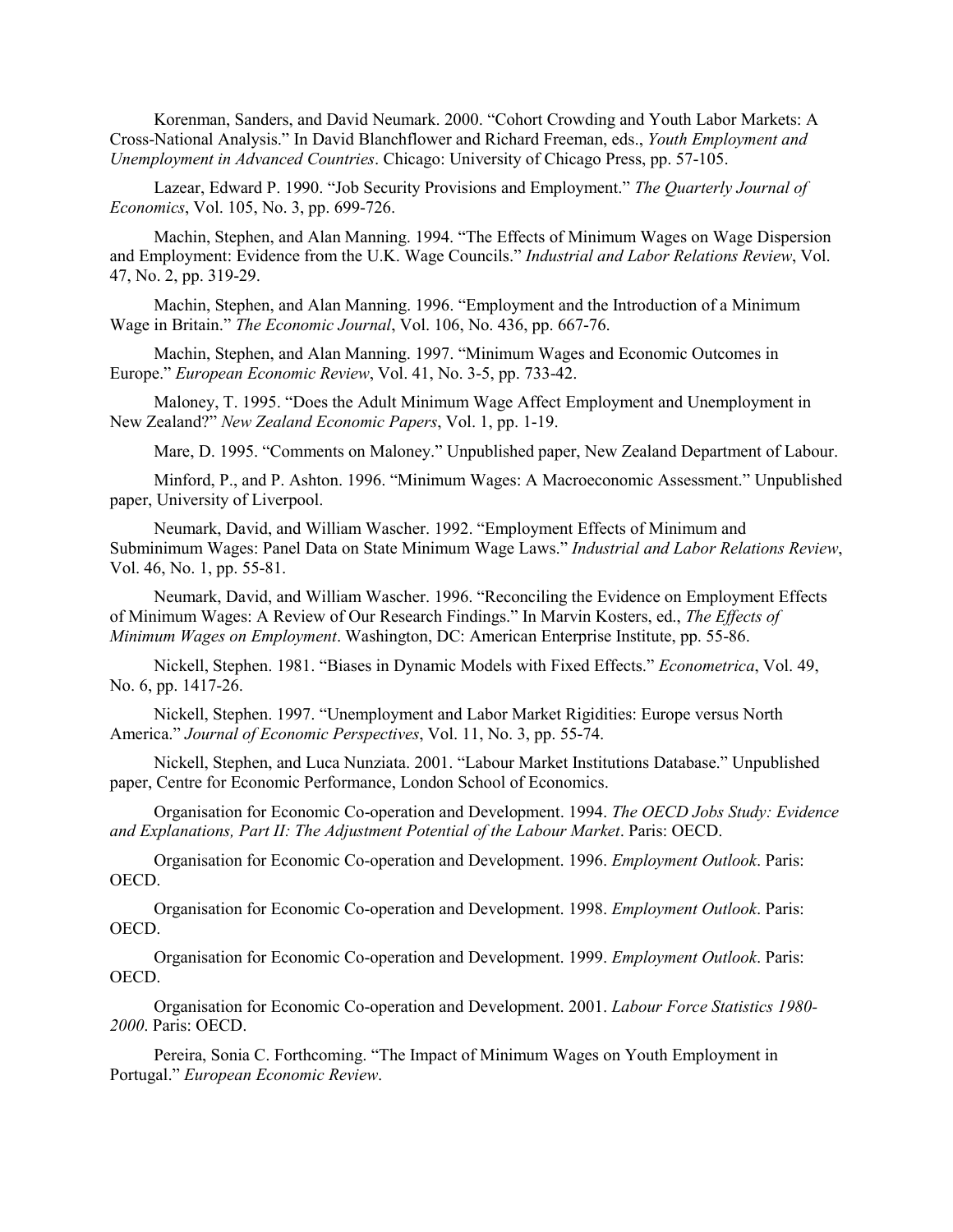Portugal, Pedro, and Ana Rute Cardoso. 2002. "Disentangling the Minimum Wage Puzzle: An Analysis of Worker Accessions and Separations." Discussion Paper No. 544, Institute for the Study of Labor (IZA).

Scarpetta, Stefano. 1996. "Assessing the Role of Labour Market Policies and Institutional Settings on Unemployment: A Cross-Country Study." *OECD Economic Studies*, Vol. 26, pp. 43-98.

Siebert, Horst. 1997. "Labor Market Rigidities: At the Root of Unemployment in Europe." *Journal of Economic Perspectives*, Vol. 11, No. 1, pp. 37-54.

United States Department of State. 2001. *Country Reports on Human Rights Practices*. Washington, DC: Government Printing Office.

United Kingdom Low Pay Commission. 2001. *The National Minimum Wage: Third Report*. London: Low Pay Commission.

Van Soest, A. 1994. "Youth Minimum Wage Rates: The Dutch Experience." *International Journal of Manpower*, Vol. 15, No. 2, pp. 100-17.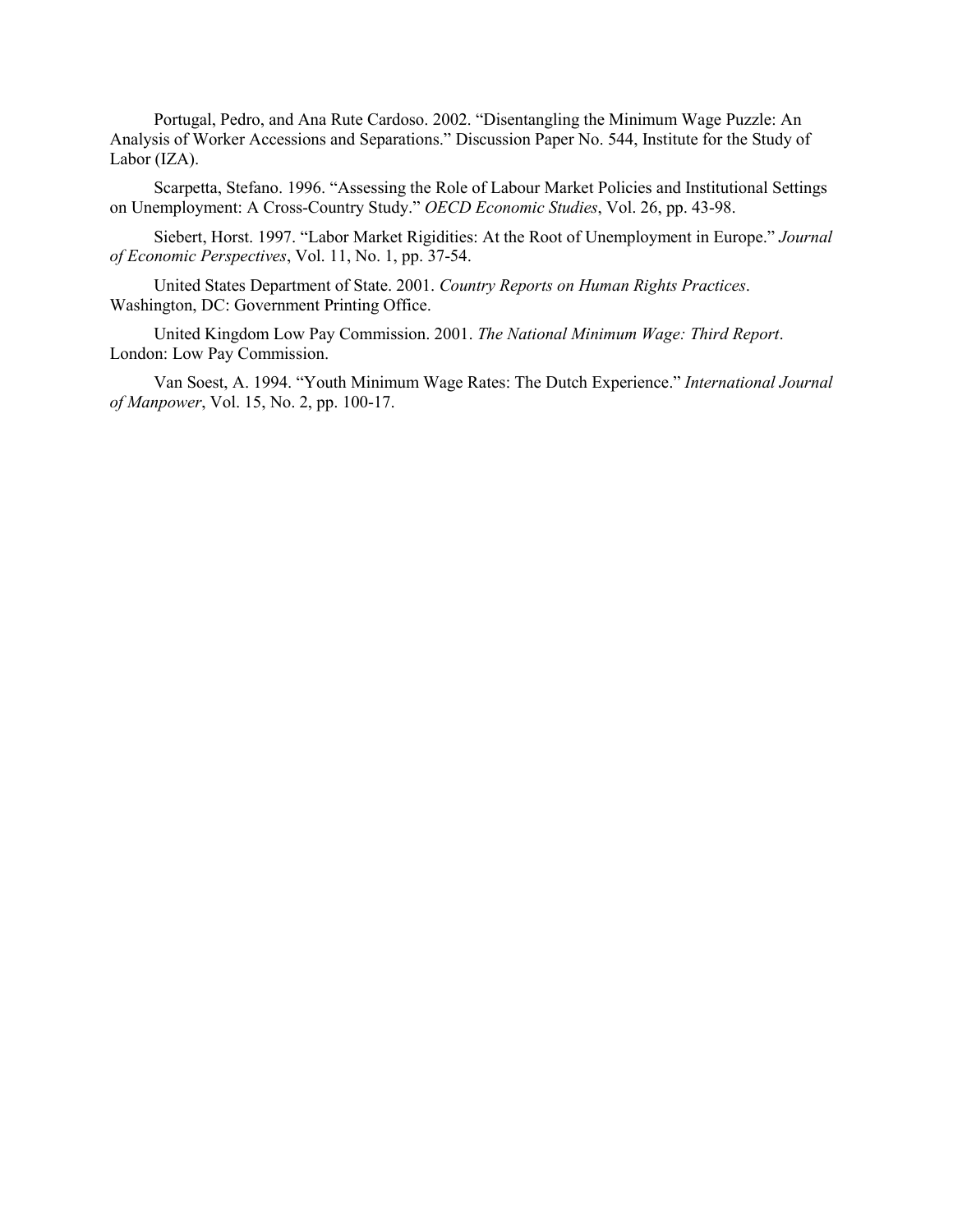|                       | Ratio of Minimum Wage<br>to Average Wage |      | Other Characteristics of<br>Minimum Wage Systems (1993) |              |                     |  |  |
|-----------------------|------------------------------------------|------|---------------------------------------------------------|--------------|---------------------|--|--|
| Country               | 1976                                     | 2000 | Method for<br>Setting                                   | Level        | Youth<br>Subminimum |  |  |
|                       |                                          |      |                                                         |              |                     |  |  |
| Italy (1991)          | 0.78                                     | 0.71 | Negotiated                                              | Industry     | Some                |  |  |
| Norway (1994)         |                                          | 0.64 | Negotiated                                              | Industry     | N <sub>o</sub>      |  |  |
| France                | 0.58                                     | 0.62 | <b>Statute</b>                                          | National     | Limited, $\leq 18$  |  |  |
| Australia             | $0.65^{1}$                               | 0.58 | <b>Statute</b>                                          | National     | <21                 |  |  |
| Germany (1994)        | 0.60                                     | 0.58 | Negotiated                                              | Industry     | Some                |  |  |
| Ireland               | --                                       | 0.56 | Labor                                                   | Industry     | < 18                |  |  |
|                       |                                          |      | Committees                                              |              |                     |  |  |
| Denmark (1994)        | 0.59                                     | 0.54 | Negotiated                                              | Industry     | < 18                |  |  |
| <b>Finland</b> (1993) | --                                       | 0.52 | Negotiated                                              | Industry,    | N <sub>0</sub>      |  |  |
|                       |                                          |      |                                                         | Region       |                     |  |  |
| Greece                | 0.69                                     | 0.51 | Negotiated                                              | National     | N <sub>0</sub>      |  |  |
| Sweden (1992)         | 0.52                                     | 0.51 | Negotiated                                              | Industry     | $<$ 24              |  |  |
| Belgium               | 0.58                                     | 0.49 | Negotiated                                              | National     | <21                 |  |  |
| Luxembourg            | 0.41                                     | 0.49 | <b>Statute</b>                                          | National     | < 18                |  |  |
| Netherlands           | 0.64                                     | 0.47 | Statute                                                 | National     | $<$ 23              |  |  |
| New Zealand           | 0.57                                     | 0.46 | Statute                                                 | National     | $<$ 20              |  |  |
| Canada                | 0.52                                     | 0.43 | Statute                                                 | National,    | N <sub>0</sub>      |  |  |
|                       |                                          |      |                                                         | Provincial   |                     |  |  |
| United Kingdom        | 0.43                                     | 0.42 | Wage                                                    | Industry     | <21                 |  |  |
|                       |                                          |      | Councils                                                |              |                     |  |  |
| Portugal              | 0.48                                     | 0.38 | Statute                                                 | National     | < 18                |  |  |
| <b>United States</b>  | 0.47                                     | 0.36 | Statute                                                 | National,    | Limited             |  |  |
|                       |                                          |      |                                                         | <b>State</b> |                     |  |  |
| Japan                 | 0.29                                     | 0.33 | Statute                                                 | Prefecture   | N <sub>0</sub>      |  |  |
| Spain                 | 0.48                                     | 0.32 | Statute                                                 | National     | < 18                |  |  |
|                       |                                          |      |                                                         |              |                     |  |  |

## Table 1 **Minimum Wage Levels and Other Characteristics of Minimum Wages in Selected Countries**

Notes: Minimum wage ratios are from the OECD minimum wage database and Dolado, et al. (1996). The OECD uses a median wage to calculate the ratios, while Dolado, et al. use a mean wage. Other information is taken from Table 2.1 in OECD (1998), Table 1 in Dolado, et al., and from reports by the European Commission (1998) and the United Kingdom Low Pay Commission (2001). Figures in parentheses refer to the year for which information on minimum wages was available for countries for which we did not have data for 2000.

1. Figure refers to 1985.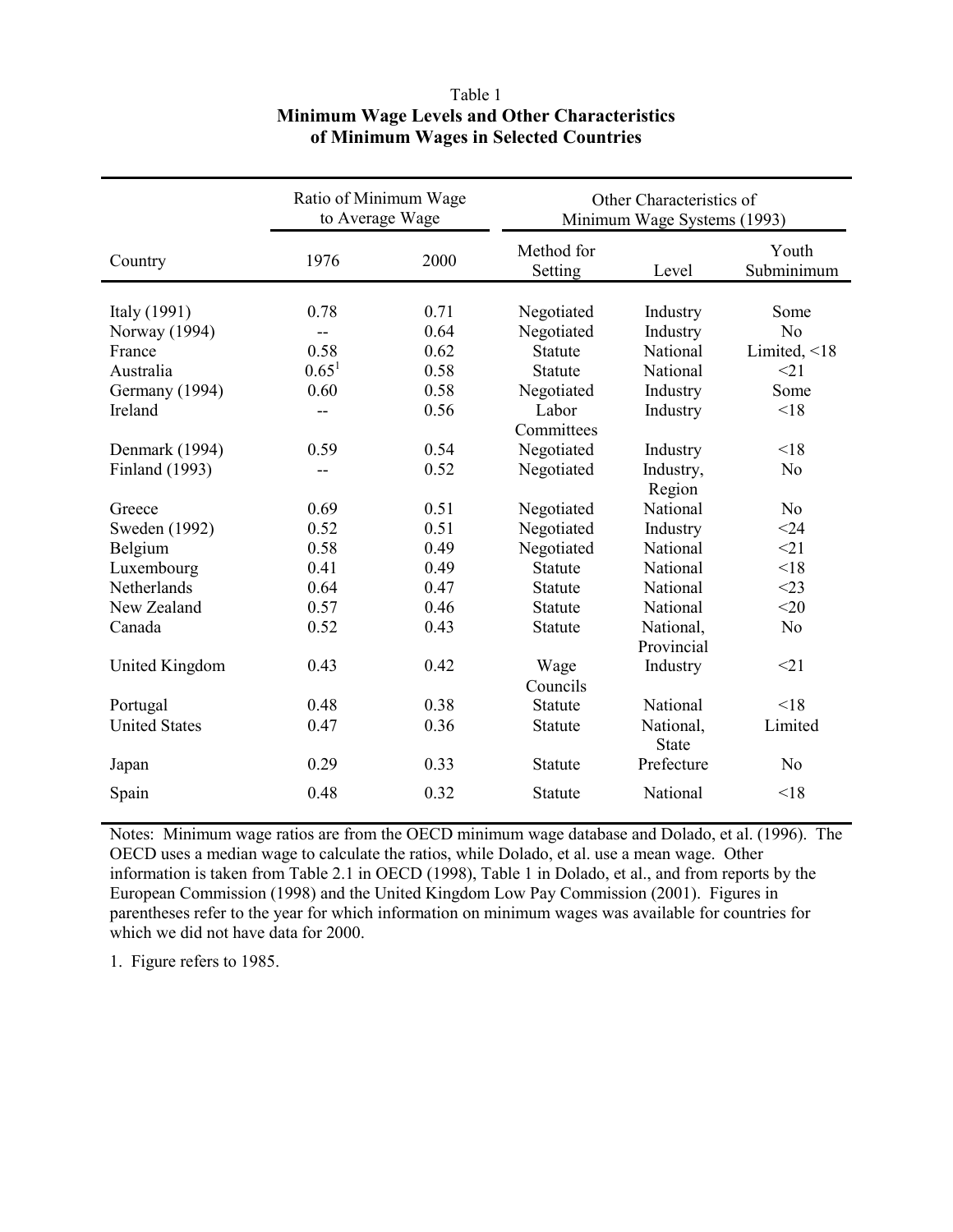| Table 2                                                      |  |
|--------------------------------------------------------------|--|
| <b>Minimum Wage Levels and Youth Labor Market Conditions</b> |  |

|                                                       |                          | Minimum Wage Ratio |         | Employment/Pop. Ratio |      | <b>Unemployment Rate</b> |
|-------------------------------------------------------|--------------------------|--------------------|---------|-----------------------|------|--------------------------|
| Country                                               | 1986                     | 2000               | 1986    | 2000                  | 1986 | 2000                     |
|                                                       |                          |                    |         |                       |      |                          |
| Italy                                                 | 0.75                     |                    | 0.29    | 0.26                  | 34.5 | 29.7                     |
| Norway                                                | $-$                      |                    | 0.62    | 0.58                  | 5.0  | 10.2                     |
| France                                                | 0.63                     | 0.62               | 0.33    | 0.23                  | 23.4 | 20.7                     |
| Australia                                             | 0.63                     | 0.58               | 0.60    | 0.61                  | 14.5 | 12.3                     |
| Germany                                               | 0.59                     | $-$                | 0.55    | 0.48                  | 7.8  | 7.7                      |
| Ireland                                               | $\overline{\phantom{a}}$ | 0.56               | 0.41    | 0.48                  | 25.7 | 6.4                      |
| Denmark                                               | 0.62                     | $-$                | 0.69    | 0.67                  | 8.1  | 6.7                      |
| Finland                                               | $\overline{\phantom{a}}$ |                    | 0.54    | 0.40                  | 10.1 | 21.6                     |
| Greece                                                | 0.59                     | 0.51               | 0.30    | 0.27                  | 24.2 | 29.5                     |
| Sweden                                                | 0.57                     | $-$                | 0.62    | 0.46                  | 6.8  | 11.9                     |
| Belgium                                               | 0.57                     | 0.49               | 0.34    | 0.30                  | 21.1 | 15.2                     |
| Luxembourg                                            | 0.46                     | 0.49               | 0.54    | 0.32                  | 6.2  | 6.4                      |
| Netherlands                                           | 0.56                     | 0.47               | 0.40    | 0.68                  | 20.0 | 6.6                      |
| New Zealand                                           | 0.47                     | 0.46               | 0.67    | 0.55                  | 7.8  | 13.2                     |
| Canada                                                | 0.39                     | 0.42               | 0.59    | 0.56                  | 14.8 | 12.6                     |
| <b>United Kingdom</b>                                 | 0.46                     | 0.42               | 0.63    | 0.62                  | 17.9 | 11.8                     |
| Portugal                                              | 0.47                     | 0.38               | 0.51    | 0.42                  | 18.5 | 8.6                      |
| <b>United States</b>                                  | 0.37                     | 0.36               | 0.60    | 0.60                  | 13.3 | 9.3                      |
| Japan                                                 | 0.29                     | 0.33               | 0.41    | 0.43                  | 5.2  | 9.2                      |
| Spain                                                 | 0.37                     | 0.32               | 0.31    | 0.36                  | 42.8 | 25.5                     |
| Correlation with<br>minimum wage                      |                          |                    | $-0.20$ | $-0.21$               | 0.20 | 0.08                     |
| Correlation with the<br>change in the<br>minimum wage |                          |                    |         | $-0.46*$              |      | $0.50**$                 |

Notes: The employment-to-population ratios and unemployment rates refer to youths ages 15 to 24 (14-24 in Italy and 16-24 in the U.S., the U.K., Sweden, and Norway). \*\* indicates statistical significance at the 5% level, while \* indicates significance at the 10% level.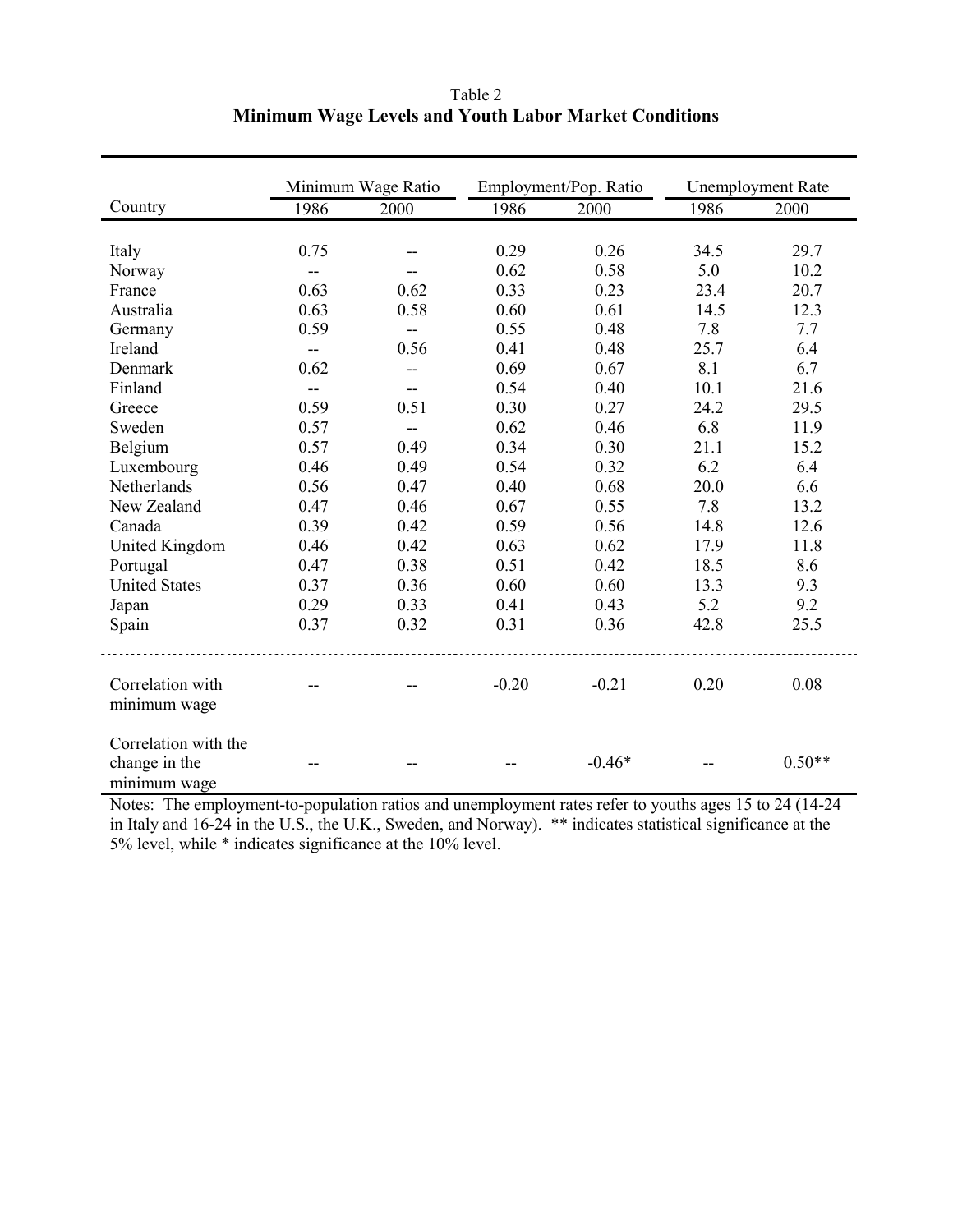| Variable                          | (1)<br><b>OLS</b>        | (2)<br>FE                  | (3)<br><b>FE</b>         | (4)<br>FE                | (5)<br>FE                | (6)<br><b>GMM</b>        |  |  |
|-----------------------------------|--------------------------|----------------------------|--------------------------|--------------------------|--------------------------|--------------------------|--|--|
|                                   |                          |                            |                          |                          |                          |                          |  |  |
| Panel A: Youths (15-24)           |                          |                            |                          |                          |                          |                          |  |  |
| Minimum wage ratio (lagged)       | $-21$                    | $-14$                      | $-27$                    | $-17$                    | $-15$                    | $-12$                    |  |  |
|                                   | (.06)                    | (.08)                      | (.07)                    | (.07)                    | (.07)                    | (.06)                    |  |  |
| Lagged employment rate            | --                       | $\qquad \qquad -$          | --                       | --                       | --                       | .42                      |  |  |
|                                   |                          |                            |                          |                          |                          | (.04)                    |  |  |
| Adult unemployment rate           | $-1.60$                  | $-1.64$                    | $-1.36$                  | $-1.40$                  | $-1.32$                  | $-0.86$                  |  |  |
|                                   | (.19)                    | (.10)                      | (.12)                    | (.08)                    | (.10)                    | (.08)                    |  |  |
| Relative cohort size              | .46                      | .35                        | $-.04$                   | $-14$                    | $-26$                    | $-.06$                   |  |  |
|                                   | (.12)                    | (.06)                      | (.07)                    | (.08)                    | (.08)                    | (.06)                    |  |  |
| $R^2$                             | .23                      | .58                        | .66                      | .87                      | .89                      | $\overline{\phantom{a}}$ |  |  |
| Hausman/Sargan test for exclusion | $\overline{a}$           | .00                        | .00                      | .00                      | .00                      |                          |  |  |
| of additional controls (p-values) |                          |                            |                          |                          |                          |                          |  |  |
|                                   |                          |                            |                          |                          |                          |                          |  |  |
| Minimum wage elasticity           | $-.22$                   | $-.15$                     | $-.28$                   | $-.18$                   | $-.16$                   | $-.13$                   |  |  |
|                                   |                          | Panel B: Teenagers (15-19) |                          |                          |                          |                          |  |  |
| Minimum wage ratio (lagged)       | $-12$                    | .06                        | $-15$                    | $-20$                    | $-20$                    | $-13$                    |  |  |
|                                   | (.08)                    | (.10)                      | (.10)                    | (.08)                    | (.08)                    | (.06)                    |  |  |
| Lagged employment rate            | $\overline{\phantom{a}}$ | $\overline{\phantom{a}}$   | $\overline{\phantom{a}}$ | $\overline{\phantom{a}}$ | $\overline{\phantom{a}}$ | .55                      |  |  |
|                                   |                          |                            |                          |                          |                          | (.04)                    |  |  |
| Adult unemployment rate           | $-1.19$                  | $-1.68$                    | $-1.13$                  | $-1.36$                  | $-1.17$                  | $-.65$                   |  |  |
|                                   | (.26)                    | (.14)                      | (.15)                    | (.11)                    | (.13)                    | (.09)                    |  |  |
| Relative cohort size              | .82                      | .28                        | $-26$                    | $-.03$                   | $-.10$                   | .05                      |  |  |
|                                   | (.17)                    | (.07)                      | (.09)                    | (.10)                    | (.11)                    | (.07)                    |  |  |
| $R^2$                             | .12                      | .41                        | .54                      | .83                      | .85                      | --                       |  |  |
| Hausman/Sargan test for exclusion | шш.                      | .00                        | .00                      | .00                      | .00                      | --                       |  |  |
| of additional controls (p-values) |                          |                            |                          |                          |                          |                          |  |  |
|                                   |                          |                            |                          |                          |                          |                          |  |  |
| Minimum wage elasticity           | $-.19$                   | .09                        | $-.24$                   | $-.31$                   | $-.24$                   | $-.18$                   |  |  |
| Controls (both samples)           |                          |                            |                          |                          |                          |                          |  |  |
| Country effects                   | N                        | Y                          | Y                        | Y                        | Y                        | Y                        |  |  |
| Year effects                      | $\mathbf N$              | $\mathbf N$                | Y                        | ${\bf N}$                | Y                        | $\mathbf Y$              |  |  |
| Time trends                       | N                        | N                          | $\mathbf N$              | Y                        | $\mathbf Y$              | Y                        |  |  |

Table 3 **Estimates of the Standard Minimum Wage Model Using International Data** 

Notes: The dependent variable is the employment-to-population ratio for the age group indicated. Standard errors are shown in parentheses. The sample period is from 1976 to 2000, except for the following countries: Germany (1976-1994), Italy (1976-1991), Sweden (1976-1992), U.K. (1984-1992), New Zealand (1986-2000), Belgium (1983-2000), Luxembourg (1983-2000), Greece (1983-2000), Denmark (1983-1994), and Australia (1985-2000). The sample includes all of the countries listed in Table 1 except Norway, Finland, and Ireland.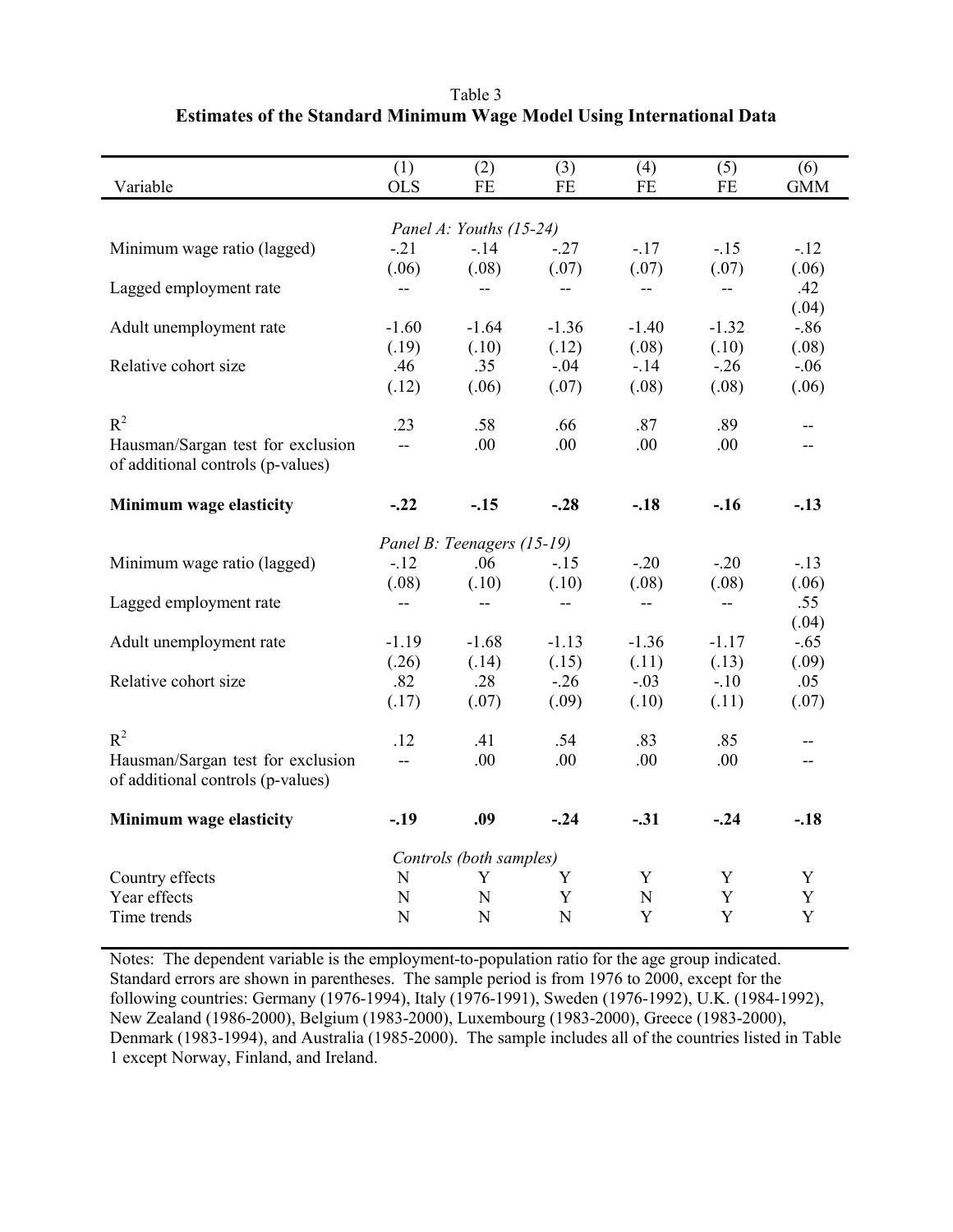| Table 4                                                                              |  |
|--------------------------------------------------------------------------------------|--|
| Differences in Minimum Wage Effects by Other Characteristics of Minimum Wage Systems |  |

|                                                       | Youths            |           |                   | Teenagers         |                  |                   |
|-------------------------------------------------------|-------------------|-----------|-------------------|-------------------|------------------|-------------------|
| Variable                                              | (1)<br><b>OLS</b> | (2)<br>FE | (3)<br><b>GMM</b> | (4)<br><b>OLS</b> | (5)<br><b>FE</b> | (6)<br><b>GMM</b> |
| Minimum wage ratio                                    | $-33$             | $-.10$    | $-0.04$           | .03               | $-.36$           | $-14$             |
|                                                       | (.07)             | (.18)     | (.14)             | (.09)             | (.21)            | (.15)             |
| Dummy variables:                                      |                   |           |                   |                   |                  |                   |
| Bargained minimum                                     | .03               | --        |                   | $-.04$            |                  |                   |
|                                                       | (.03)             |           |                   | (.03)             |                  |                   |
| Subnational minimum rates                             | .06               | --        |                   | .13               |                  |                   |
|                                                       | (.02)             |           |                   | (.03)             |                  |                   |
| Youth subminimum                                      | .13               | --        |                   | .27               |                  |                   |
|                                                       | (.02)             |           |                   | (.02)             |                  |                   |
| Interaction with minimum wage:                        |                   |           |                   |                   |                  |                   |
| Bargained minimum                                     |                   | .28       | .31               |                   | .05              | .10               |
|                                                       |                   | (.25)     | (.19)             |                   | (.31)            | (.21)             |
| Subnational minimum rates                             |                   | $-.34$    | $-0.29$           |                   | $-17$            | $-18$             |
|                                                       |                   | (.21)     | (.17)             |                   | (.26)            | (.19)             |
| Youth subminimum                                      | --                | .43       | .09               |                   | .90              | .30               |
|                                                       |                   | (.20)     | (.16)             |                   | (.25)            | (.18)             |
| Hausman/Sargan test for country<br>effects (p-values) | .00               | --        |                   | .00               |                  |                   |
| Controls:                                             |                   |           |                   |                   |                  |                   |
| Country effects                                       | N                 | Y         | Y                 | $\mathbf N$       | Y                | Y                 |
| Year effects                                          | Y                 | Y         | Y                 | Y                 | Y                | Y                 |
| Time trends                                           | Y                 | Y         | Y                 | Y                 | Y                | Y                 |

Notes: See notes to Table 3. "Bargained minimum" refers to countries in Table 2 for which minimum wages are not set by statute. "Youth Subminimum" refers to countries with a specified age (in Table 2) for the applicability of a subminimum, and excludes countries with limited subminimums. Each specification also includes the adult unemployment rate and the relative cohort size variable.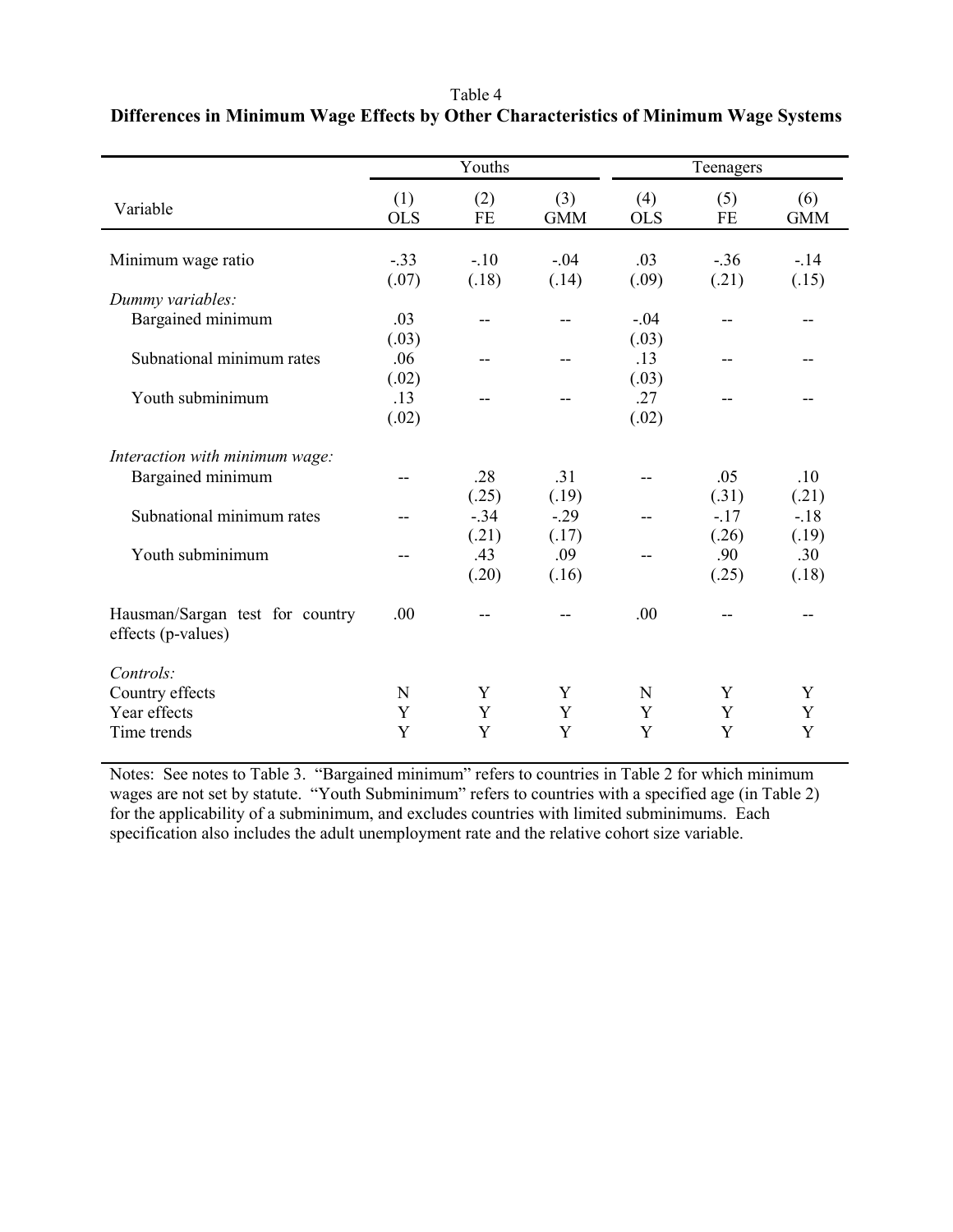| Country                          | Labor<br><b>Standards</b> | Employment<br>Protection | Active<br>Policies | Union<br>coverage | Unemp.<br>Insurance |
|----------------------------------|---------------------------|--------------------------|--------------------|-------------------|---------------------|
|                                  |                           |                          |                    |                   |                     |
| Italy                            | 3                         | 14.25                    | 0.93               | 43.0              | 7.3                 |
| Norway                           | 4                         | 9.75                     | 1.35               | 54.9              | 34.3                |
| France                           | $\overline{4}$            | 9.50                     | 1.17               | 13.6              | 33.9                |
| Australia                        | $\overline{\mathbf{3}}$   | 3.26                     | 0.73               | 44.2              | 25.0                |
| Germany                          | $\overline{4}$            | 12.00                    | 1.33               | 32.0              | 32.0                |
| Ireland                          | $\overline{c}$            | 2.75                     | 1.48               | 54.0              | 28.9                |
| Denmark                          | $\overline{2}$            | 3.25                     | 2.32               | 77.0              | 57.1                |
| Finland                          | $\overline{3}$            | 10.50                    | 1.55               | 72.6              | 33.5                |
| Greece                           | $\overline{4}$            | 11.00                    | 0.36               | 28.6              | 13.5                |
| Sweden                           | 5                         | 8.50                     | 3.00               | 83.6              | 27.4                |
| Belgium                          | $\overline{2}$            | 10.50                    | 1.39               | 52.4              | 42.3                |
| Luxembourg                       | --                        | --                       | 0.26               | --                | $- -$               |
| Netherlands                      | $\overline{4}$            | 7.25                     | 1.06               | 27.9              | 49.0                |
| New Zealand                      | 3                         | 0.72                     | 0.69               | 33.6              | 29.2                |
| Canada                           | 1                         | 1.65                     | 0.56               | 36.7              | 28.3                |
| United Kingdom                   | $\mathbf{0}$              | 2.25                     | 0.53               | 46.0              | 20.2                |
| Portugal                         | $\overline{2}$            | 12.50                    | 0.73               | 45.3              | 24.1                |
| <b>United States</b>             | $\mathbf{0}$              | 0.36                     | 0.20               | 18.3              | 12.7                |
| Japan                            | $\mathbf{1}$              | 3.71                     | 0.11               | 25.4              | 9.8                 |
| Spain                            | 3                         | 11.25                    | 0.72               | 13.6              | 30.1                |
| Correlation with<br>minimum wage | $0.57**$                  | $0.38*$                  | $0.36*$            | 0.29              | 0.23                |

Table 5 **Other Labor Market Policies and Institutions** 

Notes: Union coverage refers to the number of total union members as a percent of wage and salary employee and is taken from Nickell and Nunziata (2001). The measure of unemployment insurance shown here is the average gross benefit replacement rate (as a percent of earnings) as defined by the OECD (1994); the figures refer to the mean replacement rate from the 1976-1997. The labor standards index, which refers to 1993 standards, is taken from OECD (1994) and excludes the contributions of minimum wages and employment protection policies to the index. The employment protection index is taken from OECD (1996) and refers to legislation as of 1989. The active labor market policies index is taken from OECD (1996) and is measured as public expenditures on public employment services, labor market training, and subsidized employment measures in fiscal year 1995 as a percent of GDP. \*\* indicates statistical significance at the 5% level, while \* indicates significance at the 10% level.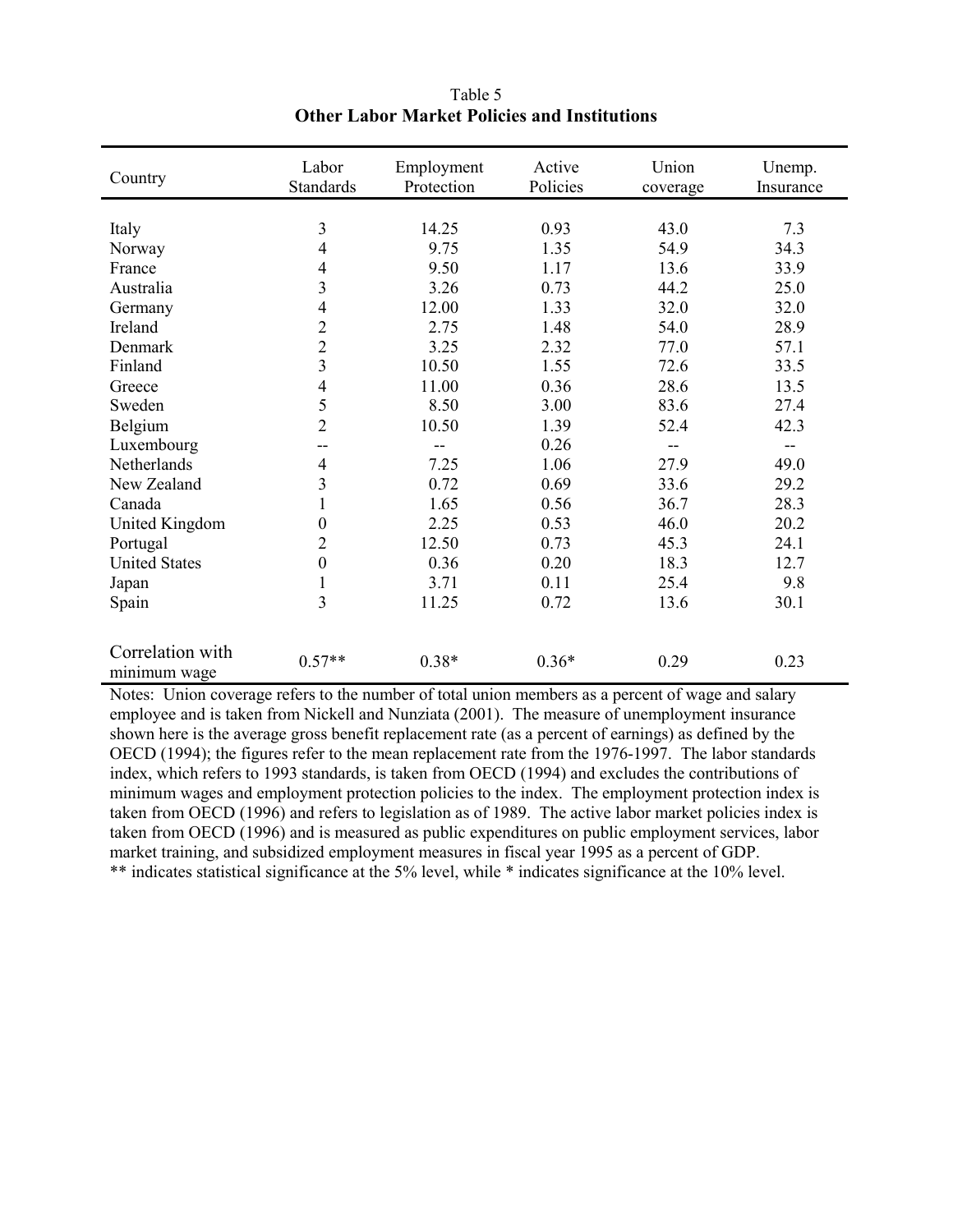|                                                             |                   | Youths          |                   |                       | Teenagers       |                   |
|-------------------------------------------------------------|-------------------|-----------------|-------------------|-----------------------|-----------------|-------------------|
| Variable                                                    | (1)<br><b>OLS</b> | (2)<br>FE       | (3)<br><b>GMM</b> | (4)<br><b>OLS</b>     | (5)<br>FE       | (6)<br><b>GMM</b> |
| Minimum wage ratio                                          | $-.30$<br>(.05)   | $-12$<br>(.08)  | $-.08$<br>(.06)   | $-.39$<br>(.08)       | $-14$<br>(.10)  | $-.15$<br>(.06)   |
| Coefficient on:<br>Labor standards index                    | $-12$<br>(.02)    |                 |                   | $-.03$<br>(.05)       |                 |                   |
| <b>Employment protection</b><br>index                       | .05<br>(.02)      |                 |                   | .08<br>(.03)          |                 |                   |
| Active labor market<br>policies                             | .22<br>(.02)      |                 |                   | .13<br>(.04)          |                 |                   |
| UI replacement rate                                         | $-.08$<br>(.01)   | $-.02$<br>(.01) | $-.01$<br>(.01)   | $-10$<br>(.03)        | .01<br>(.02)    | .01<br>(.01)      |
| Union density                                               | .01<br>(.01)      | $-.02$<br>(.02) | $-.02$<br>(.01)   | .07<br>(.02)          | .02<br>(.02)    | .02<br>(.01)      |
| Interaction with:<br>Labor standards index                  |                   | $-16$<br>(.19)  | $-.08$<br>(.13)   |                       | $-32$<br>(.25)  | $-24$<br>(.12)    |
| <b>Employment protection</b><br>index                       | --                | .24<br>(.13)    | .21<br>(.09)      |                       | .44<br>(.16)    | .19<br>(.09)      |
| Active labor market<br>policies                             |                   | .50<br>(.15)    | .12<br>(.10)      |                       | .47<br>(.18)    | .24<br>(.10)      |
| UI replacement rate                                         |                   | $-.04$<br>(.06) | .05<br>(.04)      |                       | $-.11$<br>(.08) | .03<br>(.04)      |
| Union density                                               |                   | $-.30$<br>(.07) | $-.06$<br>(.05)   |                       | $-.24$<br>(.09) | $-.04$<br>(.05)   |
| Hausman/Sargan<br>test<br>for country effects (p-<br>value) | .00               |                 |                   | .00                   |                 |                   |
| Controls:<br>Country effects<br>Time trends<br>Year effects | N<br>Y<br>Y       | Y<br>Y<br>Y     | Y<br>Y<br>Y       | N<br>Y<br>$\mathbf Y$ | Y<br>Y<br>Y     | Y<br>Y<br>Y       |

# Table 6 **Differences in Minimum Wage Effects by Other Labor Market Policies and Institutions**

Notes: The policy variables were first standardized (differenced from their means and divided by their standard deviations) to facilitate comparisons.Each specification also includes the adult unemployment rate and the relative cohort size variable.